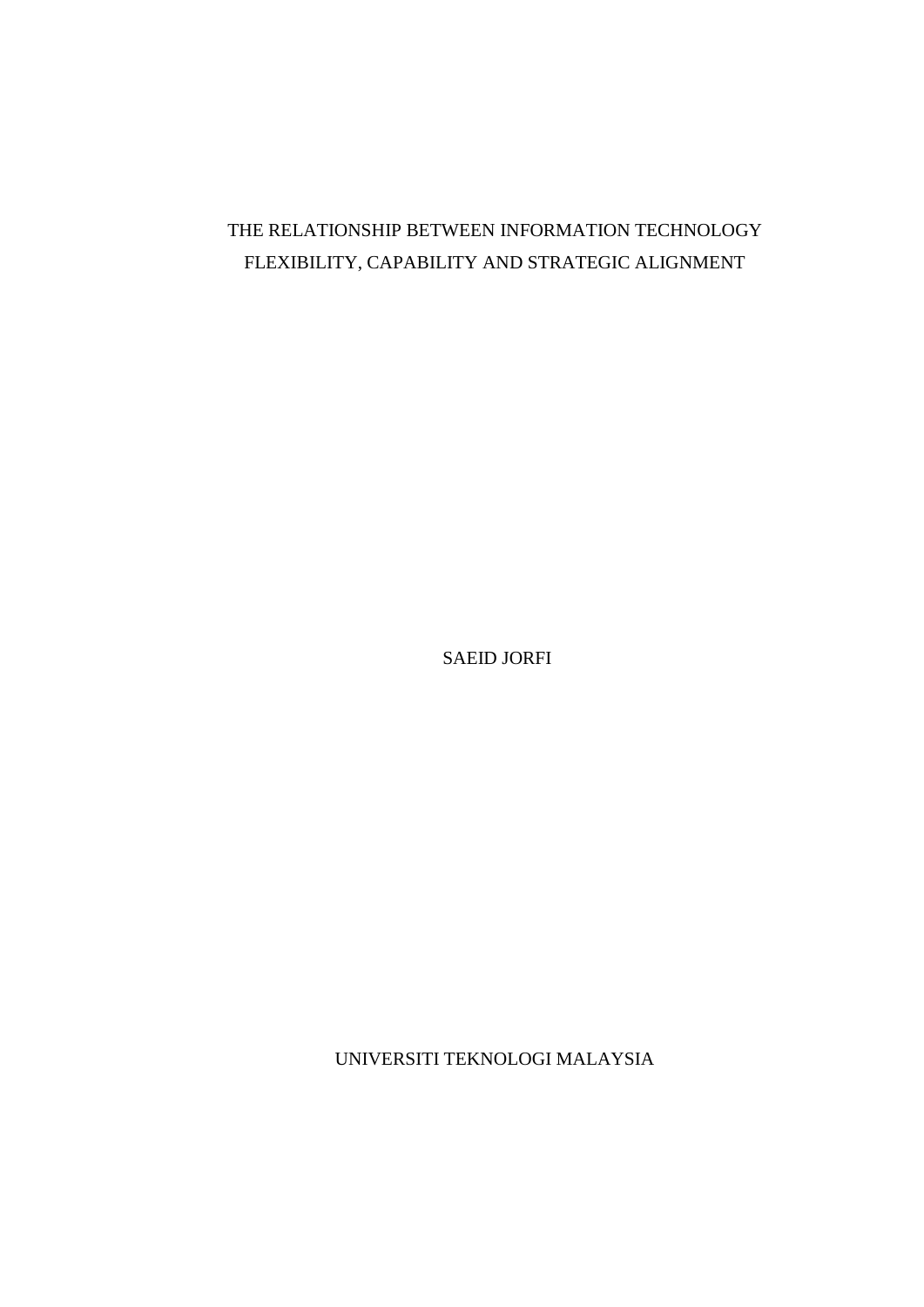# THE RELATIONSHIP BETWEEN INFORMATION TECHNOLOGY FLEXIBILITY, CAPABILITY AND STRATEGIC ALIGNMENT

SAEID JORFI

A thesis submitted in fulfilment of the requirements for the award of the degree of Doctor of Philosophy (Management)

> Faculty of Management Universiti Teknologi Malaysia

> > DECEMBER 2014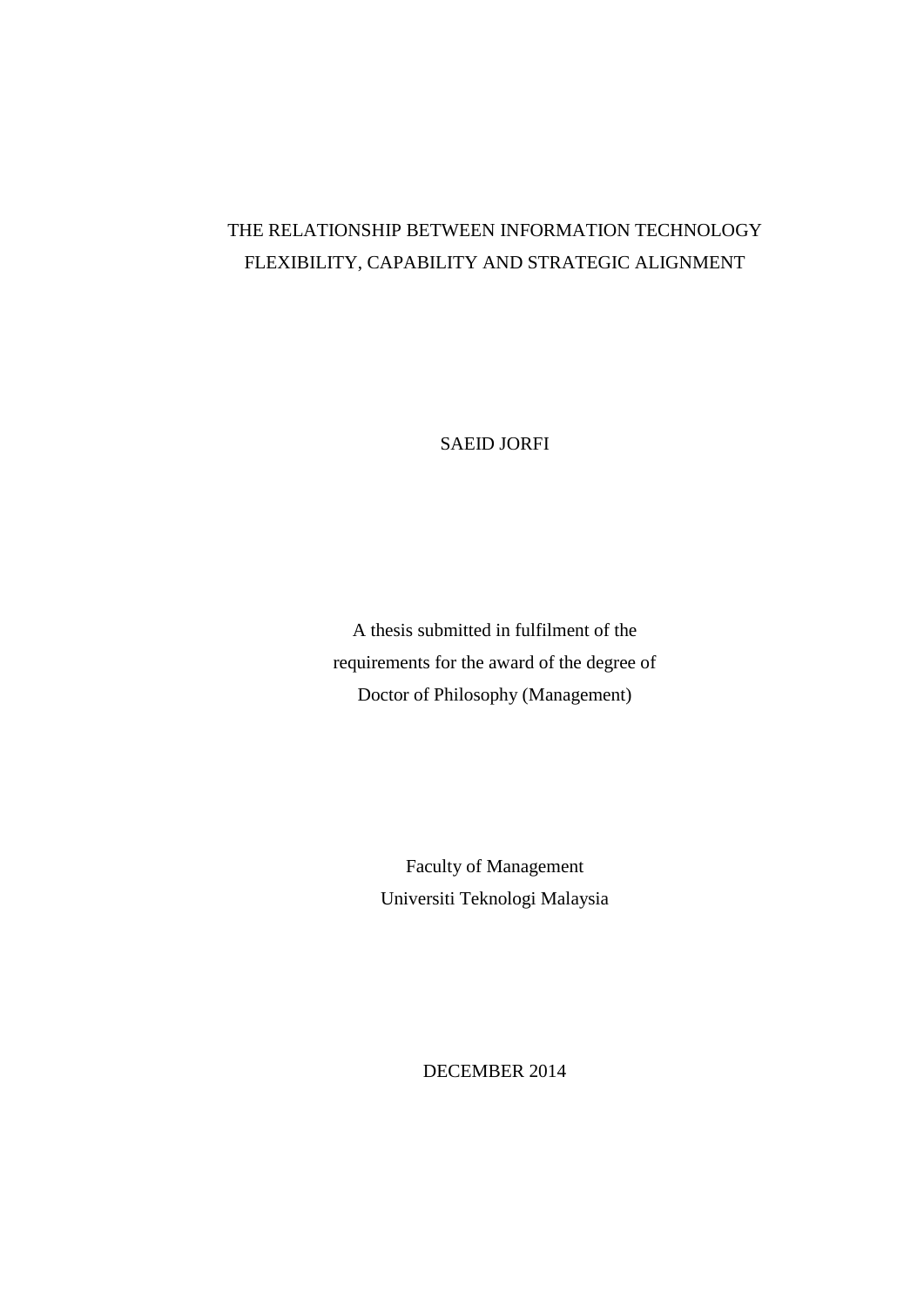This thesis is dedicated to my beloved mother and wife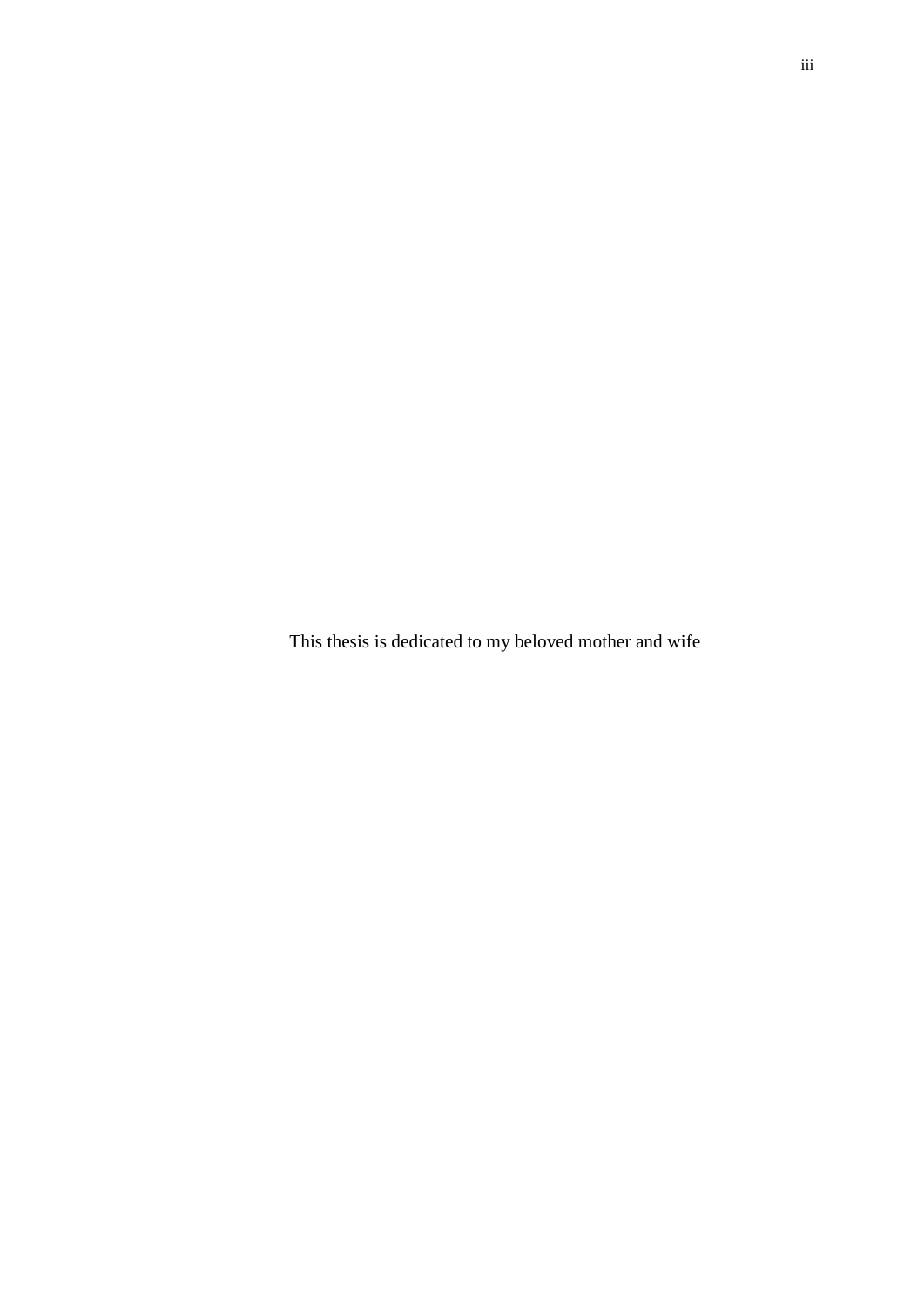#### **ACKNOWLEDGEMENT**

I would like to thank my main thesis supervisor, Assoc. Prof. Dr. Khalil Md Nor, for encouragement, guidance, critics and friendship. Without his continued support and interest, this thesis would not have been the same as presented here. I consider myself very fortunate in being able to work with such a very considerate and encouraging professor. I am also thankful to my co-supervisor Assoc. Prof. Dr. Lotfallah Najjar from University of Nebraska at Omaha, USA (Department of Information System and Quantitative Analysis) for his guidance, advices and motivation. Much appreciation is expressed to the members of the examination committee in the first assessment and also viva; Prof. Dr. Nur Naha binti Abu Mansor, Prof. Dr. Amran bin Md Rasli, Dr. Mohd Fauzi bin Othman, and Dr. Noor Azmi Mohamad from Universiti Teknologi Malaysia (UTM), and Prof. Dr.Husnayati bt Hussin from International Islamic University Malaysia (Faculty of Information and Communication Technology). Furthermore, the author is also indebted to the UTM that provided facilities and support to pursue this degree. Special acknowledgement is extended to the people who assisted in the completion of this research, particularly, those IT managers that participated in this study.

Additionally, the author wishes to thank his family; father, mother, brothers and sister who were always supportive and kind; especially, mother who was encouraging and inspiring. Last but certainly not least, an acknowledgement is also extended to my beloved wife and kids, for their love, patience, understanding, and support during this endeavor.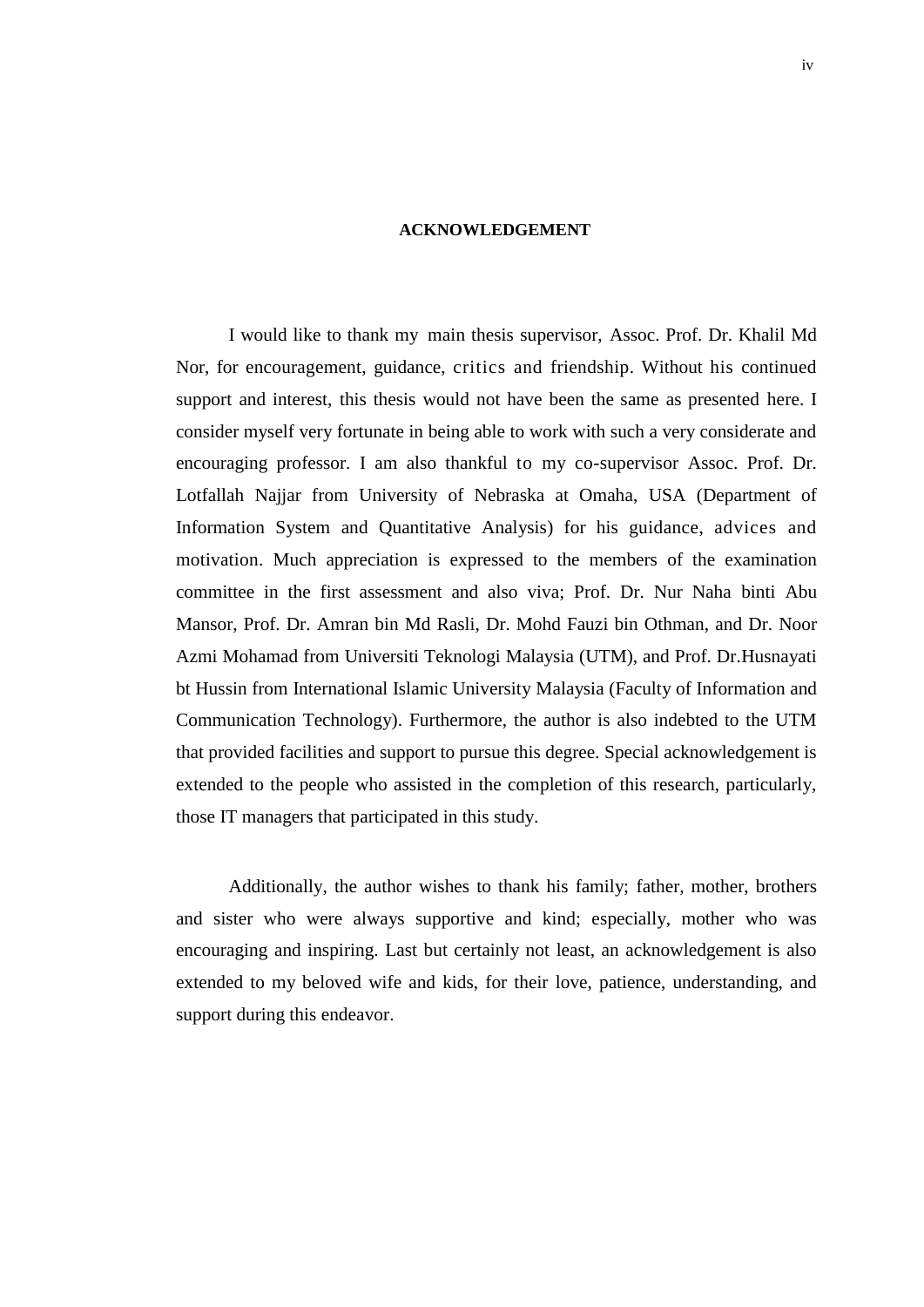## **ABSTRACT**

The quest for information technology (IT) and business strategic alignment has become more complex due to the fact that organisations are finding it hard to align their IT with business strategies in today"s ever changing business environment. Upon reviewing previous literatures, it is found that IT flexibility and IT capability are two most important factors to sustain strategic alignment. Studies investigating the effect of IT flexibility dimensions (i.e., connectivity, compatibility, and modularity) and IT capability dimensions (i.e., IT infrastructure, IT architecture, IT relationship resource, and IT human resource) on strategic alignment are very limited and there is an opportunity to study these relationships. Furthermore, the effect of IT flexibility dimensions on IT capability is another key issue of the research and has not been studied in previous studies. 125 IT managers of top medium-to-large Iranian firms were the target subjects in this study and statistical software of SPSS and PLS were used to analyze the data. The results revealed that one dimension of IT flexibility (i.e., connectivity) and three dimensions of IT capability (i.e., IT human resource, IT relationship resource and IT infrastructure) significantly affect strategic alignment. Furthermore, the relationships of two dimensions of IT flexibility (i.e., compatibility and modularity) were significant with IT capability. The findings also indicated that the dimensions of IT flexibility and IT capability explain 67% of the variance in strategic alignment and IT flexibility explains 39% of the variance of IT capability. Unexpectedly, the effects of compatibility, modularity and IT architecture on strategic alignment and the relationship between connectivity and IT capability have not been supported in the present study.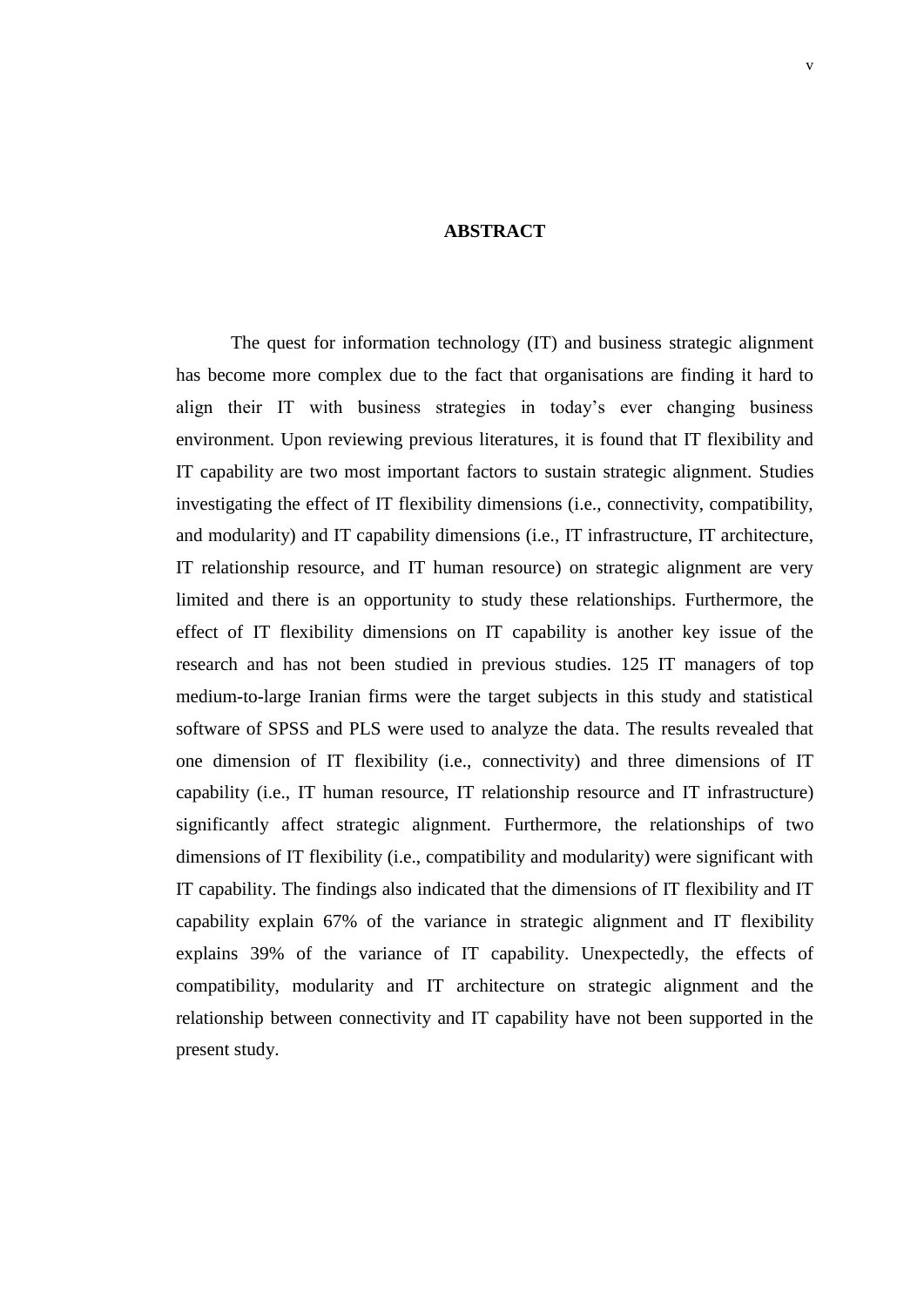# **ABSTRAK**

Usaha penjajaran teknologi maklumat (IT) dengan strategi perniagaan telah menjadi semakin kompleks kerana organisasi mendapati sukar untuk mensejajarkan IT dengan strategi perniagaan dalam persekitaran perniagaan yang sentiasa berubah pada hari ini. Setelah meneliti literatur terdahulu kefleksibelan IT dan keupayaan IT didapati sebagai dua faktor yang paling penting untuk mengekalkan penjajaran strategik. Kajian yang mengkaji kesan dimensi kefleksibelan IT (iaitu keberkaitan, keserasian dan kemodulan) dan dimensi keupayaan IT (iaitu infrastruktur IT, seni bina IT, sumber hubungan IT dan sumber manusia IT) dalam penjajaran strategik adalah sangat terhad dan terdapat peluang untuk mengkaji hubungan ini. Tambahan lagi, kesan dimensi kefleksibelan IT kepada keupayaan IT adalah satu lagi isu utama penyelidikan yang tidak dikaji dalam kajian-kajian lepas. Seramai 125 pengurus IT firma sederhana dan besar di Iran merupakan sasaran subjek dalam kajian ini dan perisian statistik SPSS dan PLS telah diguna untuk menganalisis data. Hasil kajian mendedahkan bahawa satu dimensi kefleksibelan IT (iaitu keberkaitan) dan tiga dimensi keupayaan IT (iaitu sumber manusia IT, sumber hubungan IT dan infrastruktur IT) secara signifikan mempengaruhi penjajaran strategik. Sementara itu, hubungan dua dimensi kefleksibelan IT (iaitu keserasian dan kemodulan) adalah signifikan dengan keupayaan IT. Hasil kajian juga menunjukkan bahawa dimensi kefleksibelan IT dan keupayaan IT menerangkan 67% daripada varians dalam penjajaran strategik sementara kefleksibelan IT menerangkan 39% daripada varians keupayaan IT. Tidak seperti dijangka kesan keserasian, kemodulan dan seni bina IT ke atas penjajaran strategik dan hubungan antara keberkaitan dengan keupayaan IT tidak disokong dalam kajian ini.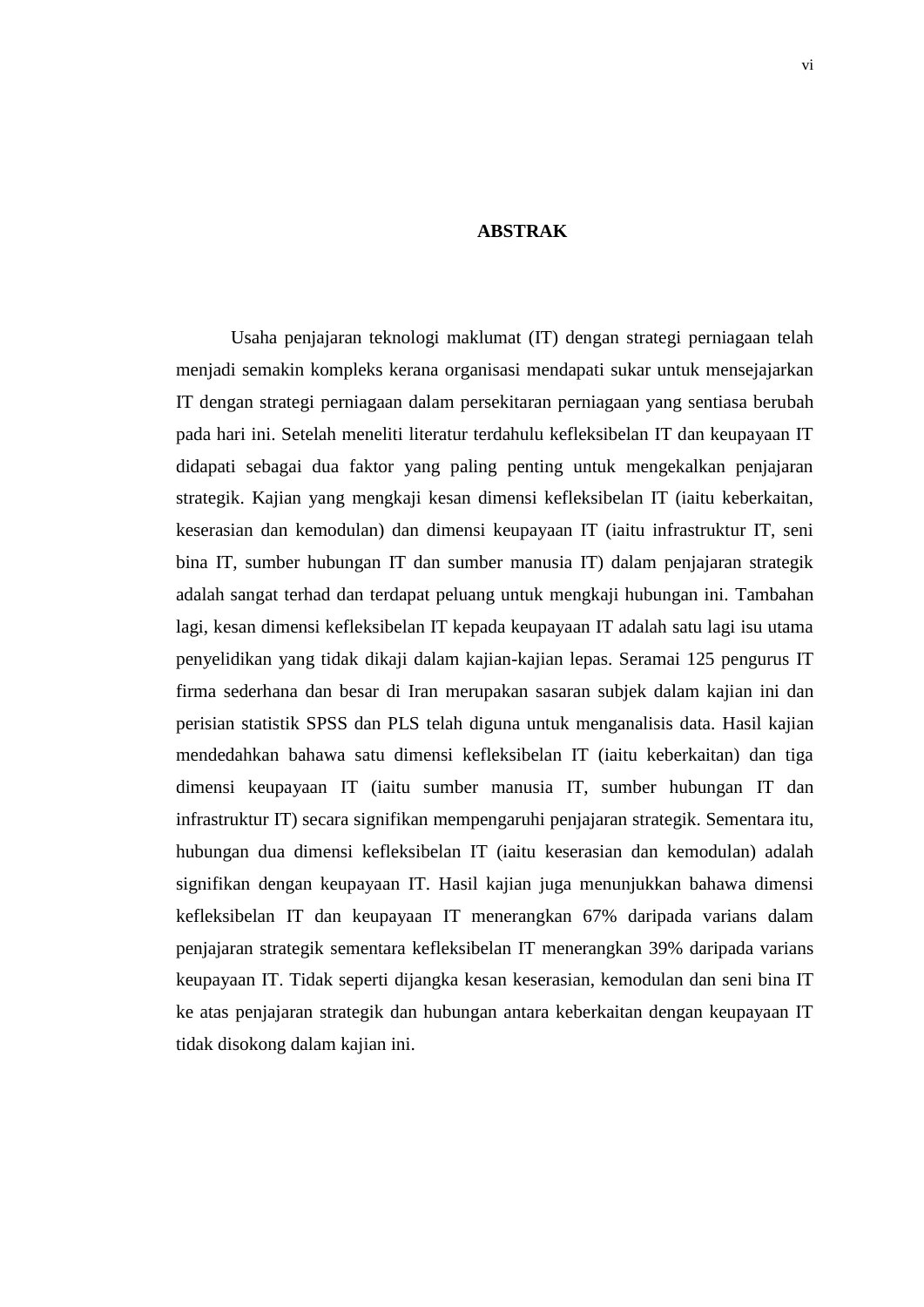# **TABLE OF CONTENTS**

| <b>CHAPTER</b> | <b>TITLE</b>                             | <b>PAGE</b>     |  |  |  |
|----------------|------------------------------------------|-----------------|--|--|--|
|                | <b>DECLARATION</b>                       | <i>ii</i>       |  |  |  |
|                | <b>DEDICATION</b>                        | iii             |  |  |  |
|                | <b>ACKNOWLEDGEMENT</b>                   | iv              |  |  |  |
|                | <b>ABSTRACT</b>                          | $\mathbf V$     |  |  |  |
|                | <b>ABSTRAK</b>                           |                 |  |  |  |
|                | <b>TABLE OF CONTENTS</b>                 | vii             |  |  |  |
|                | <b>LIST OF TABLES</b>                    | xii             |  |  |  |
|                | <b>LIST OF FIGURES</b>                   | xiv             |  |  |  |
|                | <b>LIST OF ABBREVIATIONS</b>             | XV              |  |  |  |
|                | <b>LIST OF APPENDICES</b>                | XVI <sup></sup> |  |  |  |
|                |                                          |                 |  |  |  |
| 1              | <b>INTRODUCTION</b>                      | 1               |  |  |  |
| 1.1            | <b>Research Background</b>               | 1               |  |  |  |
| 1.2            | Problem Background                       | $\overline{4}$  |  |  |  |
| 1.3            | <b>Research Gap</b>                      | 6               |  |  |  |
| 1.4            | Research Objective                       | 10              |  |  |  |
| 1.5            | Purpose of the study                     | 11              |  |  |  |
| 1.6            | <b>Research Questions</b>                | 11              |  |  |  |
| 1.7            | Scope of the Study                       | 14              |  |  |  |
| 1.8            | <b>Contribution to Academic Research</b> | 14              |  |  |  |
|                | 1.9 Contribution to Practice             | 15              |  |  |  |
|                | 1.10 Definition of Terms                 | 16              |  |  |  |
|                | 1.10.1 IT-business Strategic Alignment   | 16              |  |  |  |
|                | 1.10.2 IT Flexibility                    | 17              |  |  |  |
|                | 1.10.2.1 Connectivity                    | 18              |  |  |  |
|                | 1.10.2.2 Compatibility                   | 18              |  |  |  |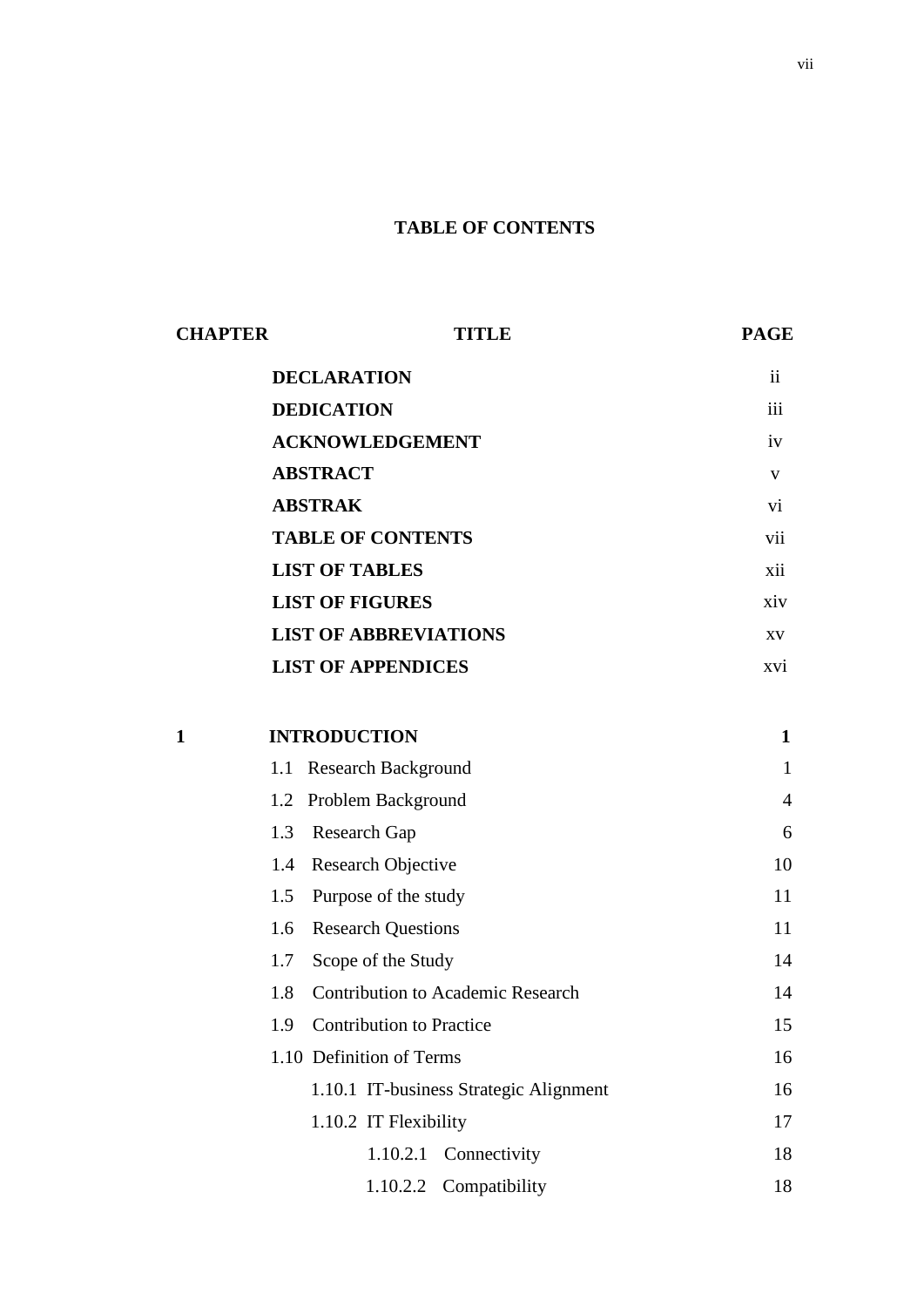|   |     |              |                          | 1.10.2.3 Modularity                                      | 19 |
|---|-----|--------------|--------------------------|----------------------------------------------------------|----|
|   |     |              | 1.10.3 IT Capability     |                                                          | 19 |
|   |     |              |                          | 1.10.3.1 IT Architecture                                 | 20 |
|   |     |              |                          | 1.10.3.2 IT Infrastructure                               | 21 |
|   |     |              |                          | 1.10.3.3 IT Human Resource                               | 21 |
|   |     |              |                          | 1.10.3.4 IT Relationship Resource                        | 22 |
|   |     |              | 1.11 Plan of the Thesis  |                                                          | 24 |
|   |     |              |                          |                                                          |    |
| 2 |     |              | <b>LITERATURE REVIEW</b> |                                                          | 25 |
|   | 2.1 | Introduction |                          |                                                          | 25 |
|   | 2.2 |              |                          | IT-business Strategic Alignment: The Concept             | 29 |
|   |     | 2.2.1        |                          | Prominent Models of Strategic Alignment                  | 29 |
|   |     |              | 2.2.1.1                  | Henderson and Venkatraman's Model                        | 29 |
|   |     |              |                          | 2.2.1.2 Weill and Broadbent's Model                      | 33 |
|   |     |              |                          | 2.2.1.3 Sauer and Yetton's Model                         | 35 |
|   |     |              |                          | 2.2.1.4 Keen's and Smaczny's Model                       | 37 |
|   |     | 2.2.2        |                          | Terms and Definitions of Strategic Alignment             | 40 |
|   | 2.3 |              |                          | <b>Importance of Strategic Alignment</b>                 | 42 |
|   | 2.4 |              |                          | IT-business Strategic Alignment Research                 | 44 |
|   |     | 2.4.1        |                          | IT-business Strategic Alignment and Organisational       |    |
|   |     |              | Performance              |                                                          | 45 |
|   |     |              |                          | 2.4.2 Factors Affecting IT-business Strategic Alignment  | 48 |
|   | 2.5 |              |                          | The Importance of IT Flexibility                         | 58 |
|   | 2.6 |              |                          | Definition of IT Flexibility                             | 60 |
|   | 2.7 |              |                          | Literature Review on the Link between IT Flexibility and |    |
|   |     |              | Strategic Alignment      |                                                          | 62 |
|   | 2.8 |              |                          | Dimensions of IT Flexibility                             | 67 |
|   |     | 2.8.1        | Connectivity             |                                                          | 68 |
|   |     |              | 2.8.2 Compatibility      |                                                          | 69 |
|   |     | 2.8.3        | Modularity               |                                                          | 70 |
|   | 2.9 |              | IT Capability            |                                                          | 71 |
|   |     |              |                          | 2.10 Dimensions of IT Capability                         | 74 |
|   |     |              | 2.10.1 IT Architecture   |                                                          | 74 |
|   |     |              | 2.10.2 IT Infrastructure |                                                          | 75 |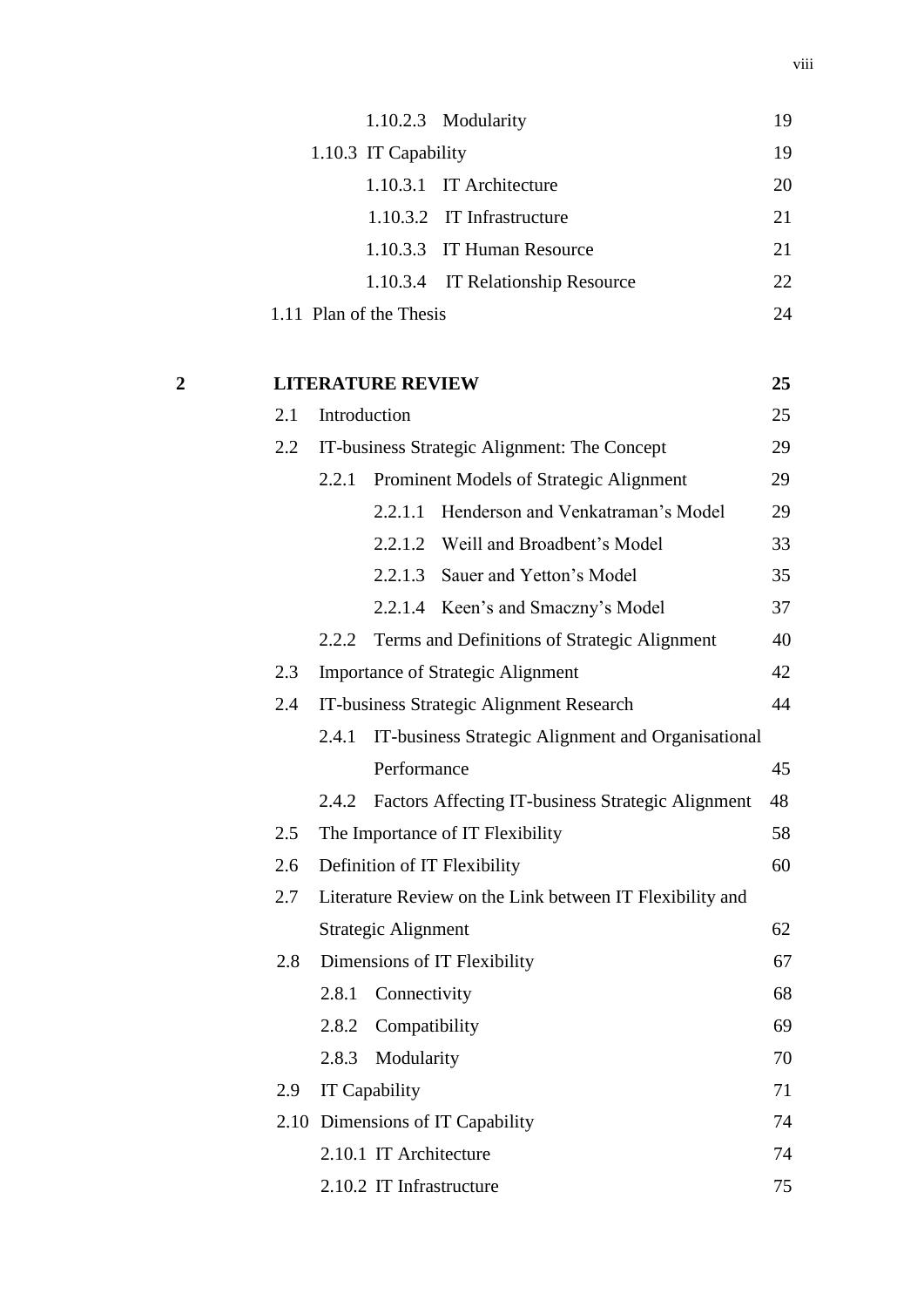| 2.10.3 IT Human Resources                                | 76  |
|----------------------------------------------------------|-----|
| 2.10.4 IT Relationship Resource                          | 78  |
| 2.11 Literature on IT Capability                         | 79  |
| 2.12 Research Model                                      | 82  |
| 2.13 Hypotheses                                          | 90  |
| 2.13.1 IT Flexibility Dimensions and Strategic Alignment | 90  |
| 2.13.2 IT Capability and Strategic Alignment             | 93  |
| 2.13.2.1 IT Infrastructure                               | 93  |
| 2.13.2.2 IT Architecture                                 | 95  |
| 2.13.2.3 IT Relationship resource                        | 97  |
| 2.13.2.4 IT Human resource                               | 102 |
| 2.13.3 IT Flexibility Components and IT Capability       | 104 |
| 2.13.3.1 The Impact of Connectivity and Compatibility    |     |
| on IT Capability                                         | 105 |
| 2.13.3.2 The Impact of Modularity on IT Capability 107   |     |
| 2.14 Summery                                             | 109 |

| 3 | <b>RESEARCH METHODOLOGY</b>                         | 110 |
|---|-----------------------------------------------------|-----|
|   | 3.1 Introduction                                    | 110 |
|   | 3.2 Research Philosophy                             | 110 |
|   | 3.3 Research Design                                 | 111 |
|   | 3.4 Selection of Respondents                        | 117 |
|   | 3.5 Sample Frame                                    | 117 |
|   | 3.6 Sample Size                                     | 118 |
|   | 3.7 Review and Identify Potential Measurement Tools | 120 |
|   | <b>Strategic Alignment Measurement</b><br>3.7.1     | 120 |
|   | 3.7.2 IT Flexibility Measurement                    | 121 |
|   | <b>IT Capability Measurement</b><br>3.7.3           | 123 |
|   | 3.8 Instrument Testing and Validation               | 125 |
|   | Validity and Reliability<br>3.8.1                   | 125 |
|   | 3.8.2<br>Pre-test                                   | 128 |
|   | 3.8.3 Pilot Test                                    | 130 |
|   |                                                     |     |

3.9 Data Collection Process 131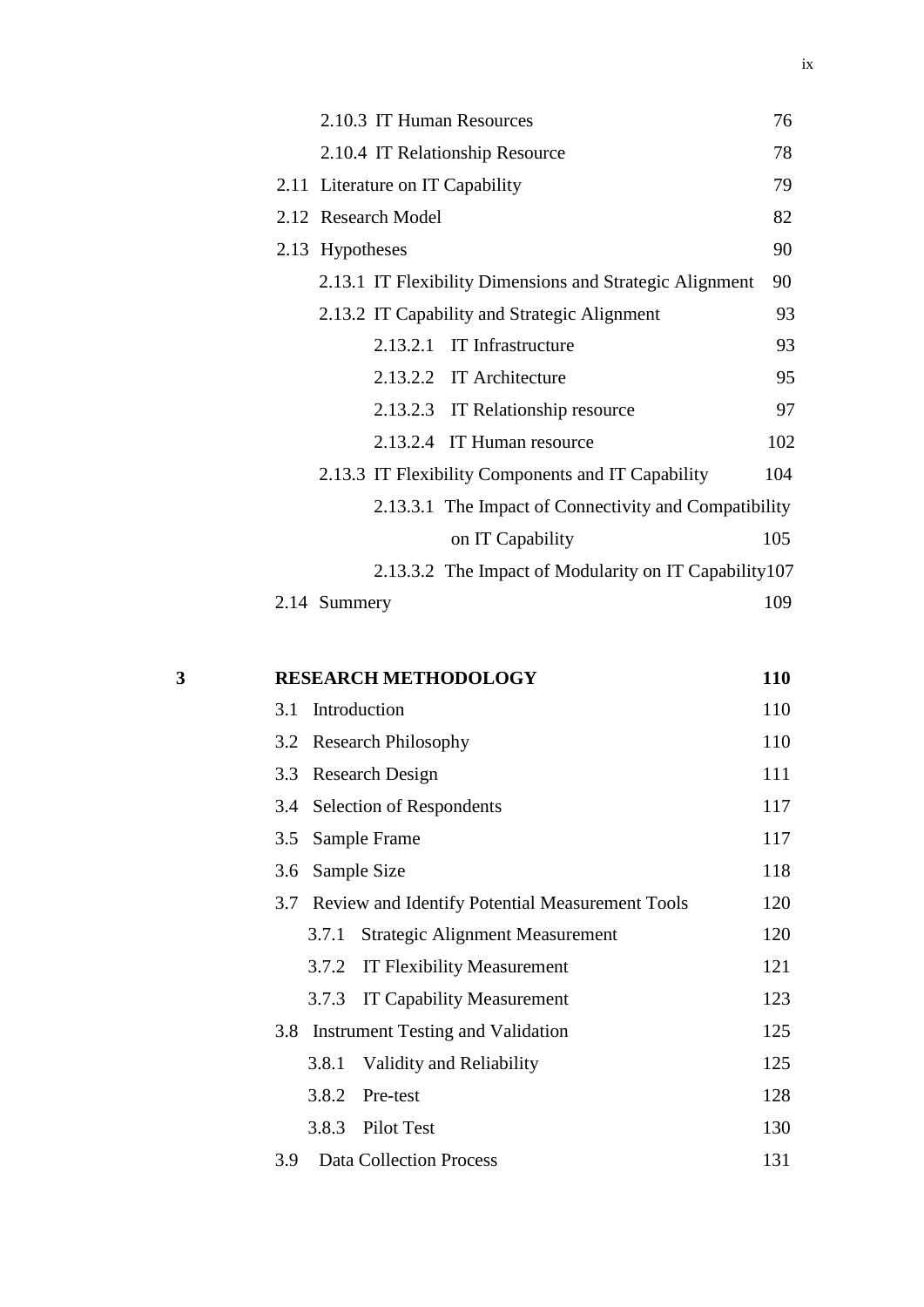| 3.10 Data Analysis         | 132 |
|----------------------------|-----|
| 3.11 Ethical Consideration | 133 |
| 3.12 Summery               | 133 |

| 4 | <b>DATA ANALYSIS</b>                                     | 135 |
|---|----------------------------------------------------------|-----|
|   | 4.1 Introduction                                         | 135 |
|   | 4.2 Examining and Screening Data                         | 136 |
|   | 4.3 Descriptive analysis                                 | 138 |
|   | 4.4 Pre-Analysis (Possible Biases and Multicollinearity) | 143 |
|   | 4.4.1 Non-Response Bias (Comparing Early and Late        |     |
|   | Responses)                                               | 143 |
|   | 4.4.2 Method Bias (Comparing Online and Paper-based      |     |
|   | Responses)                                               | 144 |
|   | 4.4.3 Common Method Bias                                 | 146 |
|   | 4.4.4 Multicollinearity                                  | 147 |
|   | 4.5 Testing Measurement Model                            | 149 |
|   | 4.5.1 Factorial Validity Assessment Using EFA/PCA        | 149 |
|   | 4.5.2 Convergent and Discriminant Validity               | 153 |
|   | 4.5.2.1 Convergent Validity                              | 153 |
|   | 4.5.2.2 Discriminant Validity                            | 156 |
|   | 4.5.2.3 Construct Reliability                            | 157 |
|   | 4.5.3 Section Summary                                    | 159 |
|   | 4.6 Structural Model                                     | 159 |
|   | 4.6.1 Testing the Structural Model                       | 160 |
|   | 4.6.2 Results of the Relationships Analysis              | 162 |
|   | Summary of the Results<br>4.7                            | 166 |
| 5 | <b>DISCUSSION AND CONCLUSION</b>                         | 168 |
|   | 5.1 Introduction                                         | 168 |
|   | 5.2 Discussion of the Research Hypotheses                | 169 |
|   | 5.2.1 The Relationship between IT Flexibility Dimensions |     |
|   | and Strategic Alignment                                  | 169 |
|   |                                                          |     |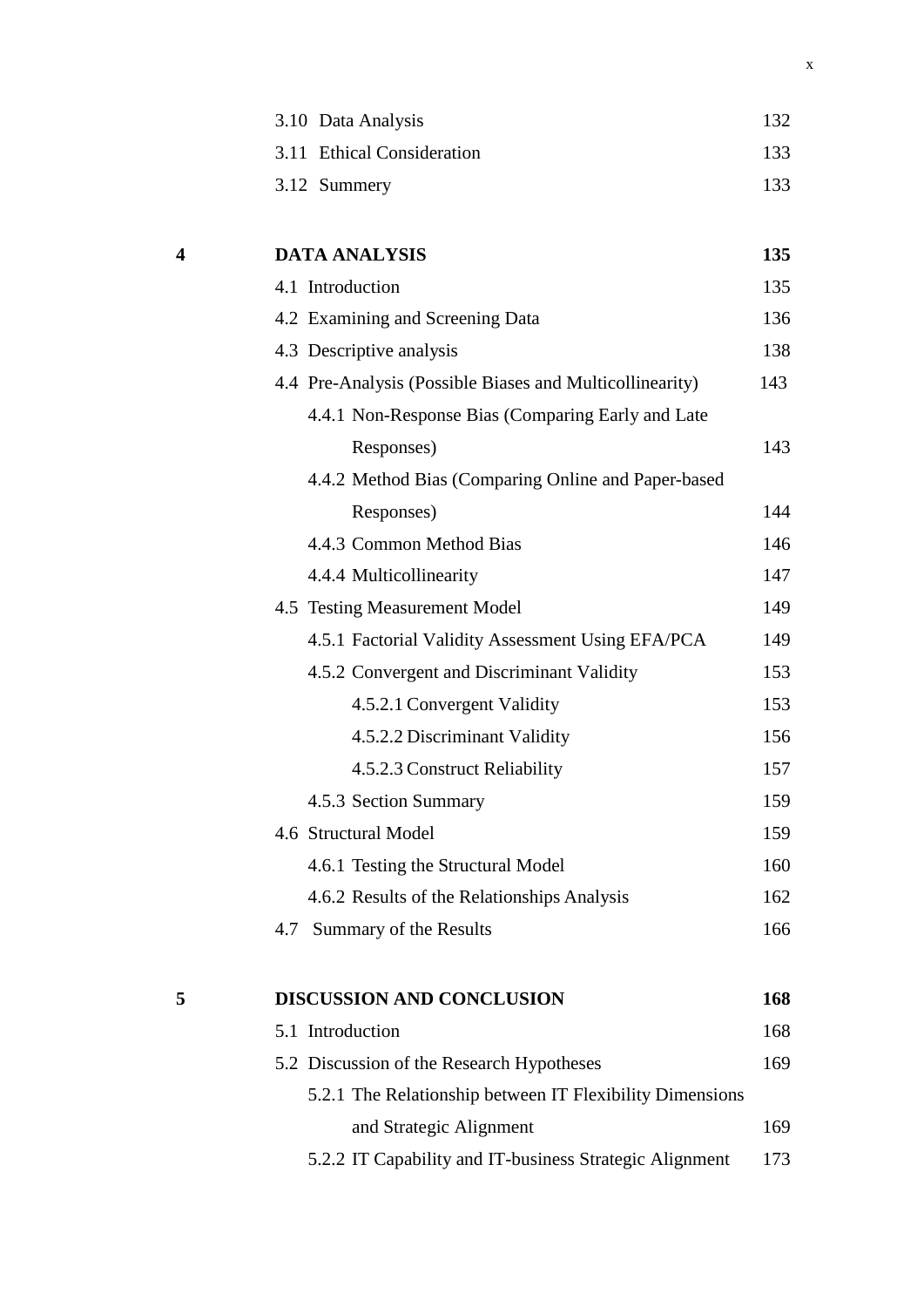| 5.2.3 IT Flexibility Dimensions and IT Capability | 180 |
|---------------------------------------------------|-----|
| 5.3 Theoretical and Practical Contributions       | 183 |
| 5.3.1 Theoretical Contribution                    | 183 |
| 5.3.2 Practical Contribution                      | 185 |
| 5.4 Research Limitations                          | 188 |
| 5.5 Future research                               | 189 |
| 5.6 Conclusion                                    | 190 |
|                                                   |     |

# **REFERENCES 192**

Appendices A-F 215-236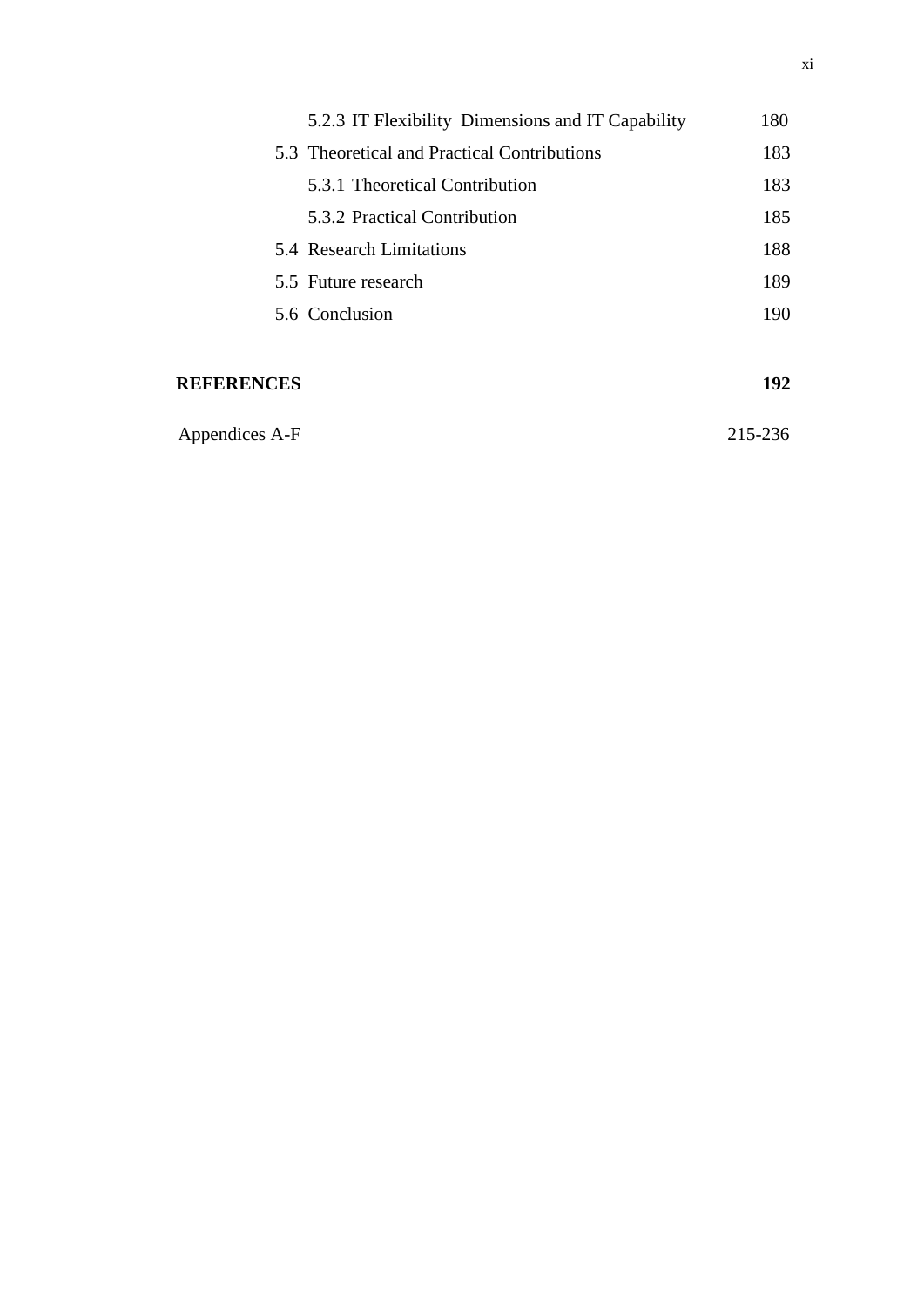# **LIST OF TABLES**

| <b>TABLE NO.</b> | <b>TITLE</b>                                                         | <b>PAGE</b> |
|------------------|----------------------------------------------------------------------|-------------|
| 1.1              | Definition of the Constructs                                         | 23          |
| 2.1              | <b>Factors Affecting Strategic Alignment</b>                         | 54          |
| 2.2              | <b>Categories of Factors Affecting Strategic Alignment</b>           | 56          |
| 3.1              | <b>Strategic Alignment Measurement</b>                               | 121         |
| 3.2              | <b>IT Flexibility Measurements</b>                                   | 122         |
| 3.3              | <b>IT Capability Measurements</b>                                    | 124         |
| 3.4              | Practical Stages of Pretest and Translation                          | 129         |
| 3.5              | Demographic of Respondent Firms in Pilot Study                       | 130         |
| 3.6              | Descriptive and Reliability of Pilot Sample                          | 131         |
| 3.7              | <b>Data Collection Process</b>                                       | 132         |
| 4.1              | Skewness and Kurtosis of Constructs (N=125)                          | 138         |
| 4.2              | Firm Size $(N=125)$                                                  | 139         |
| 4.3              | Respondents' Firm According to Industry Types<br>$(N=125)$           | 140         |
| 4.4              | Respondents' Experience in Their Current Firm<br>$(N=125)$           | 141         |
| 4.5              | Respondents' Experience in Their Current Job<br>$(N=125)$            | 142         |
| 4.6              | <b>Descriptive Statistics of Variables</b>                           | 142         |
| 4.7              | Chi-Square Comparison of Early and Late Cases<br>(Nominal Variables) | 144         |
| 4.8              | Chi-Square Comparison of Early and Late Cases<br>(Ordinal Variables) | 144         |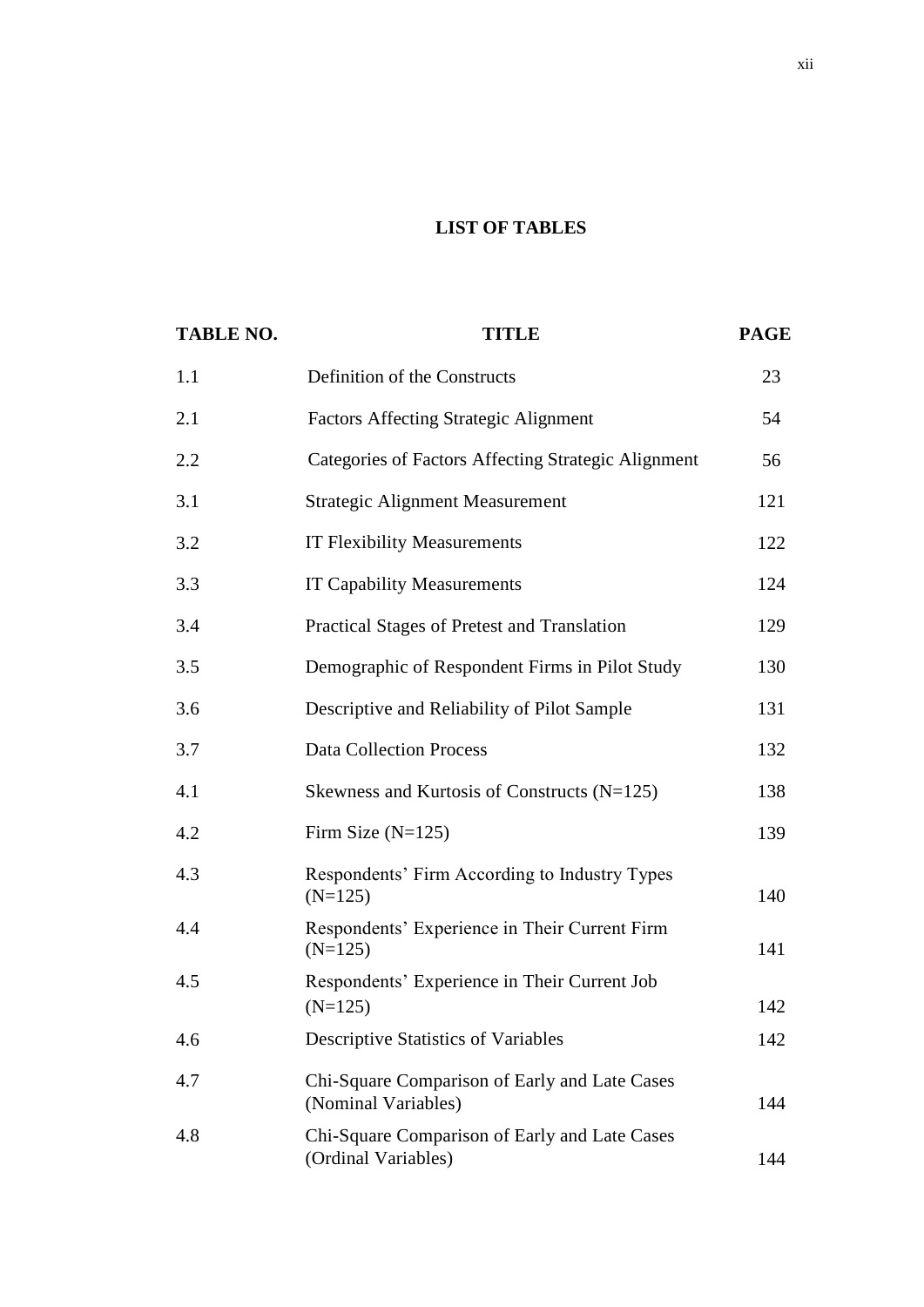| 4.9  | Chi-Square Comparison of Email and Post-Mail<br>Methods of Data Collection (Nominal Variables)   | 145 |
|------|--------------------------------------------------------------------------------------------------|-----|
| 4.10 | Chi-Square Comparison of Email and Postal-Mail<br>Methods of Data Collection (Ordinal Variables) | 145 |
| 4.11 | Intercorrelations between Independent Constructs                                                 | 148 |
| 4.12 | Variance of Inflation Factors (VIF)                                                              | 149 |
| 4.13 | Factor Structure Matrix of Loadings and Cross-<br>Loadings of Main Variables                     | 151 |
| 4.14 | Psychometric Characteristics of the Research<br>Constructs                                       | 154 |
| 4.15 | AVE of the Constructs                                                                            | 156 |
| 4.16 | Correlations between the Main Constructs                                                         | 157 |
| 4.17 | CR and Alpha of the Constructs                                                                   | 158 |
| 4.18 | Supported Hypothesis, Path Coefficients and T-<br>statistics                                     | 163 |
| 4.19 | Results of the Hypotheses Testing of the Main<br>Relationships                                   | 165 |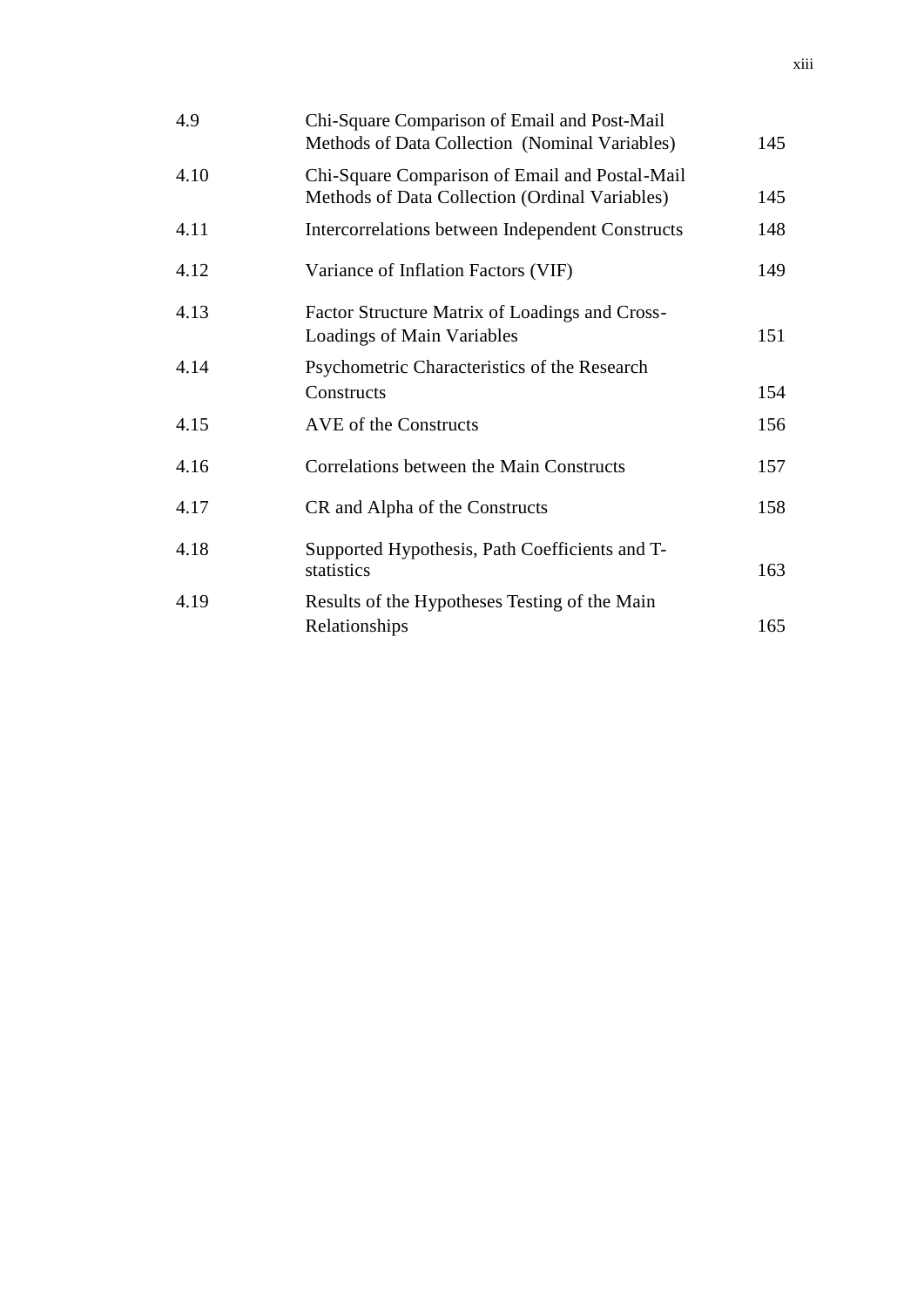# **LIST OF FIGURES**

| <b>FIGURE NO.</b> | <b>TITLE</b>                                                                      | <b>PAGE</b> |
|-------------------|-----------------------------------------------------------------------------------|-------------|
| 1.1               | The Proposed Model                                                                | 13          |
| 2.1               | Henderson & Venkatraman's Strategic Alignment<br>Model (SAM)                      | 31          |
| 2.2               | Alignment Perspectives of Henderson & Venkatraman's<br>Model                      | 32          |
| 2.3               | Weill & Broadbent's Model                                                         | 34          |
| 2.4               | Sauer & Yetton's Lead-Lag Concept                                                 | 36          |
| 2.5               | <b>Smaczny Fusion Model</b>                                                       | 38          |
| 2.6               | The Relationships between Dimensions of IT Flexibility<br>and Strategic Alignment | 87          |
| 2.7               | The Relationship between IT Capability and Strategic<br>Alignment                 | 88          |
| 2.8               | The Relationship between Dimensions of IT Flexibility<br>and IT Capability        | 89          |
| 2.9               | The Conceptual Modal                                                              | 109         |
| 3.1               | <b>Research Methodology</b>                                                       | 113         |
| 4.1               | <b>Boxplots of Constructs</b>                                                     | 137         |
| 4.2               | Final Research Model (Path Coefficients and Rsq)                                  | 161         |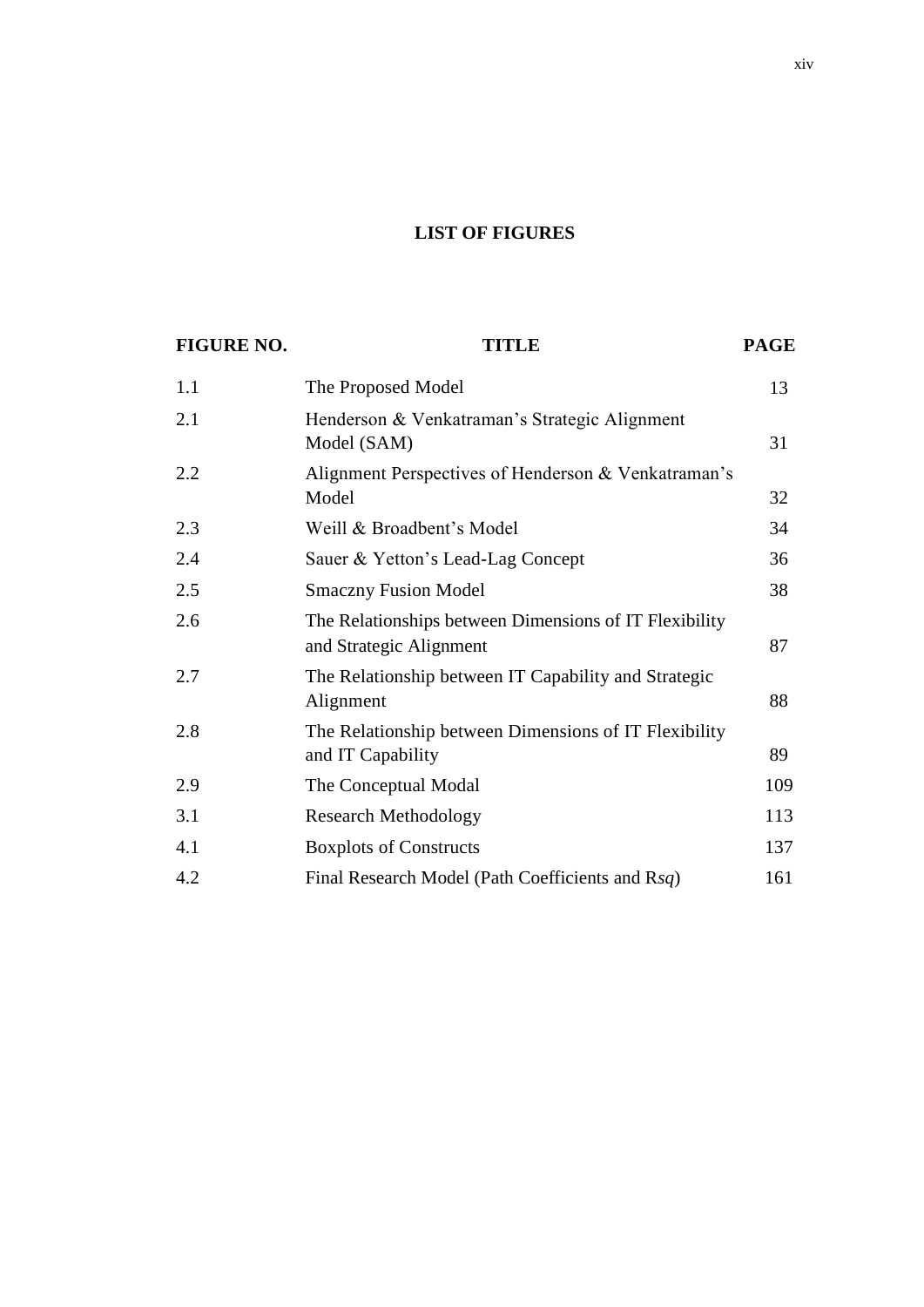# **LIST OF ABBREVIATIONS**

| IS           |   | <b>Information System</b>                      |
|--------------|---|------------------------------------------------|
| IT           |   | <b>Information Technology</b>                  |
| <b>SA</b>    |   | IT-business Strategic Alignment                |
| <b>CON</b>   |   | <b>IT Connectivity</b>                         |
| <b>COM</b>   |   | <b>IT Compatibility</b>                        |
| <b>MDU</b>   |   | <b>IT Modularity</b>                           |
| <b>ITHUR</b> |   | <b>IT Human Resource</b>                       |
| <b>ITRR</b>  |   | <b>IT Relationship Resource</b>                |
| <b>ITARC</b> |   | <b>IT Architecture</b>                         |
| <b>ITINF</b> |   | IT Infrastructure                              |
| <b>CIO</b>   |   | <b>Chief Information Officer</b>               |
| <b>CEO</b>   |   | <b>Chief Executive Officer</b>                 |
| <b>RBV</b>   |   | <b>Resource-based View</b>                     |
| EFA          |   | <b>Exploratory Factor Analysis</b>             |
| <b>VIF</b>   |   | Variance of Inflation Factors                  |
| <b>CFA</b>   |   | <b>Confirmatory Factor Analysis</b>            |
| <b>AVE</b>   |   | <b>Average Variance Extracted</b>              |
| <b>PCA</b>   |   | <b>Principal Components Analysis</b>           |
| <b>KMO</b>   |   | Kaiser-Meyer-Olkin                             |
| CR           | - | <b>Composite Reliability</b>                   |
| <b>SPSS</b>  |   | <b>Statistical Package for Social Sciences</b> |
| <b>PLS</b>   |   | <b>Partial Least Squares</b>                   |
| <b>SEM</b>   |   | <b>Structural Equitation Modeling</b>          |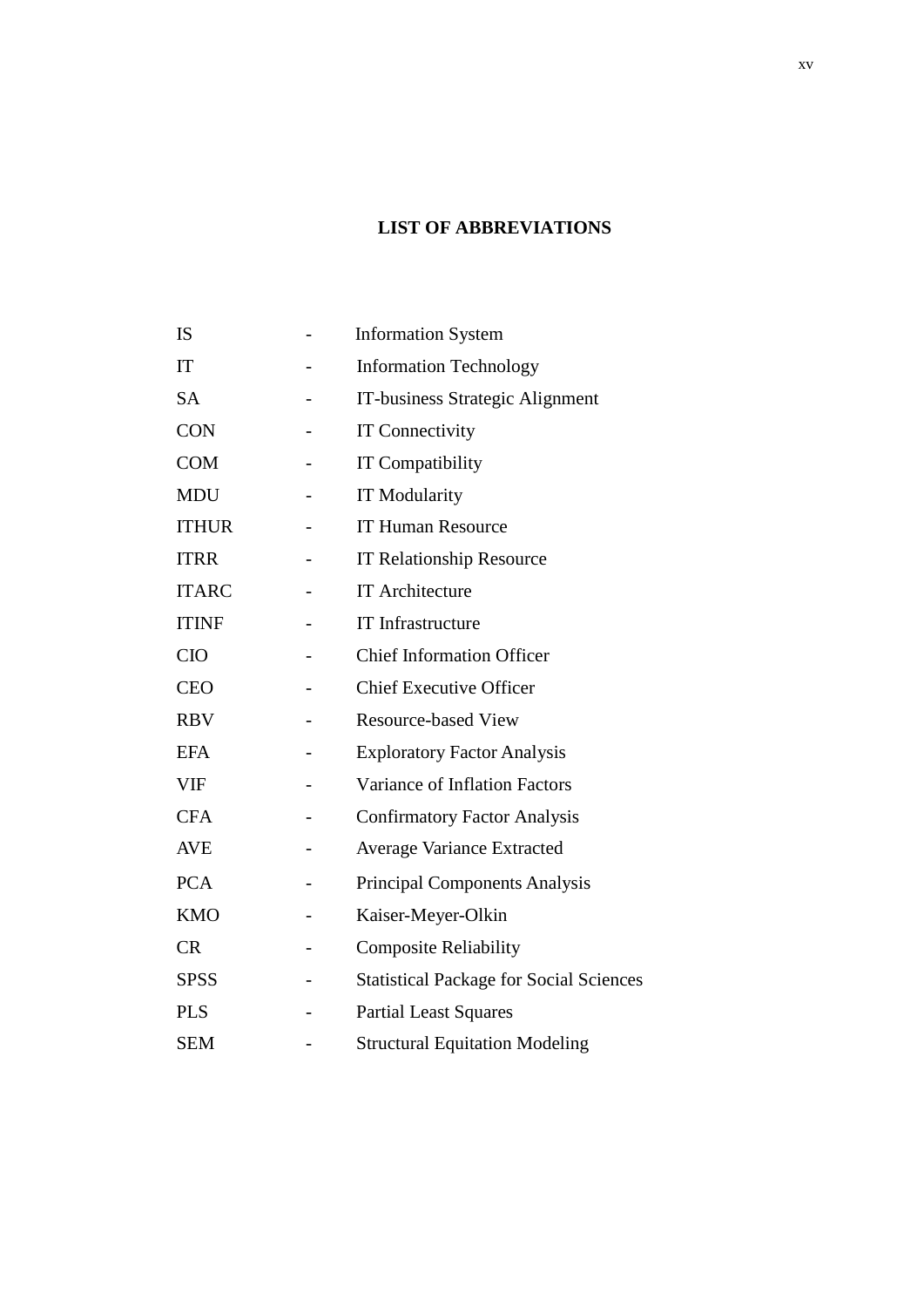# **LIST OF APPPENDICES**

| <b>APPENDIX</b> | TITLE                                                                                         | <b>PAGE</b> |  |
|-----------------|-----------------------------------------------------------------------------------------------|-------------|--|
|                 |                                                                                               |             |  |
| $\mathsf{A}$    | <b>Survey Questionnaire</b>                                                                   | 208         |  |
| B               | T-test Comparison of Early and Late Cases<br>(Continuous Variables)                           | 220         |  |
| $\mathcal{C}$   | T-test Comparison of Email and Post Mail Methods<br>of Data Collection (Continuous Variables) | 221         |  |
| D               | <b>Total Variance Explained</b>                                                               | 222         |  |
| E               | <b>Correlation Matrix</b>                                                                     | 223         |  |
| $\mathbf F$     | <b>List of Publications</b>                                                                   | 225         |  |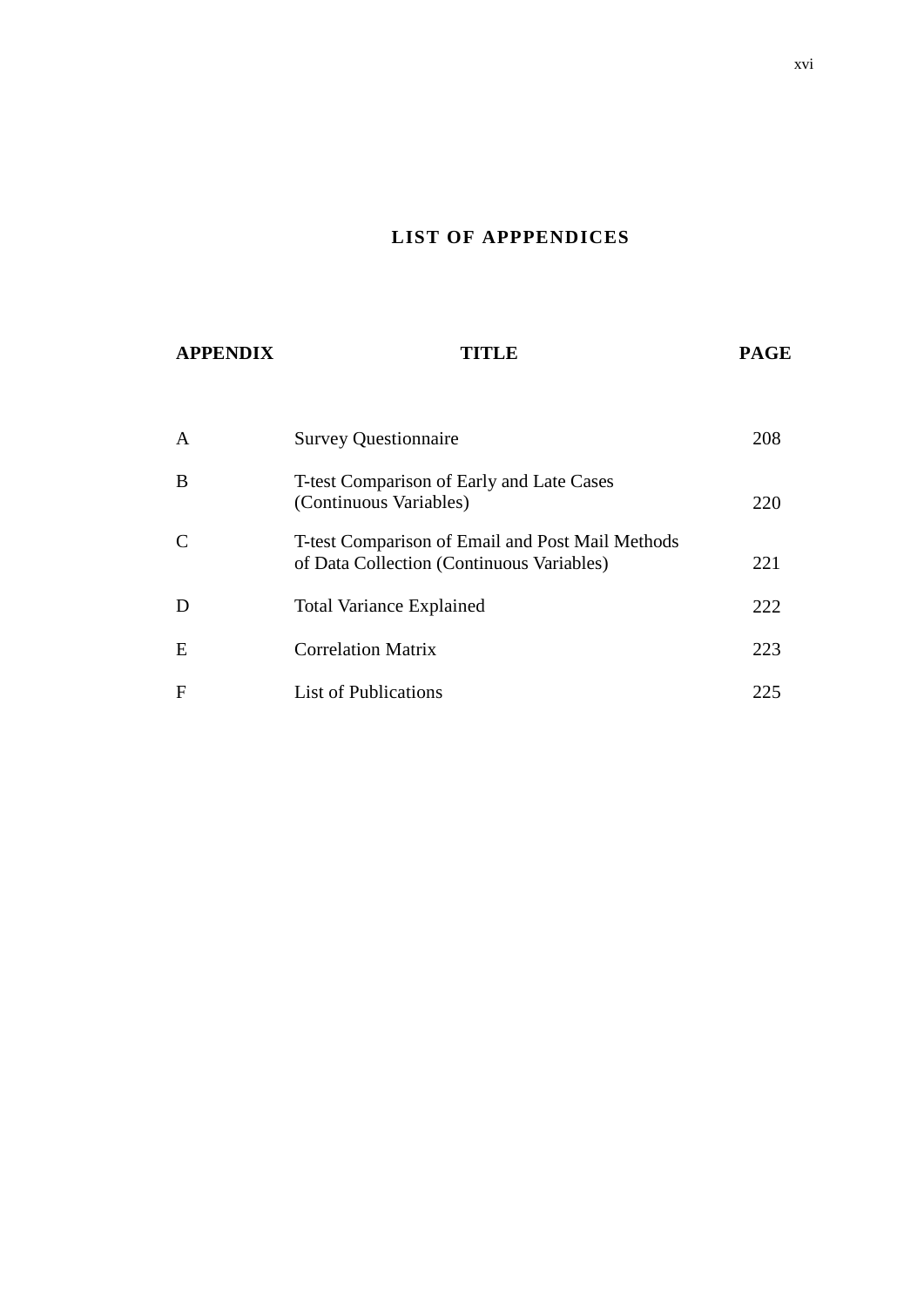# **CHAPTER 1**

## **INTRODUCTION**

### **1.1 Research Background**

Managers are utilising more capital and time on applying and building information system (IS) in order to manage their organizations strategically and competitively (Wang and Zionts, 1997). One example of this situation is organisations such as Citibank and Federal Express which have spent more than \$1 billion on information technology (IT) (Lucas, 1999). Lucas later notes that organisations like Citibank and Federal Express have strongly defended their high expenditure for IT because they believe that if they wish to meet the demands of the tough competition and the increasing challenges of an international economy, they must invest in IT. These kinds of organisations have made IT a strong ally and have made use of IT as an efficient weapon for the competitive battles which takes place in today"s market. According to Stowell (1995), business leaders see the usage of information technology in their organisations as a crucial aspect that helps their business to attain and maintain a good competitive advantage. The quick access of information is possible with information systems in helping the top managers of the firms to achieve higher effectiveness, which also allows for improved and efficient decision making (Stowell, 1995). Organisational leaders are now able to appreciate the benefits which are brought to their business by IT, which also leads to the start of a lucrative alignment endeavor between the business and IT (Hu and Huang, 2006). As a result of such use of IT by organisations, the issue of aligning IT strategies in an efficient manner with business strategies has arisen.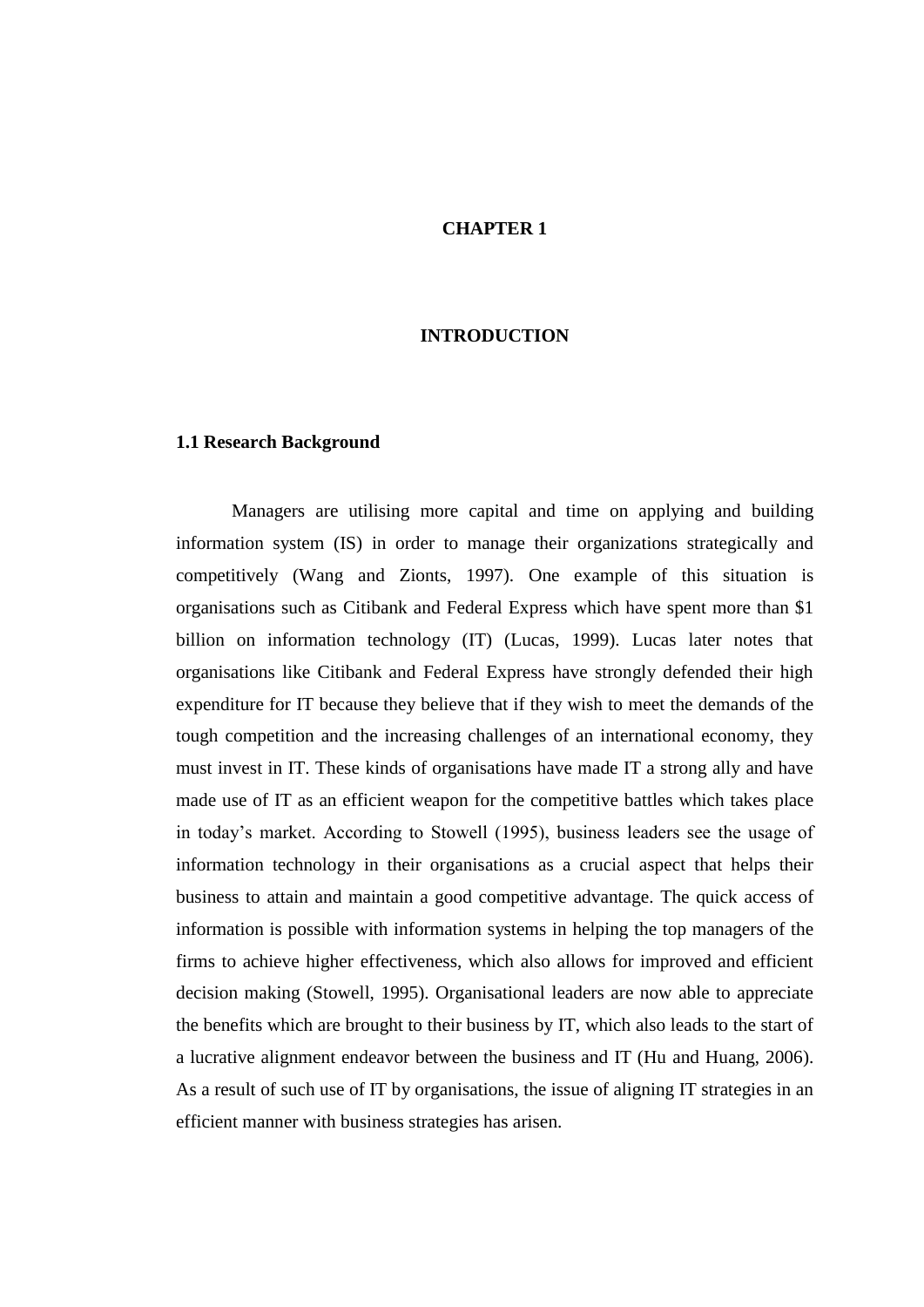Organisations are able to make the most of the positive effects of their spending on IT in order to attain a good sync between the business and IT by aligning their business strategies with information technology (IT) (Byrd, Lewis, and Bradley*,* 2006; Henderson and Venkatraman, 1993; Nelson and Cooprider, 1996; Papp, 1999; Tan and Gallupe, 2006). Over the last couple of decades, attaining alignment has become one of the major concerns with regards to IS management for both the managers of business and IT (Brancheau and Wetherbe, 1987; Luftman, Kempaiah, and Nash, 2006; McGee, 2006; Niederman, Brancheau, and Wetherbe, 1991; Rosa, 1998). In today"s world, this tendency continues (Alter, 2005). In a survey conducted by the Society for Information Management, it is found that the alignment of business and IT is still one of the top three worries for CIOs (McGee, 2006). In today"s fast paced global economy, many enterprises realise that there is a gap between their IT strategy and corporate strategy (Sabherwal and Chan, 2001; Hirschheim and Sabherwal, 2001; Kaplan and Norton, 2004).

Reviewing previous studies indicates that many studies have found the impact of IT-business strategic alignment on businesses. In many of these studies, the focal point is on the manner in which organisations have benefited from the alignment. The studies have found an encouraging relationship between the performance and alignment (see e.g. Chan *et al.*, 1997; Cragg, King, and Hussin, 2002; Palmer and Markus, 2000; Sabherwal and Chan, 2001). These studies have also found that alignment plays a role as a mediator between the investments in IT and the performance of the business. What the studies have found is that, organisations are able to influence the impact of the investments made in their IT on their overall performance through strategic alignment because the alignment actually facilitates the logic in IT investments and the advancement of strategic systems for the long run whilst avoiding careless expenditures (Byrd, Lewis, and Bradley*,* 2006). In a similar fashion, when managers of IT have excellent knowledge and awareness of business aims and when businesses have strategic alignment, there is a higher chance that the investments made in IT will aim for the business"s main concerns (Rockart, Earl, and Ross*,*1996). There is also speedier attainment of the gains in IT with the alignment in organisations as reported by Massey, Montoya-Weiss, and Brown (2001). Besides these, Powell (1992) has stated that attaining alignment is regarded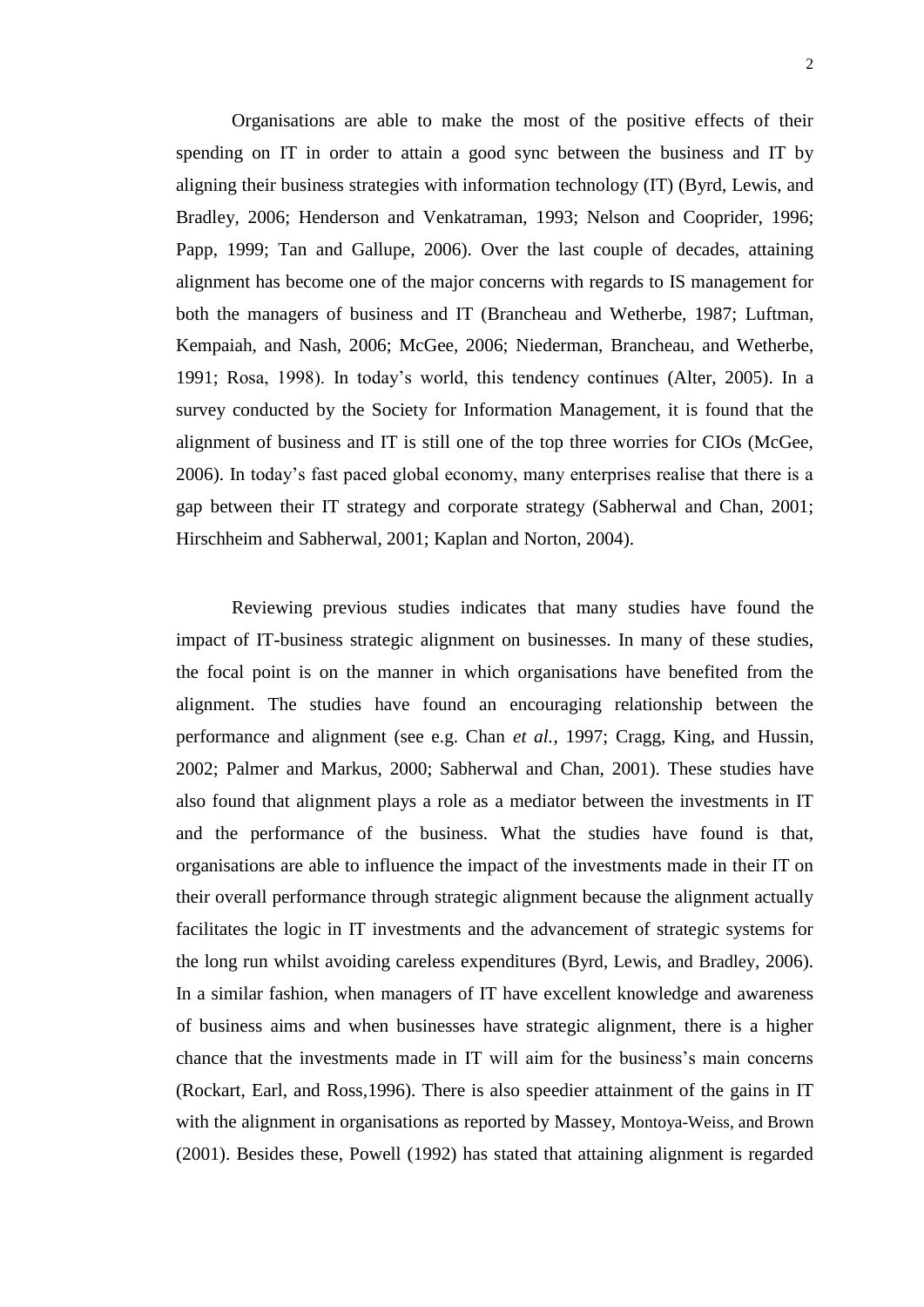as a skill in the organisations, meaning that it has become a vital cause for a continued competitive excellence.

Despite the fact that there are many benefits associated with strategic alignment as stated above, organisations are confronted with critical challenges in maintaining strategic alignment. Organisations today have to work harder to sustain their territories when confronted with prolonged competition in today"s age, where everything is more global, regulated, with consumers who are increasingly indecisive and rapidly changing innovations. In light of these factors, a very new and unstable environment has been ushered in. In order to react to these situations, organisations must make some major modifications with regards to their business and IT strategies.

By examining from the perspective of strategic alignment which involves business strategies being aided by IT, there has been a major issue with regards to whether or not organisations are able to use their IT to meet the transformations in their business strategies (Tallon, 2009) and eventually act in response to the changes in the environment. Luftman, Papp and Brier (1999) also highlight that "changes" is the main problem which organisations have to handle. Incidents such as the battle in prices, decrease in demand, and the introduction of a new product by a rival usually trigger changes in business strategies (Mendelson and Pillai, 1998). IT will not be able to offer a long lasting competitive excellence if it does not rapidly respond to changes, which is actually the typical trait of legacy systems which eventually results in a deadlock or inflexibility of the organisation (Tallon, 2009; Bharadwaj, 2000). Companies cannot depend on the legacy systems, mainly regarding insufficient integration and are not capable to respond to the quick changes in the business world. Thus, companies are taking more interest for getting a more flexible IT or information systems which enable them to quickly align to the changes in the business strategies (Bharadwaj, 2000). Thus, there is a need to determine which aspects of information technology that influence aligning IT with business strategies or IT-business strategic alignment. This study attempts to answer these and related questions.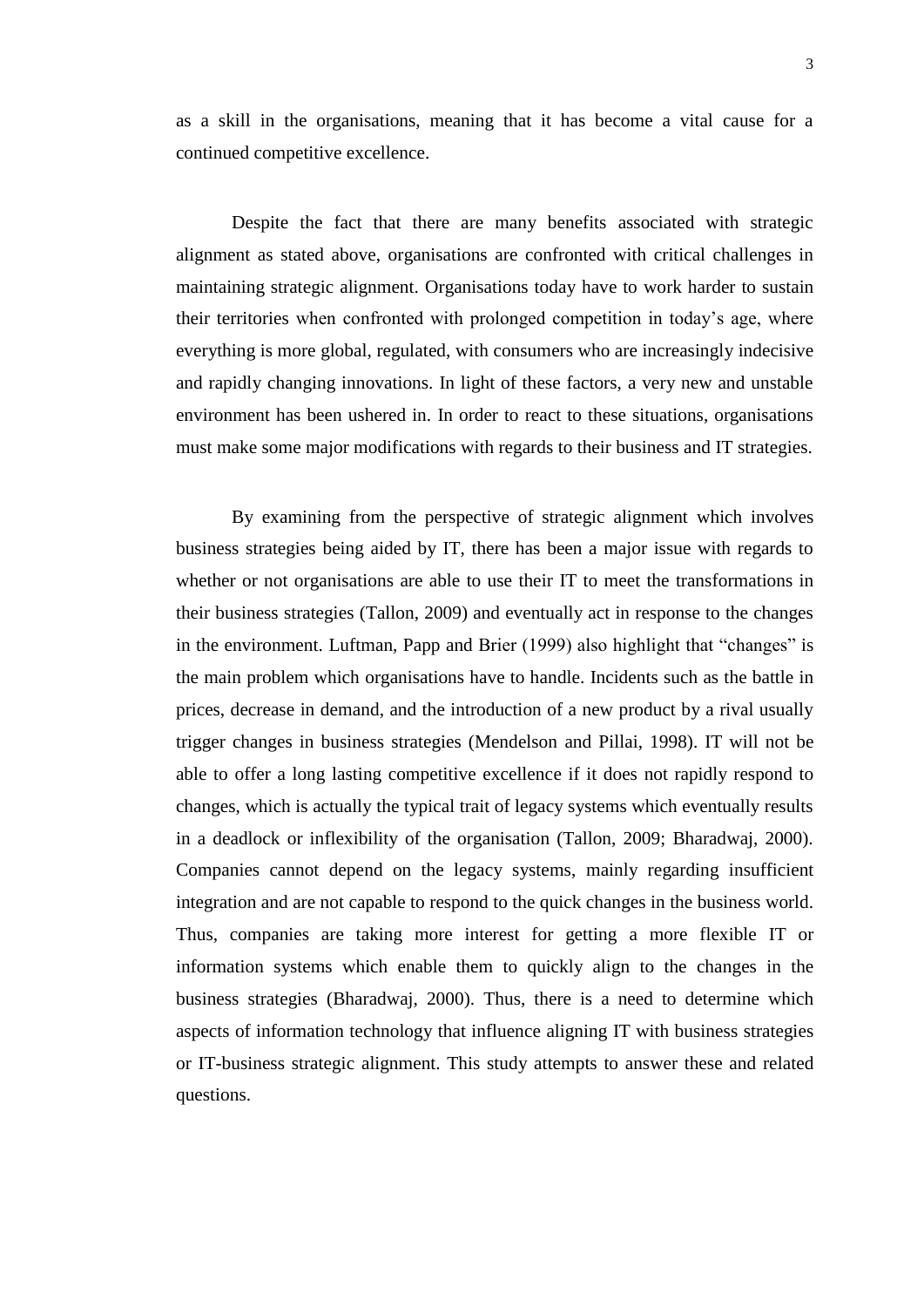## **1.2 Problem Background**

This study seeks to address the research problem of the lack of alignment between the Information Systems (IS) or Information Technology (IT) with business strategies. For a quarter of a century, the lack of alignment between IT and organisational strategies or strategic alignment has been frequently cited as an important problem in the results of surveys of business executives and IT managers (Brancheau, Janz, and Wetherbe, 1996; Boar, 2001; Galliers and Sutherland,1991; Turban *et al.,* 2009). Moreover, the gap between IT and business strategies in Iranian firms has been frequently reported in previous studies (e.g., Manyan, Sarami, and Arabsorkhi, 2008; Faryabi *et al.,* 2012). More recently, Sadeghian and Pilevari (2014) conducted a research to measure the level of strategic alignment in Gharzol-Hasaneh Mehr Bank of Iran. They provided a model for assessing strategic alignment based on fuzzy logic and the results indicated that the participating bank has a low level of strategic alignment between IT and business strategies. IT-business strategic alignment issue is still considered as an important challenge in Iranian firms (Faryabi *et al*., 2012) and there is a need to build a capacity to align IT with business needs in Iranian firms (Abbasi, Niaraki, and Dehkordi, 2008).

Rosa (1998) conducted a study and discovered that only a small percentage, namely 8% of managers in IT and business, think they are capable of aligning their business objectives together with Information Systems (IS) efficiently. Luftman, Papp, and Brier (1999) likewise point out that only 50% of the 1000 managers who take part in their study state that they have attained alignment in their organisations.

In surveying over 300 CIOs and CEOs, Beal (2003) notes that strategic alignment is currently the top priority for most CEOs and CIOs. Despite the fact that the significance of IT strategic alignment has been examined in the relevant research, scholars are persistent in their efforts to highlight the shortcomings of implementing IT strategic alignment within companies (Luftman and Kempaiah, 2007). A study conducted fairly recently, and focusing on IT executives, verifies the notion that an alignment gap is present between IT and business. Having said this, the executives in question are not in agreement when it comes to the matter of how substantial this gap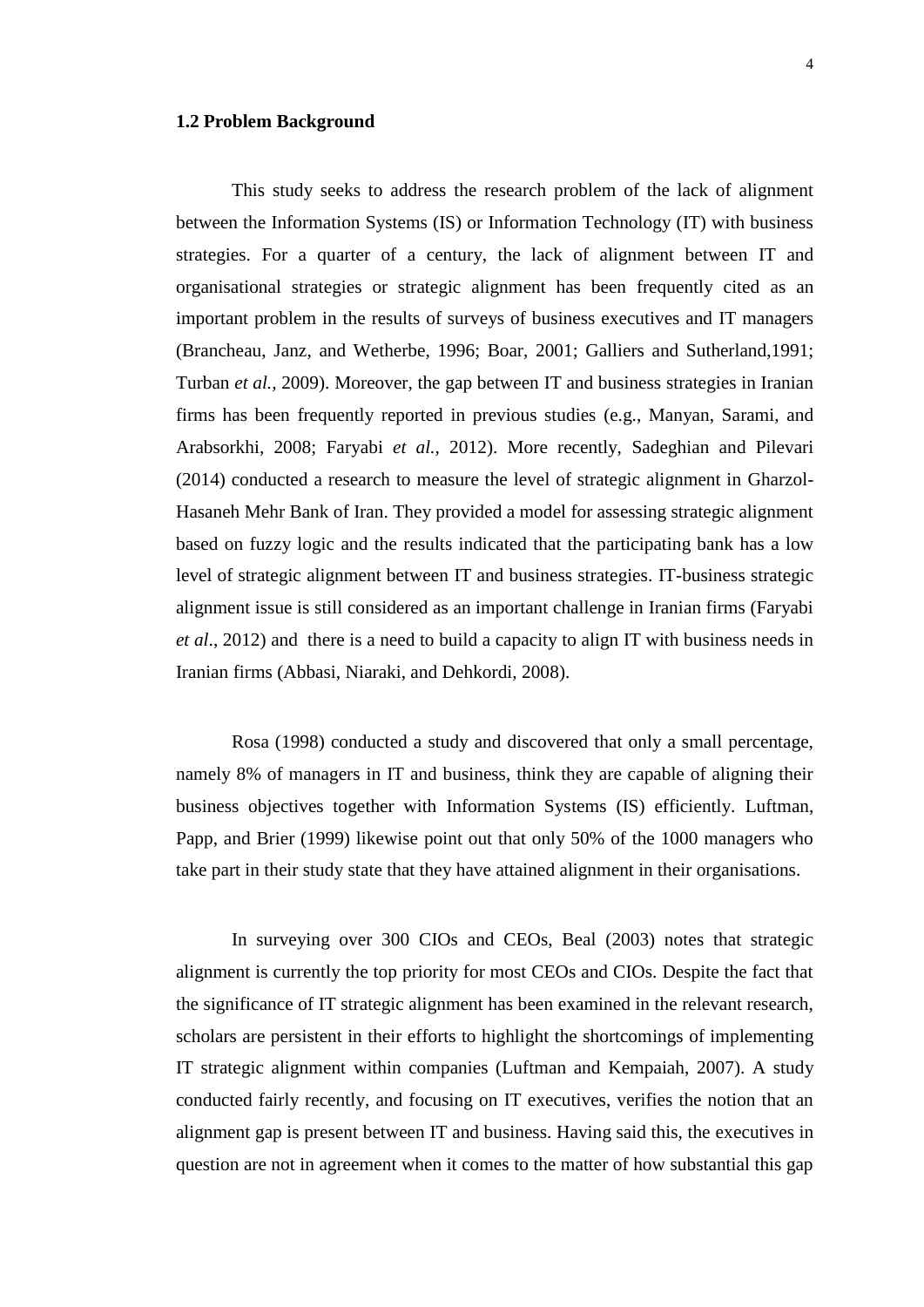is (Grocery Manufacturers Association, 2008). Additionally, Beal (2003) and Ferranti (2001) conclude that strategic alignment is difficult to comprehend and quantify, and that a lack of it defies easy solutions. In addition, it has been debated by Grant (2003) that it is extremely tough to achieve strategic IS alignment even though it is crucial. Due to globalisation and the need for information systems which can cater for wider global businesses, there is tremendous demand to align IT strategies with business strategies (Grant, 2003). The constantly changing business requirements and the rapidly advancing technological environment have become the force of the on-going challenge in attaining alignment. Moreover, for researchers of IS, the energy and drive between IT and business has been a continuing subject (Chan *et al.,* 1997; Henderson and Venkatraman, 1993; Reich and Benbasat, 1996; Sabherwal and Chan, 2001). As a matter of fact, despite the fact that the issue of business and IT alignment has been a subject studied by researchers earlier on in the IS literature (King, 1978; McLean and Soden, 1977), it has received even more attention over the past few years because businesses are now becoming more dependent on information technology (IT) (Chan, Sabherwal, and Thatcher, 2006; Hu and Huang, 2006; Luftman, Kempaiah, and Nash*,*2006) in order to achieve competiveness and continued existence in the globalised business environment. Generally speaking, IT managers feel that strategic alignment is one of many crucial hurdles which an organisation must face (Ives and Mandviwalla, 2004; Luftman, 2000; Tallon and Kraemer, 2003a).

More recently, the strategic alignment issue is also considered by IT and business executives as an important challenge for organisations. According to Smits *et al.* (2009), organisations are faced with a long-running challenge, which is aligning IT services with business needs. The Society for Information Management in their annual survey of top management reported that IT-business alignment has been ranked either first or second with regards to key concerns, since 2003 (Silvius, De Waal, and Smit, 2009). Indeed, IT-business strategic alignment has received much attention because it is an issue of crucial importance, and one which IT and business managers must face head on (Huang and Hu, 2007; Luftman, 2005). Chan and Reich (2007) assert that achieving an impeccable level of IT-business alignment maturity is certainly an obstacle, due to the fact that a business"s needs and environment are constantly changing. Hence, the importance of IT-business strategic alignment is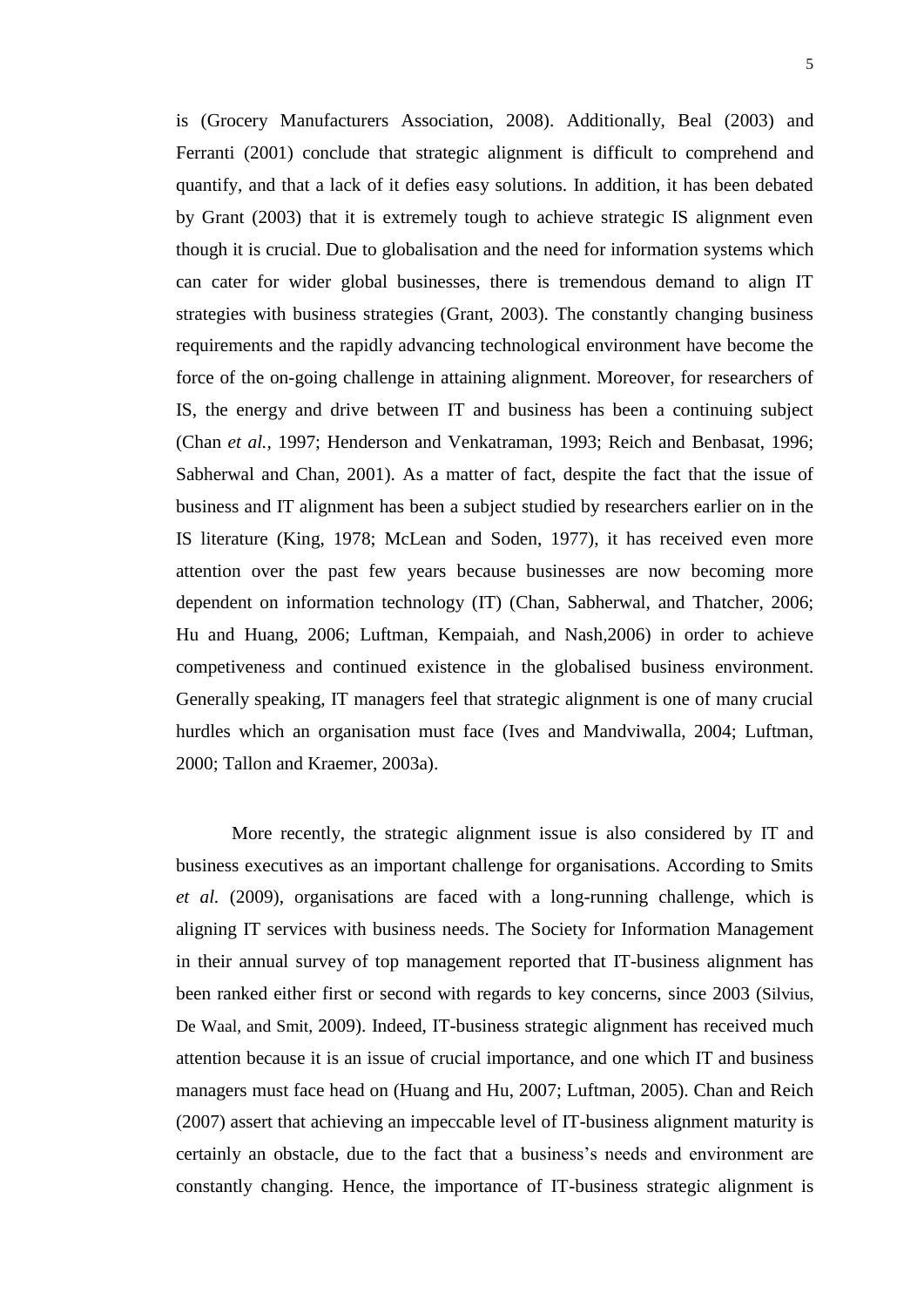well recognised and is still viewed as a crucial area of concern by top IT and business executives (Silvius, De Waal, and Smit, 2009).

Additionally, it has been stressed by Hirschheim, Shwarz, and Todd (2006) that a crucial component in recognising business worth of investment in IT, is achieving strategic alignment between the business and information technology. It has also been pointed out by Singh, Lai, and Cheng (2007) that when there is not enough alignment between the strategies of business and IT, the performance of the organisation suffers. The impact of such poor alignment shows itself in a form of insufficient managerial, operational and useful support from IT for the business client (Smaczny, 2001). Over the years, multiple studies (Hirschheim and Sabherwal, 2001; Kaplan and Norton, 2007; Sabherwal and Chan, 2001; Teo and King, 1997) have indicated that poor or non-existent business-IT alignment has contributed to decreased organisational performance. Misalignment can bring about reduced profit margins, problems in putting thought into action, and a weak performance of the organisation on the whole (Chan, 2002; Croteau and Bergeron, 2001). Furthermore, because business objectives are constantly changing with the pressures coming from outside and inside the organisation, attaining a perfect match between business and information technology (IT) at one particular time will not assure an alignment for the future. As a result of this, weak alignment and poorly matched business and IT strategy will be on the rise (Pearlman and Baker, 2005; Sabherwal, Hirschheim, and Goles, 2001). With this in mind, it can be said that attaining and maintaining an effective strategic alignment is an on-going struggle for top managers (Chan, 2002; Luftman, 2003b). Now, the issue that comes to mind is the kind of factors which can influence an acceptable level of strategic alignment.

## **1.3 Research Gap**

IT-business strategic alignment research is a considerable research domain for both IT and business people. The majority of strategic alignment research studies investigate strategic alignment impact on organisational performance or competitive advantage (see Viscusi, Thevenet, and Salinesi, 2008; Tallon and kraemer, 2003a;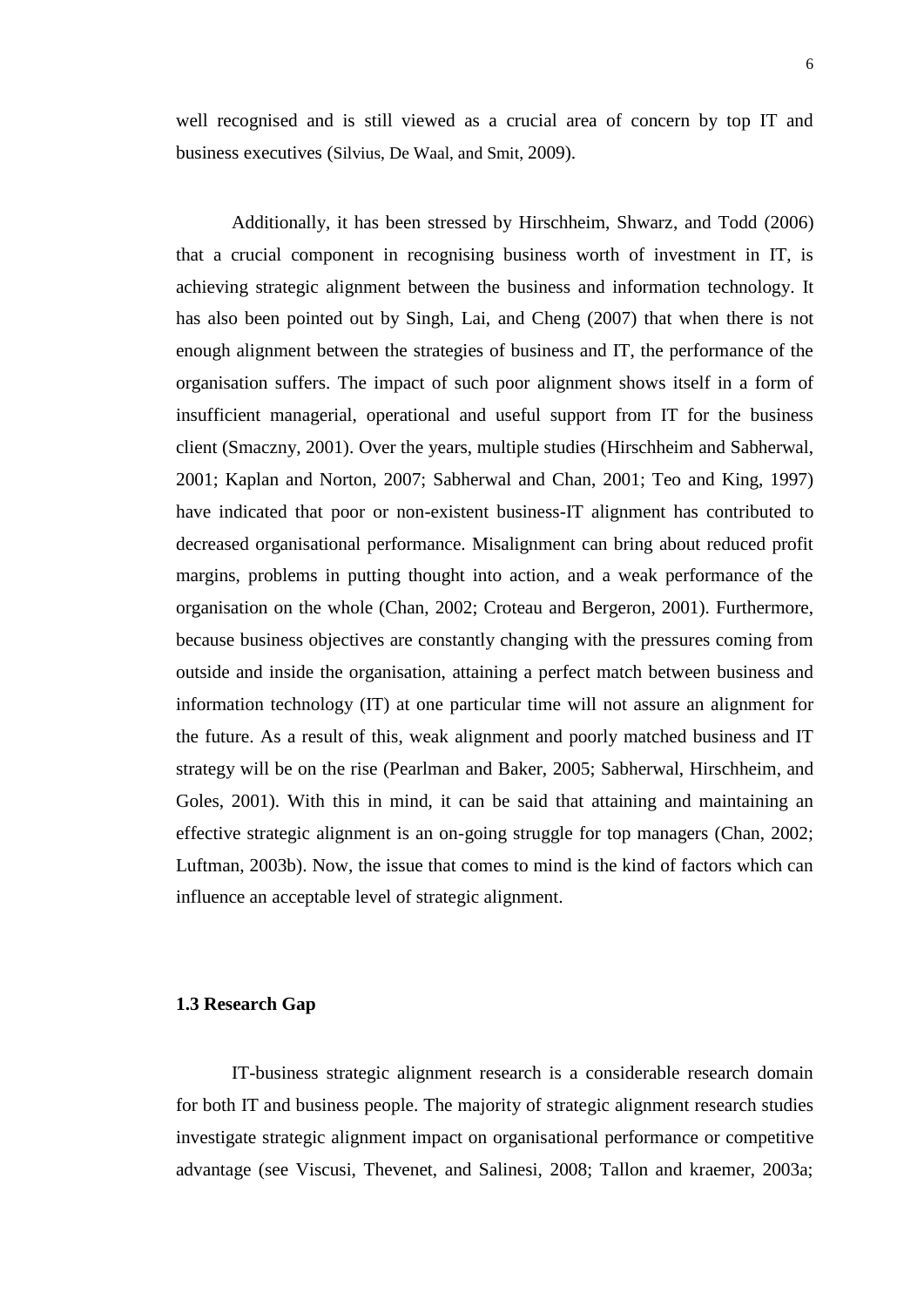Henderson and Venkatraman, 1999; Truch and bridgeer, 2002; Bergeron, Raymond, and Rivard, 2004; Croteau and Raymon, 2004; Henderson and Venkatraman, 1993; Venkatraman, 1991; Decoene and Bruggeman, 2006; Joshi, Kathuria, and Porth, 2003; Kearns and Lederer, 2000; Chan *et al.,* 1997; Cragg, King and Hussin, 2002; Sabherwal and Chan, 2001; Gutierrez, Orozco, and Serrano, 2009; Grant, 2003; Kearnes and Lederer, 2003; Truch and Bridger, 2002; Croteau and Raymond, 2004; Avison *et al.,* 2004).

In a scenario where the research material is broadly in consensus with the positive effect of IT-business strategic alignment with regard to organisation performance, the next key issue is the manner in which to attain and maintain this kind of an alignment. Obviously, a school of thought has come to emerge which probes the aspects impacting strategic alignment to completely comprehend and give guidelines regarding the manner in which to attain strategic alignment.

A review of the literature reveals that factors such as the relationship between IT and business executives, shared domain knowledge, connections between business and IT planning, environmental uncertainty, communication among IT and business executives, IT value management, corporate governance, skill management, relationship management, human resources, and IT flexibility, have a positive impact on strategic alignment (see Lederer and Mendelow, 1989; Weill and Broadbent ,1993; Brown and Magill, 1994; Ward and Peppard, 1996; Teo and King, 1997a; Teo and King, 1997; Luftman, Papp, and Brier, 1999; Reich and Benbasat, 2000; Truch and Bridger, 2002; Chan, Sabherwal, and Thatcher, 2006; Tallon, 2009). In general, there are important factors to maintain strategic alignment in today"s business environment, while have been limitedly studied in previous studies (Tallon, 2009; Ness, 2005; Burke 2011), so there are opportunities for studying important factors affecting strategic alignment as explained in detail below.

Investigating the relationship of IT flexibility with strategic alignment is one of the most important opportunities in this study. IT flexibility has been introduced in a few studies as a new weapon to maintain strategic alignment in today"s business environment (Tallon, 2009; Ness, 2005). In general, firms have now become more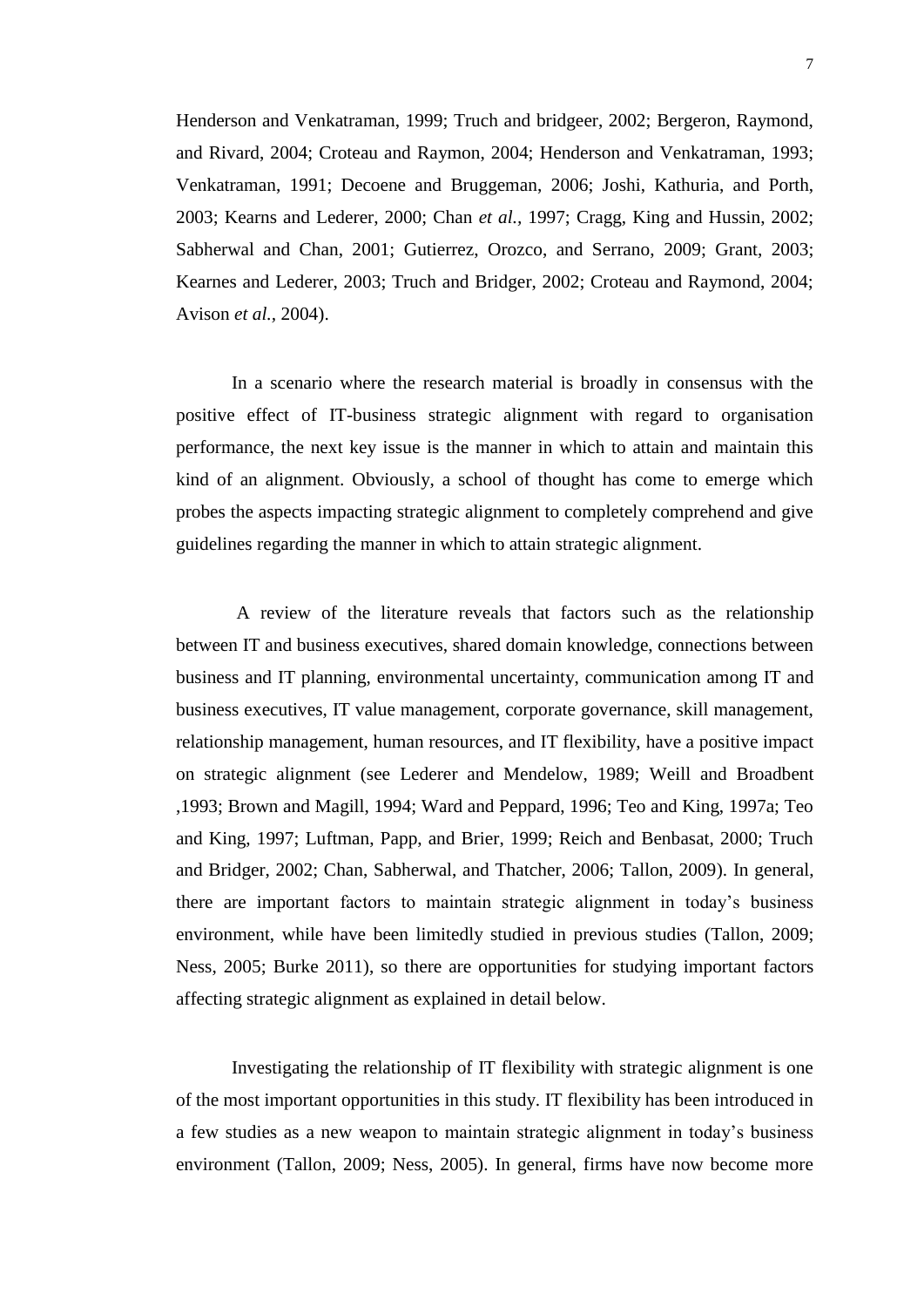interested in the subject of having information systems which are able to quickly act in line with the changes in the business strategies. Since changes of strategies are one of the primary challenges confronting strategic alignment as regarded by executives. (Luftman, Papp, and Brier, 1999; Tallon, 2009). Events such as price wars, reduced demand, and the launch of a new product by a competitor, all stimulate changes in business strategy (Mendelson and Pillai, 1998). If firms use legacy information systems, IT in turn reacts to changes slowly and cannot be a cause of sustainable gain (Tallon, 2009). Bharadwaj (2000) argues that the slow-to-change features of legacy systems can lead to inflexibility traps or organisational obstinacy. Thus, there has been a rise in interest around flexible IT (Tallon, 2008) which has the ability to rapidly react to business changes as mentioned in the existing literature.

Despite the importance of IT flexibility in today's business environment to align IT with business strategies, studies regarding relationship between IT flexibility and strategic alignment are quite limited (Ness, 2005; Burke 2011). To the researcher's knowledge, previous studies had investigated IT flexibility as one construct with regard to strategic alignment. More specifically, Chung, Rainer, and Lewis's (2003) study is the only research that had studied dimensions of IT flexibility (connectivity, compatibility, and modularity) separately with strategic alignment. The research had been conducted on US and Canadian firms and the study"s findings supported the significant relationships of the IT flexibility dimensions with strategic alignment, with exception of compatibility. Besides, investigating the relationship of IT flexibility with strategic alignment have been conducted in US and European countries and few of them have been in developing countries. Overall, there were calls to study IT flexibility, especially its dimensions with regard to strategic alignment in other contexts (Zhang and Tansuhaj, 2007; Zhang, 2005, Tallon, 2009), so there is an opportunity for the researcher to fill this gap by studying the dimensions of IT flexibility (i.e., connectivity, compatibility, and modularity) both individually and together as one construct on strategic alignment in other contexts in general and in Middle East context in particular (i.e., Iran)

Based on the literature review, there is another opportunity to study other important factors to support strategic alignment in today"s business environment due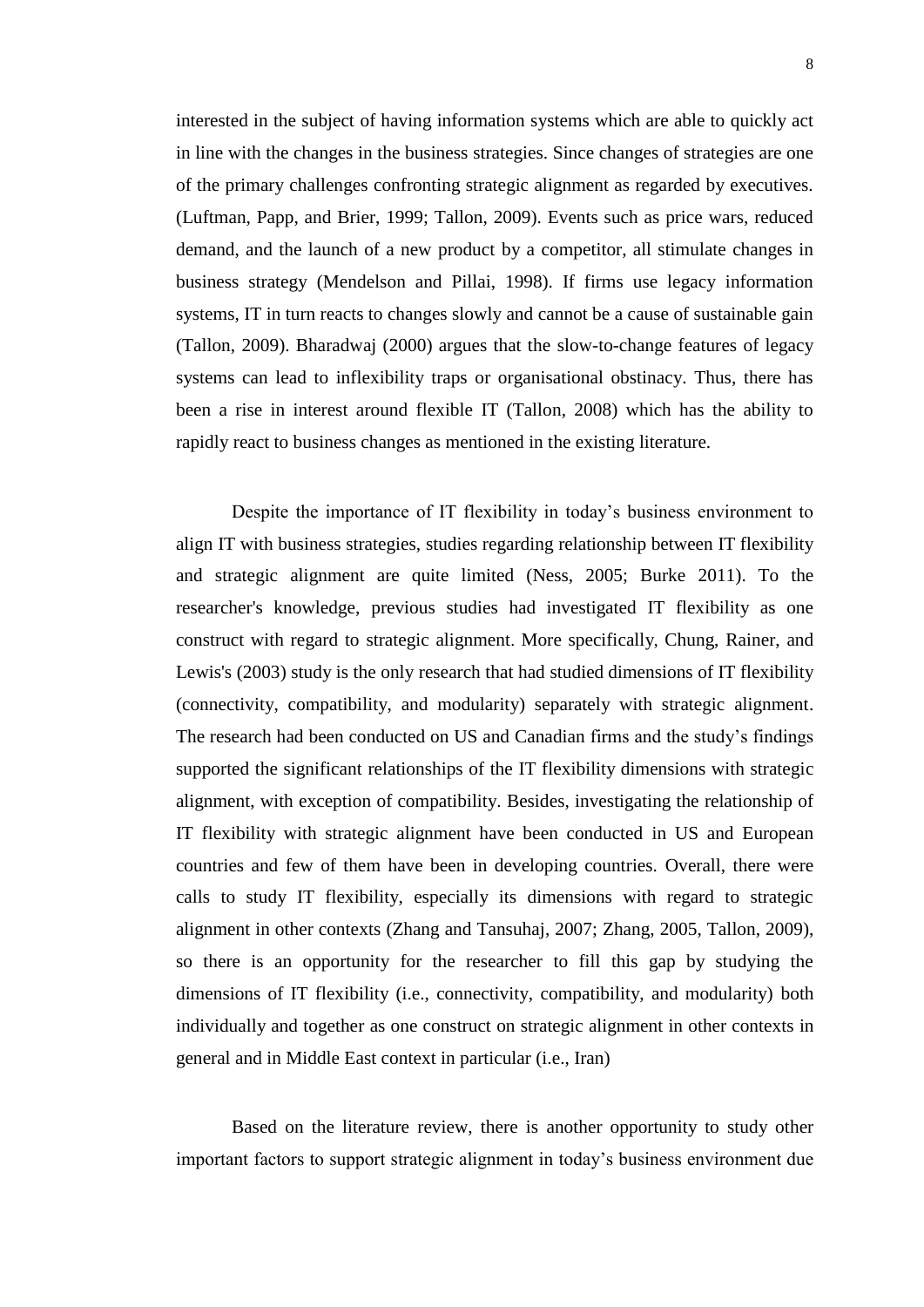to existing gaps in previous studies. These factors include IT human resource, IT skill and business, IT relationship resource, communication between IT and business, shared knowledge between IT and business, and the relationship between IT and business executive, IT infrastructure and IT architecture (see Coughlan, Lycett, and Macredie*,* 2005; Luftman and Brier, 1999; Luftman *et al.,* 2004;Henderson and Venkatraman, 1993; Buchanan and Soley, 2002). Reviewing the literature demonstrates that these factors are dimensions and aspects of IT capability. As stated by Qingfeng and Daqing (2008), IT capability is a multi-dimensions concept which consists of IT architecture, IT infrastructure, IT human resources (i.e., IT skill and business), and IT relationship resources (i.e., shared knowledge, communication and relationship among business and IT). To the best of the researcher"s knowledge, there are some limitations on the previous studies regarding the link between IT capability dimensions and strategic alignment.

First, no empirical study has investigated the relationships between IT infrastructure and IT architecture (as dimensions of IT capability) with strategic alignment. Second, the link between IT relationship resources (as a dimension of IT capability) and strategic alignment has been investigated just from internal perspective (i.e., the link between business and IT departments), but not from external perspective (i.e., the link of the organisation with customers, suppliers, and other organizations). Third, most of the studies regarding IT capability dimensions and their link to strategic alignment have been conducted in US and European countries and few of them have been in developing countries in general and in Middle East context in particular (i.e., Iran). To state more clearly, contextual differences may affect the perception of IT capability in different contexts (Zhang and Tansuhaj, 2007; Zhang, 2005). In addition, as far as the researcher"s knowledge, no studies have considered all these IT capabilities as one construct with relation to strategic alignment. Integrating all these dimensions may provide more comprehensive view of the link between "overall IT capability" and strategic alignment. With this in mind, the present research is important with regards to filling the gaps and going beyond previous researches by studying IT capability dimensions (i.e., IT infrastructure, IT architecture, IT relationship resource, and IT human resource) both separately and together as one variable with regard to IT-business strategic alignment.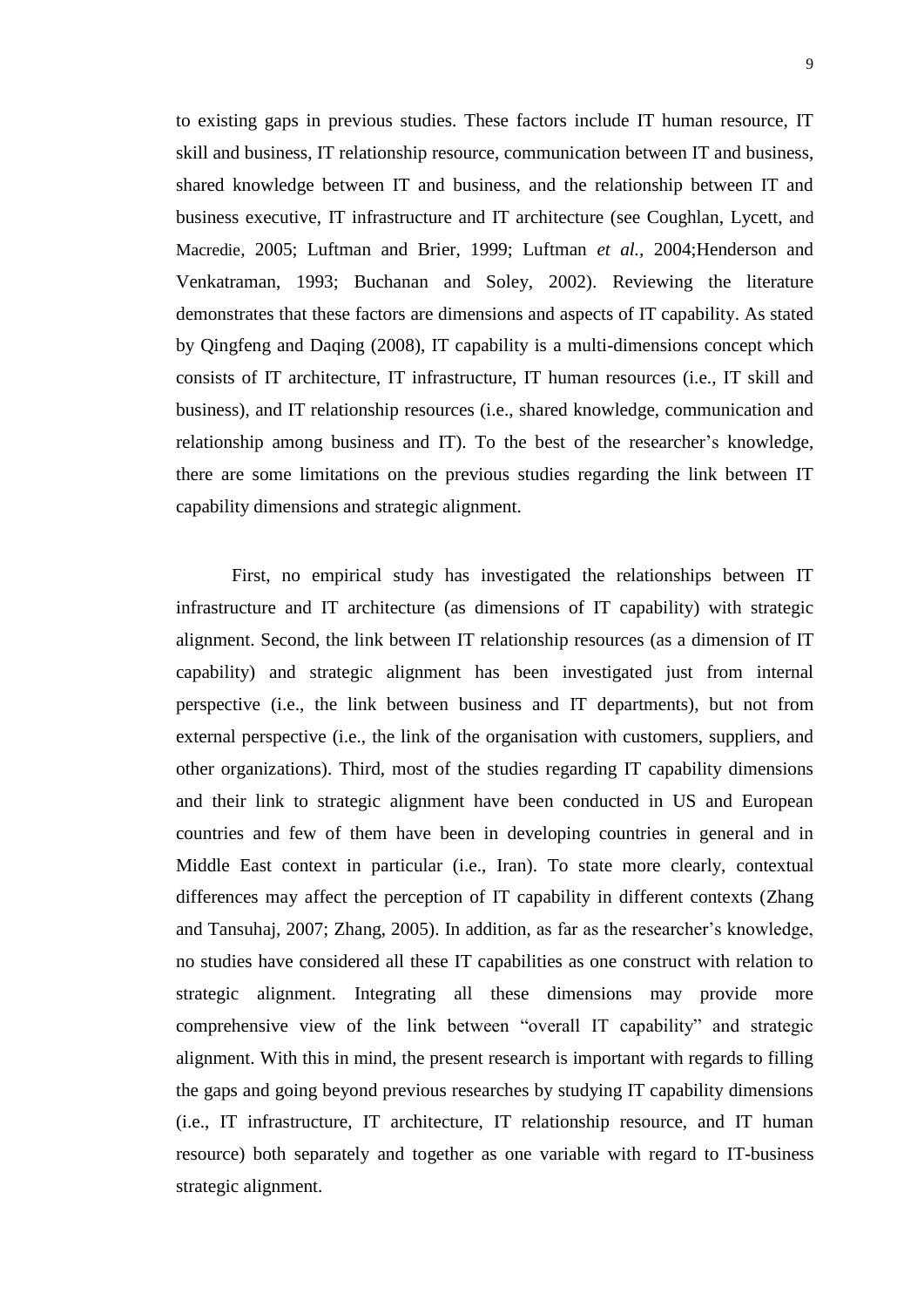As stated above, IT capability is proposed as an important factor to maintain strategic alignment in today"s business environment. So, it is important to identify factors that might influence IT capability. Unfortunately, studies of factors affecting IT capability are limited and there is a need to fill this gap in this study. Based on the literature review and to the researcher's knowledge, the IT flexibility dimensions are important factors that might support IT capability, but have not been empirically studied in previous studies. Some researchers believe that the dimensions of IT flexibility (connectivity, compatibility, and modularity) influence IT capability. For example, Zhang, Li, and Ziegelmayer (2009) remark that connectivity and compatibility allow for the sharing of information within and even between organisations. They argue that sharability enables and improves IT capabilities. In addition, when IT demands or requirements change, modularity means that it is possible for technology to be rearranged and for business processes to be augmented. Since business processes are crucial in determining how resources are utilised and how business activities are coordinated, modularity improves IT reaction time and capability through flexible process designs (Zhang, Li, and Ziegelmayer, 2009). Thus, there is an opportunity for investigating the relationships between the dimensions of IT flexibility and IT capability to understand the role of each IT flexibility dimensions in improving IT capabilities.

Finally, another important aspect of this study is the fact that it examines IT flexibility, IT capability, and strategic alignment simultaneously. As stated earlier, IT flexibility has not been empirically studied with regard to IT capability. Beside, IT capability (as one construct) has not been investigated in conjunction with strategic alignment in previous studies. Obviously, IT flexibility, IT capability, and ITbusiness strategic alignment have not also been studied simultaneously. In general, the study provides a more comprehensive view of interrelationship of all these factors.

#### **1.4 Research Objectives**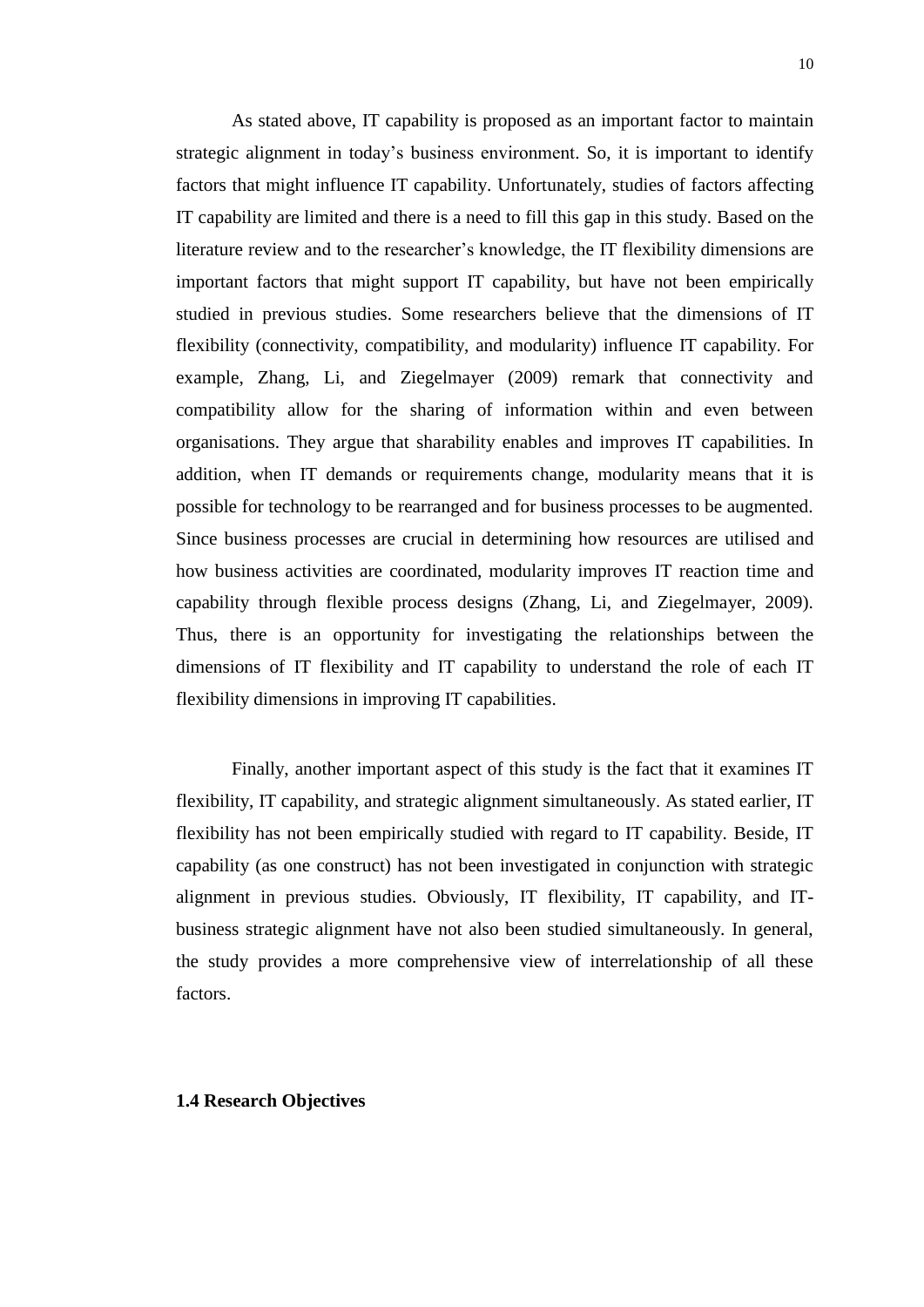Considering the issues discussed in the problem background and the research gap, the main research objective is to determine the organizational factors that affect IT-business strategic alignment. More specifically:

1. To investigate the relationship between IT flexibility dimensions and ITbusiness strategic alignment.

2. To investigate the relationship between IT capability dimensions and ITbusiness strategic alignment.

3. To investigate the relationship between IT flexibility dimensions and IT capability.

## **1.5 Purpose of the Study**

The purpose of this study is to provide a better understanding of IT-business strategic alignment and aspects of information technology to maintain a strategic alignment between IT and business strategies in today"s business setting. Specifically, the present quantitative study examines and determines the degree to which IT strategic alignment is affected by IT flexibility dimensions (i.e., connectivity, modularity, and compatibility) and IT capability dimensions (i.e., IT architecture, IT infrastructure, IT human resources, and IT relationship resources). Moreover, this study intends to study the link between IT flexibility dimensions and IT capability with the intention of understanding the role of IT flexibility dimensions to improve IT capability.

#### **1.6 Research Questions**

The research is designed to study the degree to which IT flexibility components (i.e., connectivity, compatibility, and modularity) and IT capability components are related to IT-business strategic alignment (see Figure 1.1). In addition, the research intends to study which IT flexibility components and IT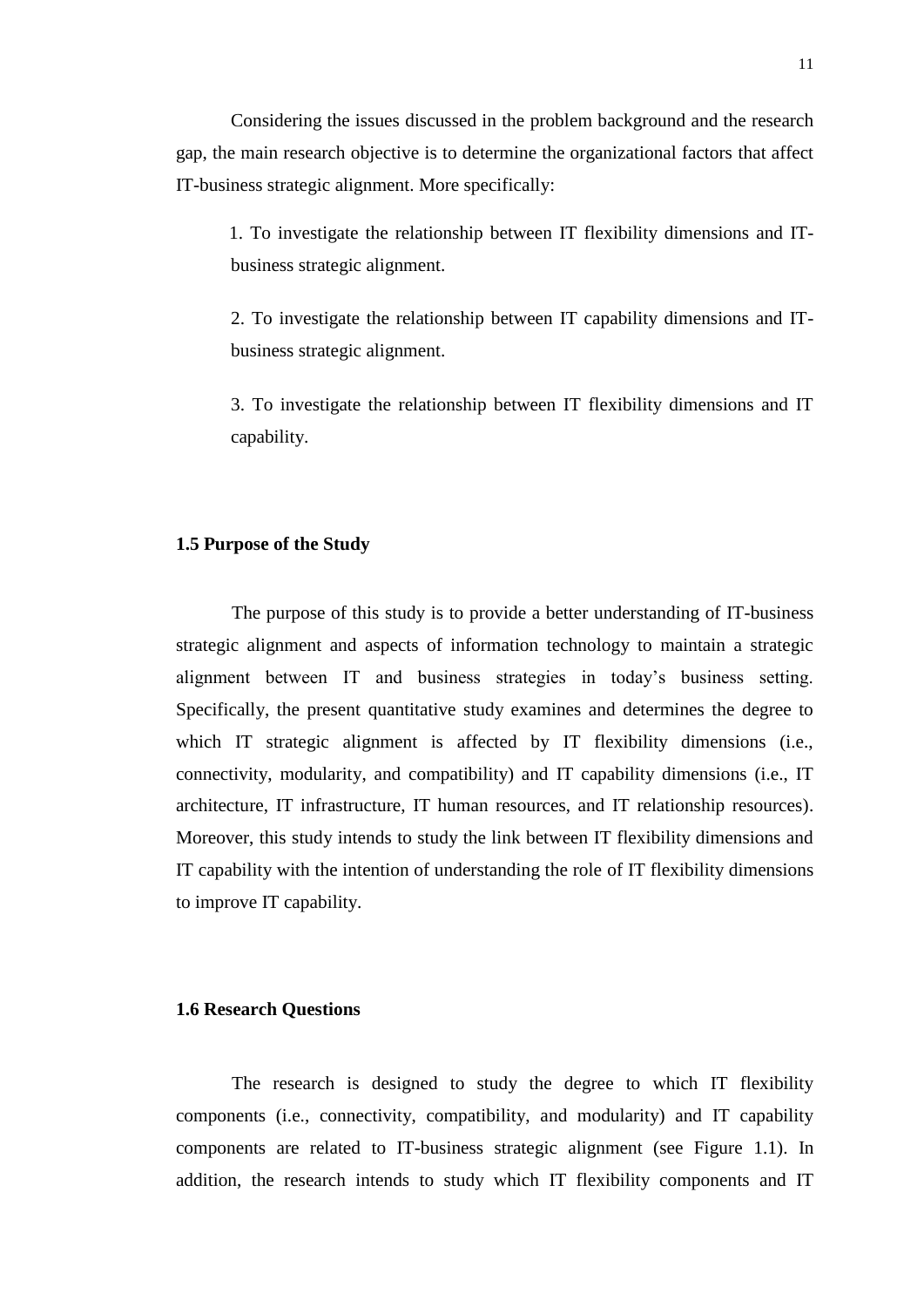capability components are more related to strategic alignment. The study also considers which IT flexibility components, that is, connectivity, compatibility, and modularity, are more associated with IT capability. To achieve these goals, the following research questions have been posed.

**RQ1:** To what extent, if any, does IT flexibility relate to the degree of IT-business strategic alignment?

**RQ1a:** To what extent, if any, does connectivity of IT flexibility relate to the degree of IT-business strategic alignment?

**RQ1b:** To what extent, if any, does compatibility of IT flexibility relate to the degree of IT-business strategic alignment?

**RQ1c:** To what extent, if any, does modularity of IT flexibility relate to the degree of IT-business strategic alignment?

**RQ2:** To what extent, if any, does IT capability relate to the degree of IT-business strategic alignment?

**RQ2a:** To what extent, if any, does IT infrastructure (as a dimension of IT capability) relate to the degree of IT-business strategic alignment? **RQ2b:** To what extent, if any, does IT architecture (as a dimension of IT capability) relate to the degree of IT-business strategic alignment? **RQ2c:** To what extent, if any, does IT relationship resource (as a dimension of IT capability) relate to the degree of IT-business strategic alignment? **RQ2d:** To what extent, if any, does IT human resource (as a dimension of IT capability) relate to the degree of IT-business strategic alignment?

**RQ3:** To what extent, if any, does connectivity of IT flexibility relate to the degree of IT capability?

**RQ4:** To what extent, if any, does compatibility of IT flexibility relate to the degree of IT capability?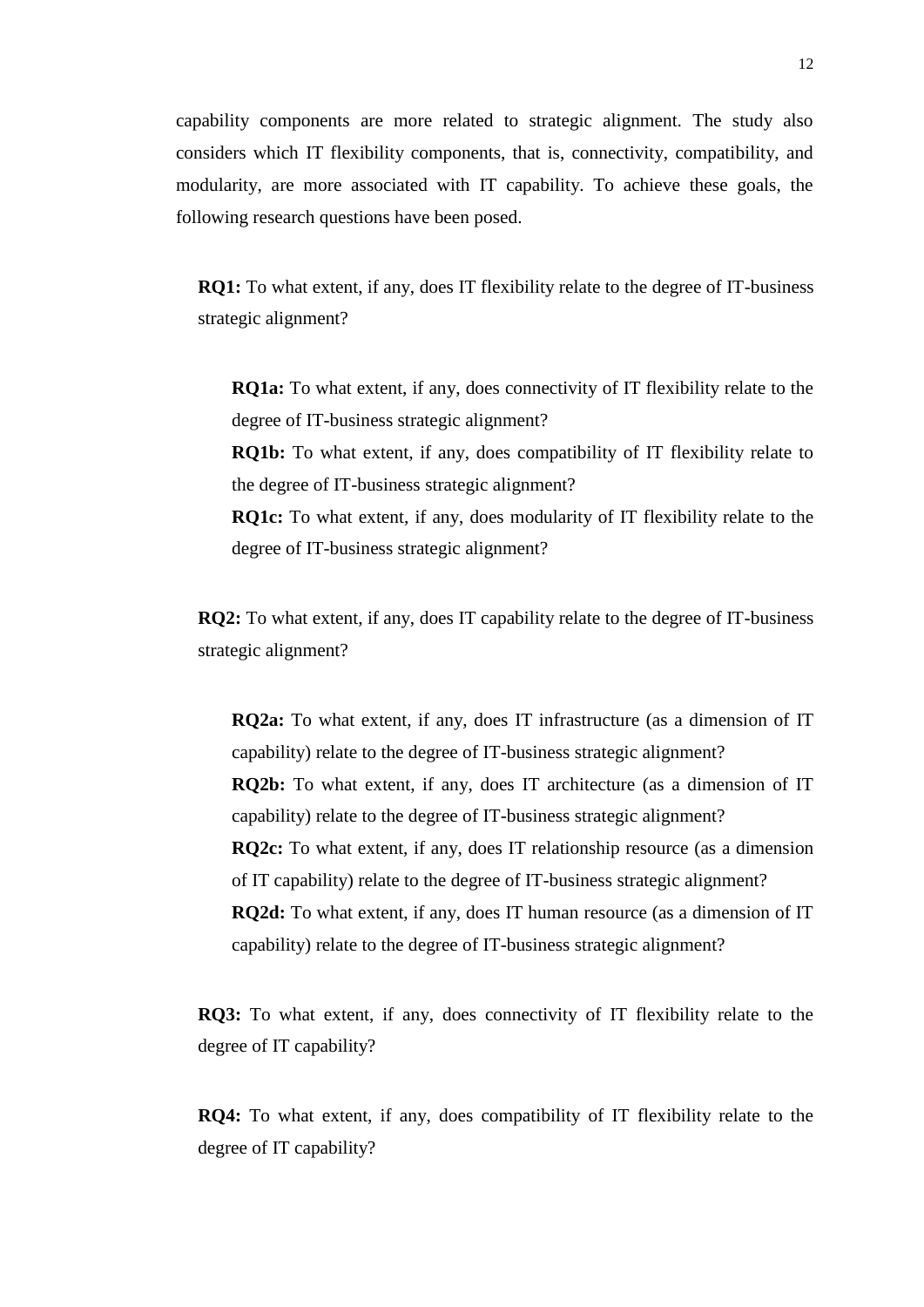**RQ5:** To what extent, if any, does modularity of IT flexibility relate to the degree of IT capability?



**Figure 1.1** The Proposed Model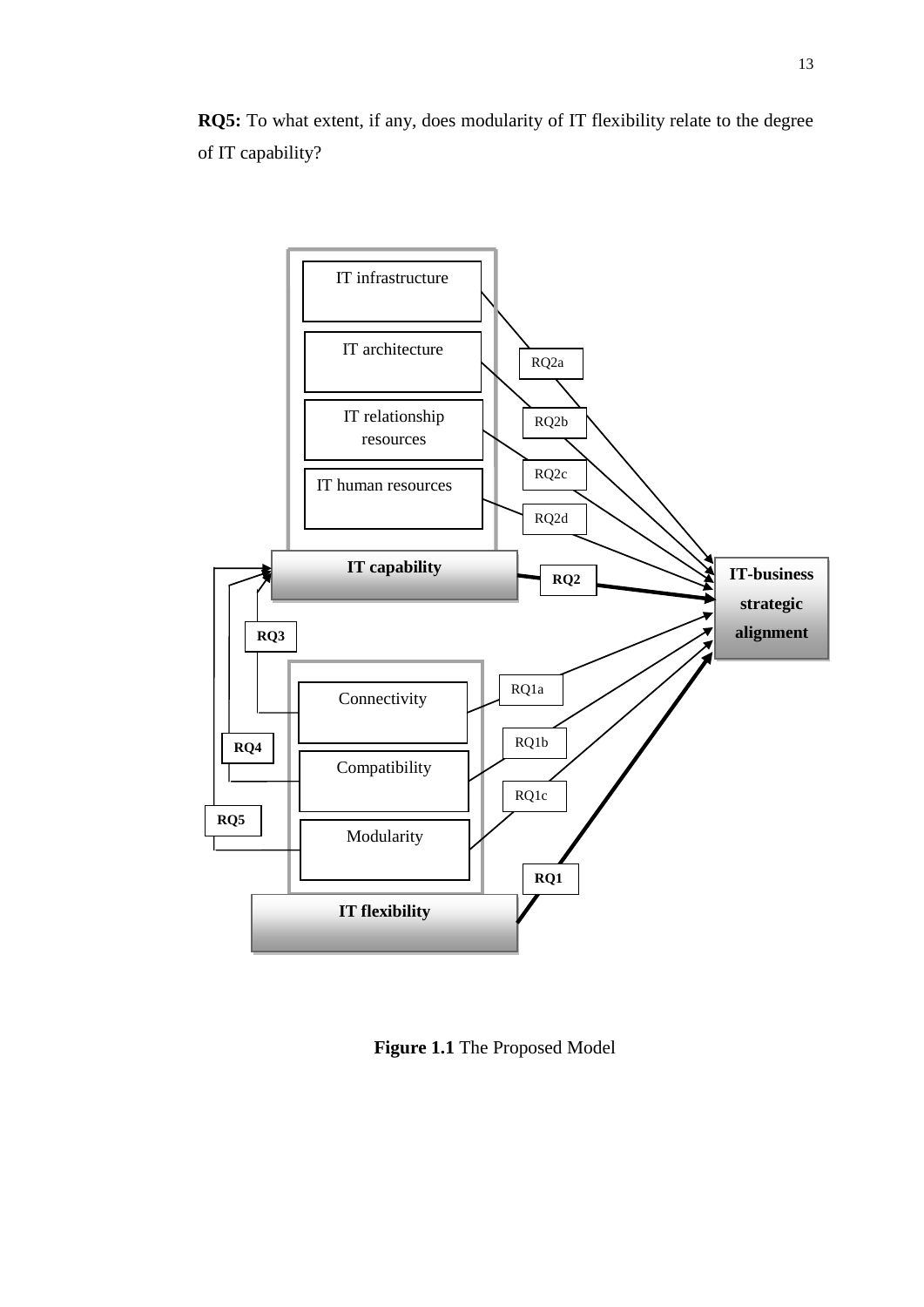## **1.7 Scope of the Study**

This research studied IT flexibility dimensions (i.e., connectivity, compatibility, and modularity) and IT capability (i.e., IT infrastructure, IT architecture, IT human resource, and IT relationship resource) as factors affecting strategic alignment. The study focused on organizations in Iran from various industries. Specifically, only those organizations that have a formal IT department were included in this study. The respondents were IT managers (or similar titles) in those organizations as person that possesses detailed knowledge of IT and its relationship to business.

### **1.8 Contribution to Academic Research**

The researcher believes that there are significant contributions in conducting this research. The research contribution will add new knowledge to the existing literature on IT management and business, especially the IT-business strategic alignment domain by reviewing the respective literature and developing and measuring a model of relationships between IT flexibility, IT capability, and strategic alignment. From the viewpoint of factors affecting strategic alignment, this research contributes to the existing knowledge by studying IT capability dimensions (i.e., IT architecture, IT infrastructure, IT human resource, and IT relationship resource) both separately and together as one variable. Previous studies have not investigated this relationship in the manner which is employed here. Moreover, the researcher provides additional empirical evidence by examining the effects of dimensions of IT flexibility, namely connectivity, modularity, and compatibility on strategic alignment. This is due to the fact that previous studies regarding the relationship between IT flexibility dimensions and strategic alignment are quite limited (Ness, 2005). In addition, studying which dimension of IT flexibility is more related to strategic alignment will enhance new knowledge to the existing literature on strategic alignment area. Investigating the impact of IT flexibility dimensions on IT capability is another possible contribution which can be made to the available literature; no studies have investigated this relationship.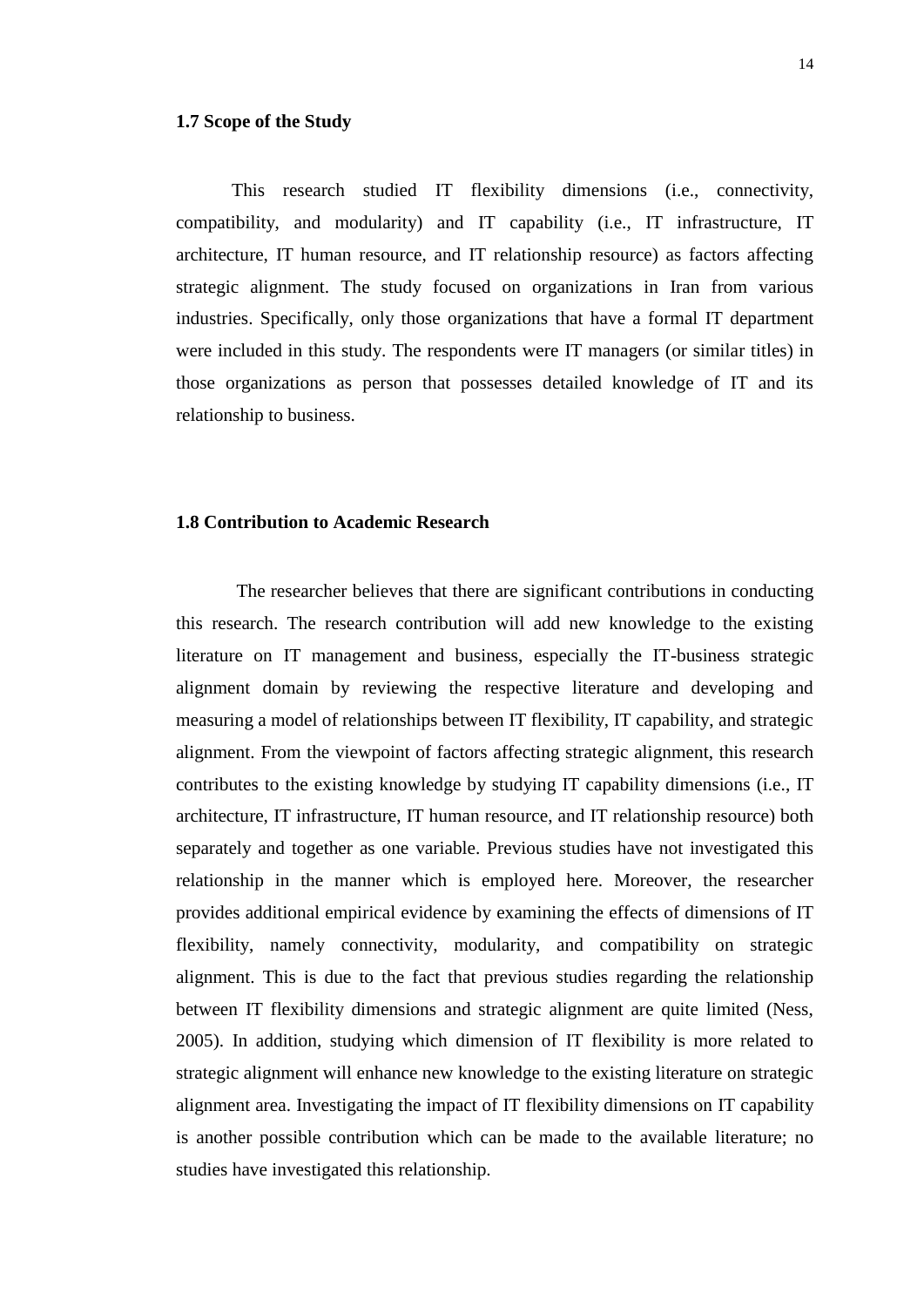One of the purposes of this research is to determine which dimensions of IT capability (i.e., IT architecture, IT infrastructure, IT human resource, and IT relationship resource) have more impact on strategic alignment. The outcome of this study would allow researchers to understand new knowledge of strategic alignment domain in terms of which dimensions of IT capability has more impact on strategic alignment.

IT flexibility, IT capability, and strategic alignment have not been previously studied simultaneously, and thus there is an opportunity to extend knowledge in the strategic alignment domain by simultaneously investigating IT flexibility dimensions and IT capability dimensions and their effect on strategic alignment. The impact of IT flexibility dimensions and IT capability dimensions in combination on strategic alignment provides a more comprehensive view of interrelationship of all these factors.

### **1.9 Contributions to Practice**

The researcher attempts to review a rich literature on the area of IT-business strategic alignment and factors affecting it, namely IT flexibility dimensions and IT capability dimensions. The aim is to develop a model of the relationships between these variables. Hopefully, with this study, organisations" managers will be able to accurately understand the concept of IT capability, IT flexibility, and strategic alignment, along with a better understanding of their relationships. It can make a significant contribution in helping managers of business and IT to sustain strategic alignment in today"s business environment if there is a good understanding of these factors and their relationships. The new knowledge gained from the prioritisation of the benefits from IT flexibility and IT capability towards strategic alignment can enhance the decision-making process for managers when investing in IT. The researcher will examine IT flexibility by looking at three of its main components, which are connectivity, modularity and compatibility. With the findings from this study, top IT and business executives will be able to identify the components that are vital to them in sustaining strategic alignment, which also gives them the knowledge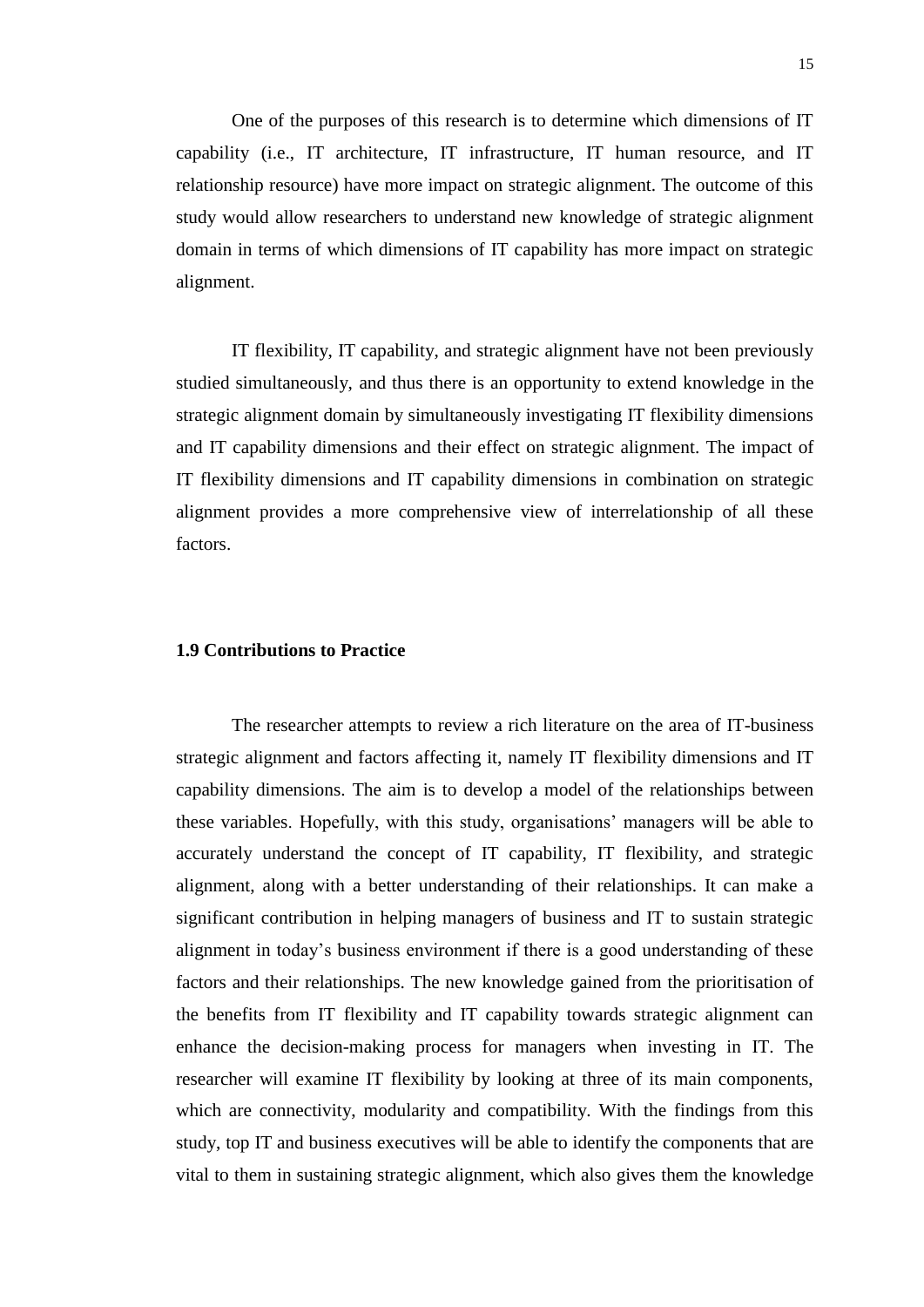and understanding they need in dealing with flexible IT. This study also focused on the effects that the components in IT flexibility such as modularity, connectivity and compatibility have on IT capability. The findings from this study will be able to assist business and IT managers to make more accurate decisions regarding factors which affect their IT capability. It is also hoped that managers will have a better insight and knowledge on how to support their IT capabilities in their businesses. As stated earlier, the research studied the impact of IT capability dimensions on strategic alignment. Since this part of the research has not been previously studied in the manner which is employed here, the findings will assist managers in gaining new understanding. In addition, this will help managers gaining new insights into which factors of IT capability dimensions and IT flexibility dimensions are more important to support strategic alignment. In addition, the results will aid IT management in more effectively setting the priorities for allocating financial resources towards IT capability dimensions and IT flexibility dimensions. This new knowledge can benefit managers who are deciding whether or not to invest corporate funds to bring their organizations into compliance with new technologies which could help them to achieve a sustainable competitive advantage. As mentioned earlier, good strategic alignment leads to enhanced performance of the organisation. So, this research can help organisations to improve their performance.

# **1.10 Definition of Terms**

The three main components of this study, which are IT strategic alignment, IT capability and IT flexibility, are defined in this section.

#### **1.10.1 IT Strategic Alignment**

The strategic and effective utilisation of IT is mirrored in the notion of strategic alignment. This concept has been developed over a period of more than 10 years and has put forth by various authors and academics in the field.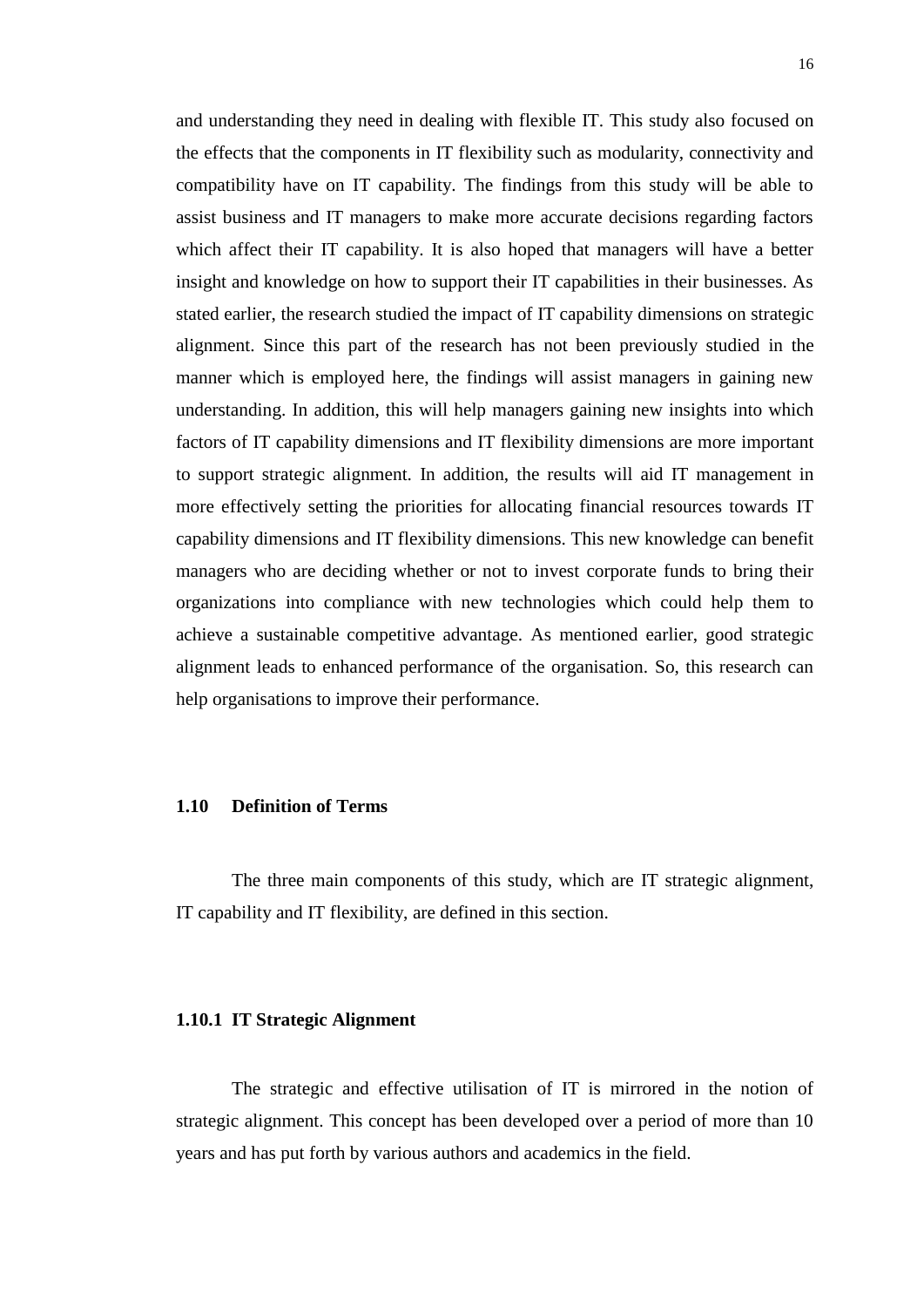According to Henderson and Venkatraman (1993), strategic alignment can be viewed as the ""Strategic Fit" and "Functional Integration" among business strategy, IT strategy, business infrastructure, and IT infrastructure". In addition, Reich and Benbasat (1996; 2000), believe strategic alignment to be the extent to which the IT goal, targets and agendas aid and are aided by the firm"s goal, targets and agendas. Luftman (2000) also states that IT-business strategic alignment refers to "applying Information Technology (IT) in an appropriate and timely way, in harmony with business strategies, goals and needs". The most common view on IT-business strategic alignment is stated by Sauer and Yetton (1997), stating that the basic principle is that IT should be managed in a way that mirrors management of the business. Conceptually, IT strategic alignment is viewed in the literature as a bridge that links IT to different viewpoints on other domains of an organization and its environment (Avila, Goepp, and Kiefer, 2009, Chebrolu and Ness, 2013). In general, IT-business alignment concerns the degree to which IT supports business goals, strategies, and needs (Silvius, 2008; Rahbar, Zeinolabedin, and Afiati Mehrvarz, 2013).

# **1.10.2 IT Flexibility**

Information system flexibility is "the ability to respond and adapt to changing business conditions both within and outside the organisation" (Mensah, 1989). In other literature, Duncan (1995) has demonstrated information technology flexibility by making references to platform, network/telecommunication, data, and applications. Byrd and Turner (2000) have attempted to assess the flexibility of IT infrastructure by assessing IT connectivity, application functionality, IT compatibility, data transparency, technology management, management know-how, business know-how, and technical expertise.

Recently, Langdon (2006) has defined IT flexibility as the ready abilities of IT to be adapted and bended to meet and satisfy changes, rapid growth, and new additions of business requirements. In addition, according to Chanopas, Krairit, and Khang (2006), IT infrastructure flexibility is the capability possessed by IT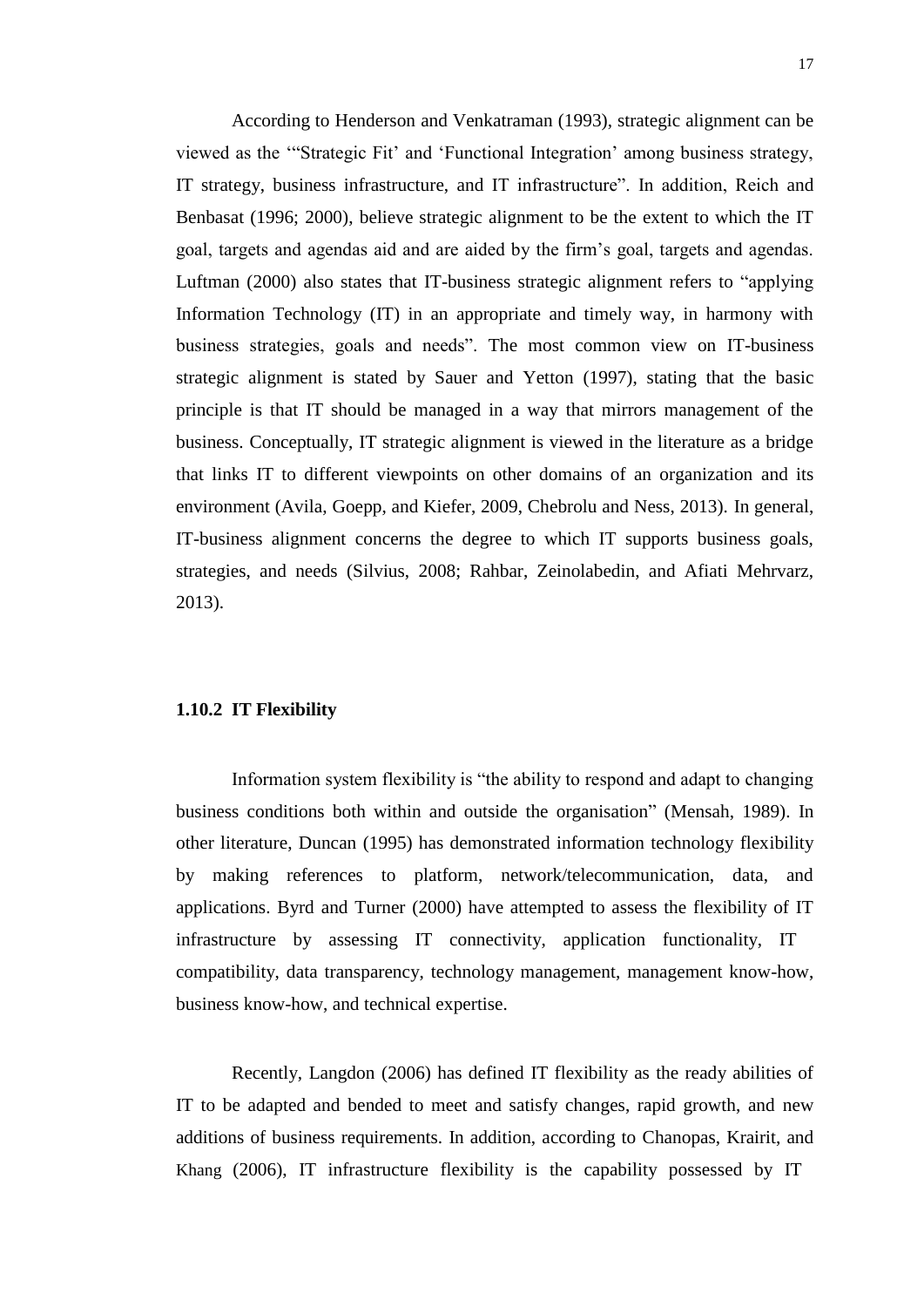infrastructure with regards adapting to alterations both internal and external to the organisation. It is also concerned with its ability to play the role of catalyst for information sharing, system enhancement and consistency of IT processes. Moreover, this should all be achieved with the least amount of work and time.

In this study, IT flexibility refers to the ability of IT to respond quickly and effectively in order to meet dynamic business strategies and to sustain strategic alignment in today"s business environment (Luftman, 2005). Regarding the elements of IT flexibility, there appears to be consistency among several researchers. This is especially true of Tallon and Kraemer, (2003c); Byrd and Turner, (2000); and Duncan, (1995) who suggest that the elements applied for measuring IT flexibility consist of connectivity, compatibility, and modularity.

#### **1.10.2.1 Connectivity**

Connectivity is defined by Chanopas, Krairit, and Khang (2006) and Byrd and Turner (2000), as the ability of IT components (hardware and software) to attach and connect to others both inside and outside the organisation. It has been stressed by Tapscott and Caston (1993) that with IT connectivity, organisations are flawless and transparent and are free from the influence of time and space. It is much easier to share IT resources at the platform level with connectivity. In general, connectivity is the ability of any technology component to communicate with any of the other components inside and outside of the organizational environment (Duncan, 1995).

#### **1.10.2.2 Compatibility**

Compatibility refers to the alleged fit and consistency of the systems (software and hardware) required for sharing within the organisation (Kamal, 2006). According to Chanopas, Krairit, and Khang (2006), Byrd and Turner (2000) and Ness (2005), compatibility is the capability of a firm to distribute various types of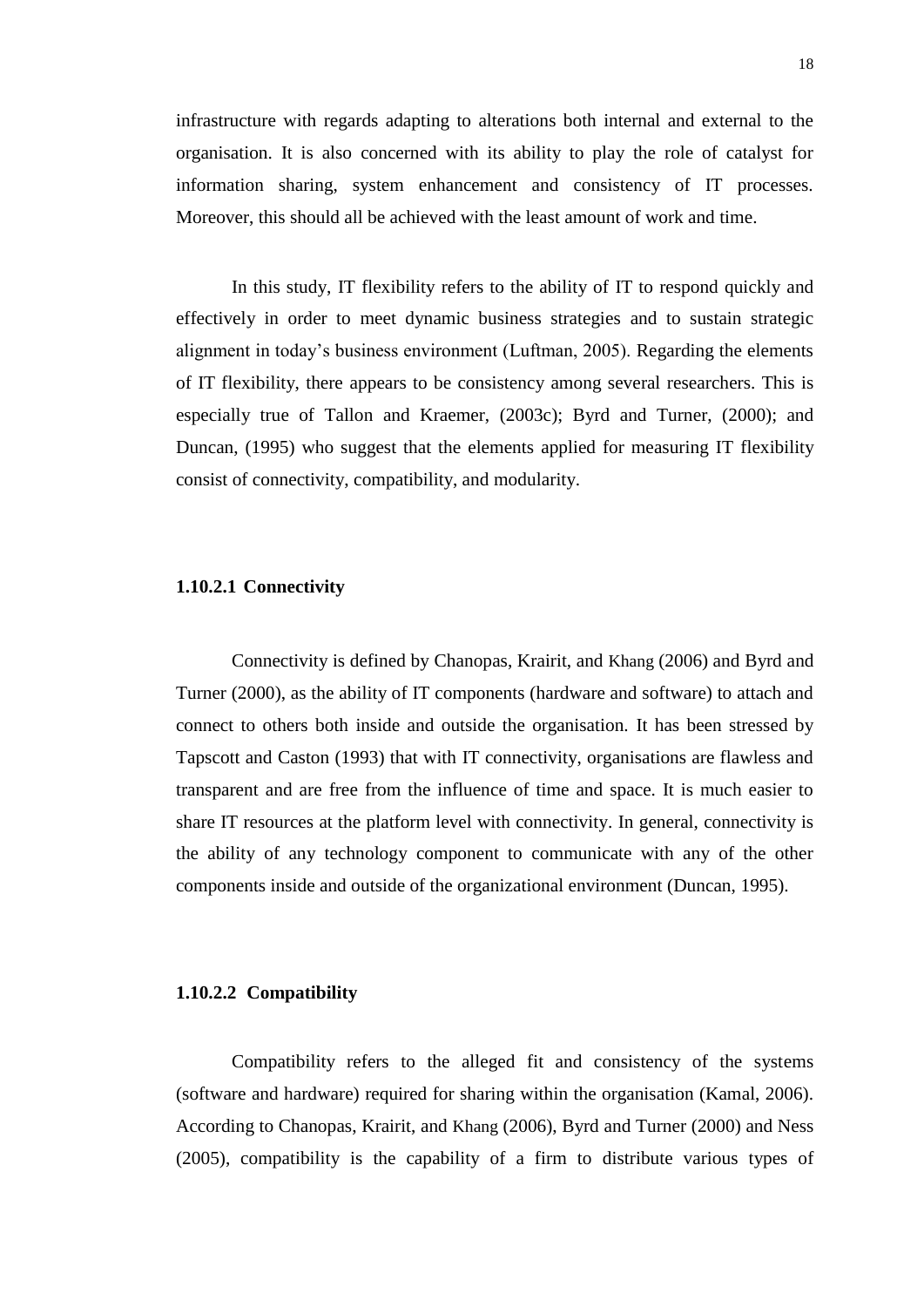information over a plethora of technology (hardware and software) platforms both internal to the organisation and external to the organisation. Organisations are increasingly interconnected and e-connected with the outside world and they are no longer a technology island. Compatibility refers to the ability to integrate many enterprise systems and enable them to share information (Byrd, Lewis, and Bradley*,* 2006). According to Ness (2005), compatibility encompasses the ability which a company has to spread any kind of information across a plethora of technology (hardware and software) platforms whether internal to the organisation or external to it. In this research, compatibility is the ability to share and use any type of data and applications across any technology component.

### **1.10.2.3 Modularity**

Duncan (1995) defines modularity as the ability to easily add, modify, and remove technology components to support business strategy changes. Duncan also indicated that modularity is the ability for business processes to be standardized in order for them to be shared and reused (e.g., structured programming and component-based software architectures). According to Schilling (2000), modularity is described as the level or degree in which a system"s component can be divided and put together again. Seltzer (2005) argues that modularity is an influential tool which is used for controlling the size and complexity of enterprise systems, while also making it possible for application and data management capabilities to interact harmoniously. This research considers modularity as the ability to easily add, modify and remove technology components.

### **1.10.3 IT Capability**

Some researchers in the IS-based literature have conceptualised IT capability from different angles. Wang and Alam (2007) see IT capability as the combination of hardware, services which are shared software, technical and management skills and management practices. According to Tippins and Sohi (2003), IT capability is as the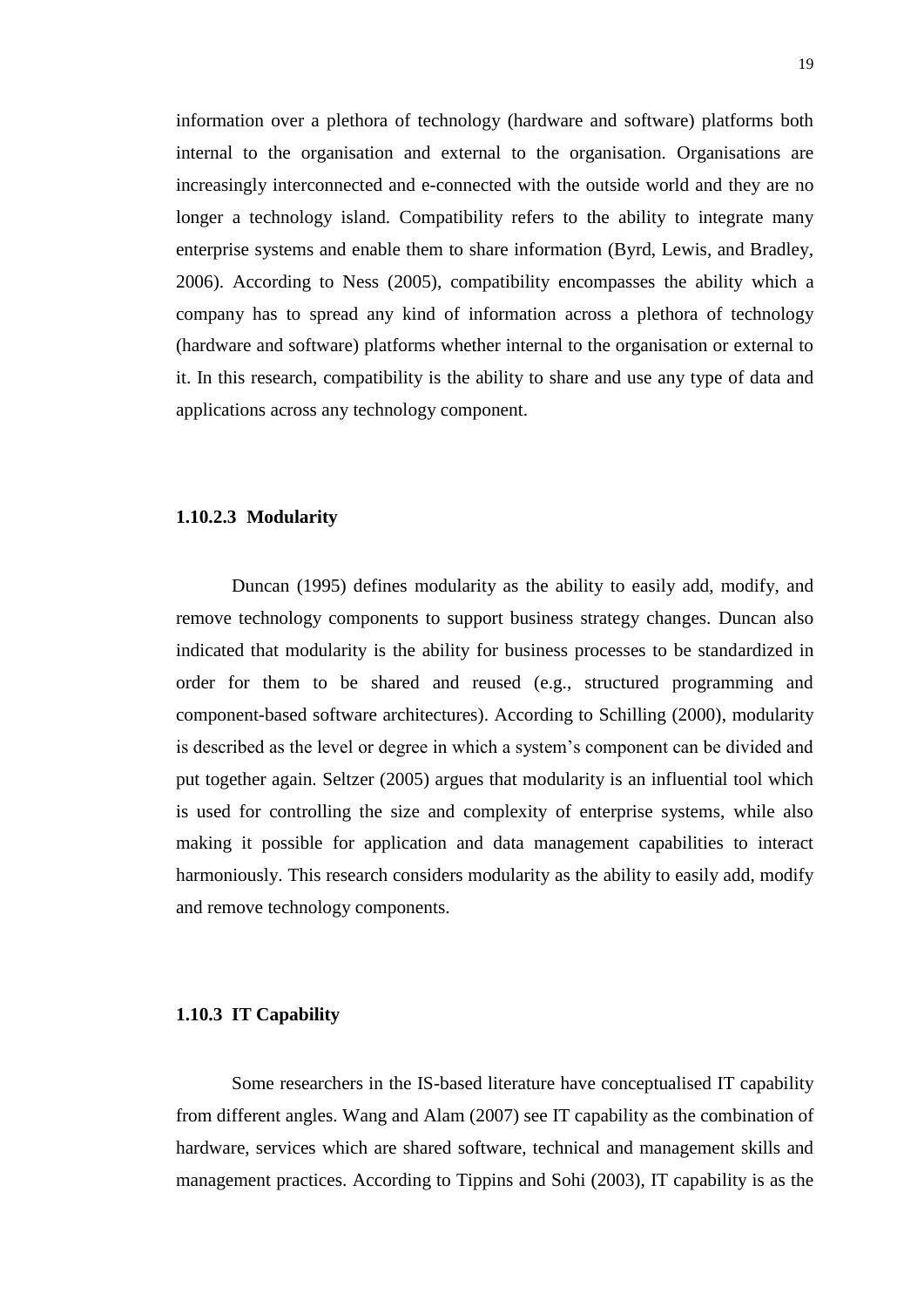degree of firm's efficiency to utilise its IT to process information in the organisation, which consists of IT-operation, IT object, and IT knowledge.

Other researchers such as Peppard and Ward ( 2004) depict IT capability as containing three interconnecting qualities, which are a combination of business knowledge with IT knowledge, an adaptable and recyclable IT infrastructure, and a process which is efficiently used. Jiao, Chang, and Lu (2008) view IT capability as being inseparable from enterprise formation, transfer, and deployment of enterprise information technology resources in an effort to support and enhance other one-of-akind functions. These are unique functions which have the power and ability to pioneer the latent potential needed to sustain competitive advantages. Examples of these functions are IT architecture and routine, IT infrastructure, IT human resources, and IT relationship assets.

Recently, Qingfeng and Daqing (2008) and Zhang and Tansuhaj (2007) have pictured IT capability as a multidimensional construct, that is, (1) IT architecture, (2) IT infrastructure, (3) IT human resource, and (4) IT relationship resource, the definition of which is considered in this research.

#### **1.10.3.1 IT Architecture**

IT architecture is defined as an elevated map of information and an organisation"s capabilities in telecommunications technology (Gibson, 1994). The necessity for consistency and integration in an organisation"s operating model is defined by architecture (Ross and Westerman, 2004). Architecture is the clarity and organizational consensus surrounding technology, data, and process benchmark. Feeny and Willcooks (1998) pointed out that IT architecture as the choices of technical platforms on which to mount IS service, and it is the first critical step in managing IT assets of the organization.

According to Zhang and Tansuhaj (2007), IT architecture is "both a high level map of information and technology requirements of the entire firm and the clarity and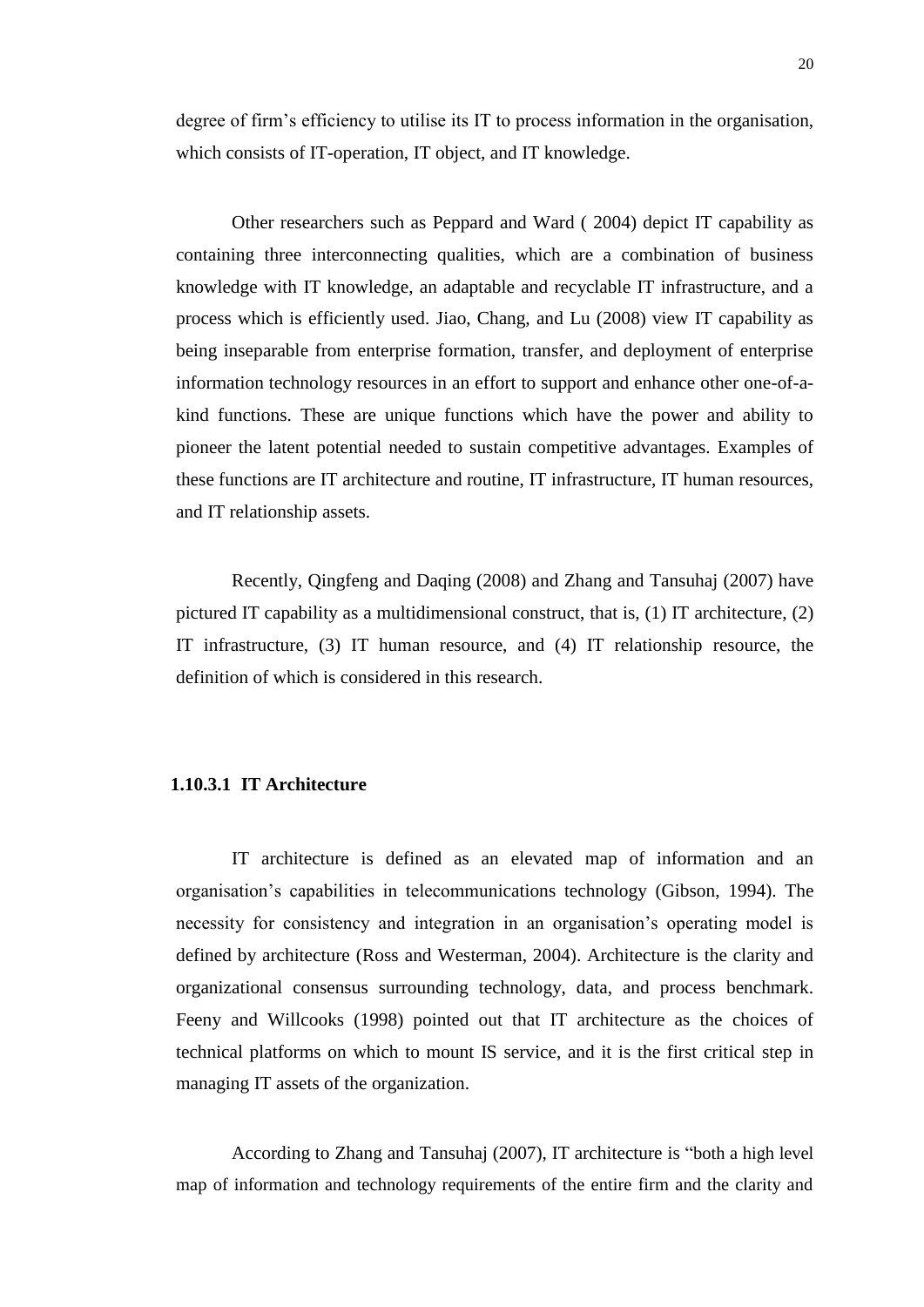organizational consensus around technology, data, and process standards". This research considers IT architecture as the level of clarity and organizational consensus around technology, data, and processes to support business needs.

#### **1.10.3.2 IT Infrastructure**

IT infrastructure consists of communication technologies and computers, as well as the technical platforms and databases which are shareable (Ross, Beath and Goodhue, 1996; Weill, Subramani, and Broadbent, 2002). According to Zhang"s (2005) study, firms that have sufficient IT infrastructure; they have well-established in- house networks and external Web sites and linkage, a computer lab for employee instruction and strong data and network architecture. In addition, they have communication devices for access of remote database and computer facilities for IT projects. In general, IT infrastructure is defined as the shared IT resource that data and applications access through communication networks for organizational use (Bhatt, 2000; Zhang, 2005).

As stated by Bhatt (2000) and Zhang (2005), the key purpose of IT infrastructure is to provide quick information support throughout the firm to react to dynamic challenges in the markets. In this research, IT infrastructure is the degree to which computers, communication technologies, technical platforms, and databases exist in the organization.

# **1.10.3.3 IT Human Resources**

Today, IT staff who can without fail resolve business problems and deal with opportunities using IT are invaluable. As the value of IT increases in present-day organisations, the mandatory skill of IT staff must be developed. In addition to technical skills, managerial, business, and interpersonal skills have been quoted as mandatory for employees in the technical fields (Couger *et al.,* 1995; Lee, Trauth and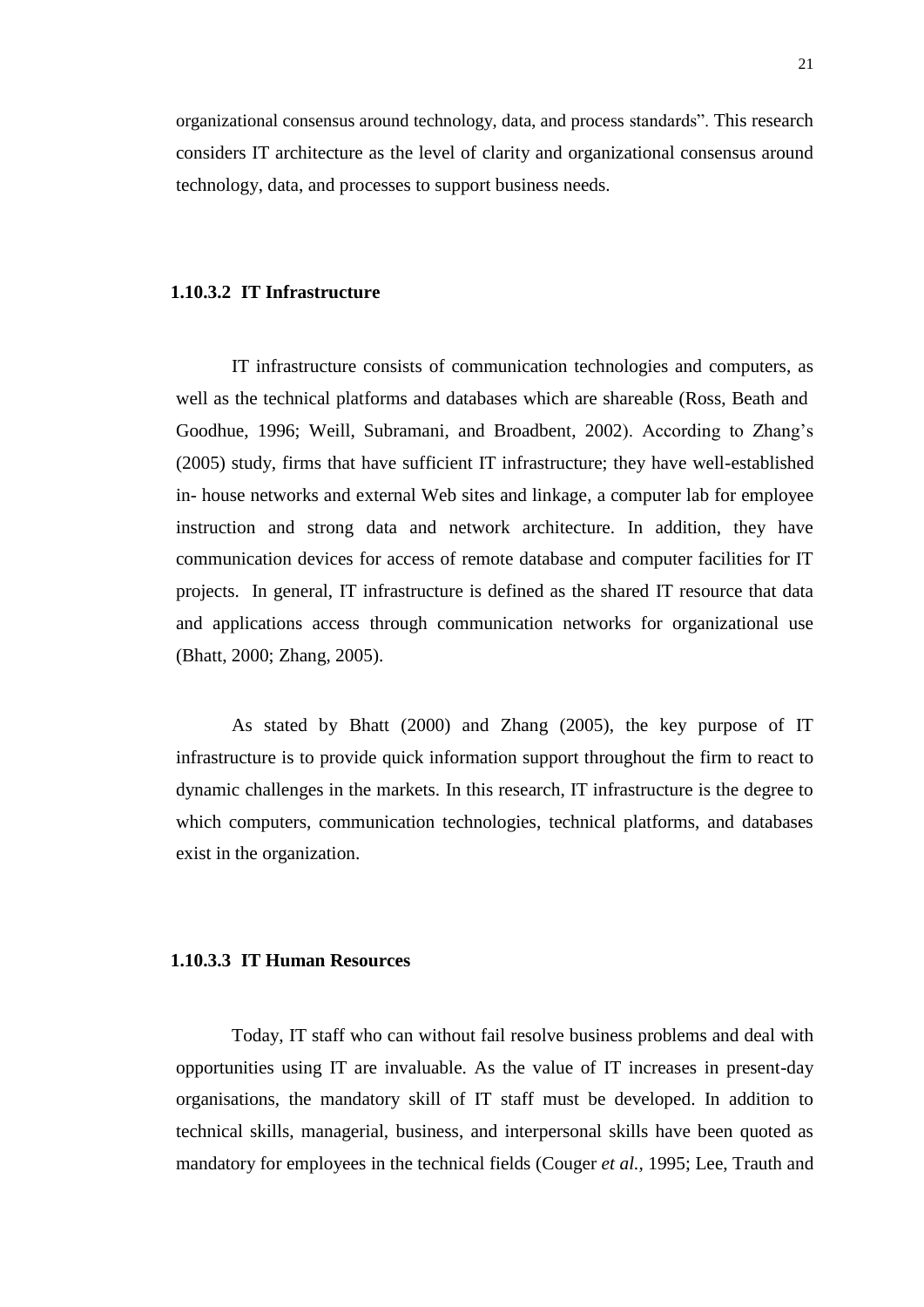Farwell, 1995). In today"s organisations, research has made it clear that these soft skills are just as vital to programmers, database administrators, systems analysts, and other IT staff (Cheney, Hale and Kasper, 1989; Rockart, Earl, and Ross, 1996; Ross, Beath, and Goodhue, 1996).

IT human resources is defined as a valuable human asset that can be used to consistently solve business problems and address business opportunities through information technology. It is related to IT technical skills, IT managerial skills, business understanding and planning, and problem-solving orientation (Bharadwaj, 2000; Zhang, 2005). This research considers IT human resource as level of IT staff"s technical skills, business understanding, and problem-solving orientation (Zhang, 2005).

#### **1.10.3.4 IT Relationship Resource**

IT relationship resource is defined as the valuable relationship between the IT and business departments (Zhang, 2005). Examples of a valuable relationship asset can be found in: 1) business partner ownership of every IT project, 2) executive management guidance in creating IT priorities, 3) furthering users' comprehension of IT"s uses, and 4) IT sourcing ability (Ross, Beath and Goodhue, 1996; Bharadwaj, 2000; Feeny and Willcocks, 1998).In general, IT relationship resource is the level of closeness in relationship between IT and business departments as well as between a firm and its vital business partners (i.e., customers, suppliers, and other organizations) (Zhang, 2005; Zhang and Tansuhaj, 2007).

Overall, definition of the constructs in terms of conceptual and operational are mentioned below (Table 1.1)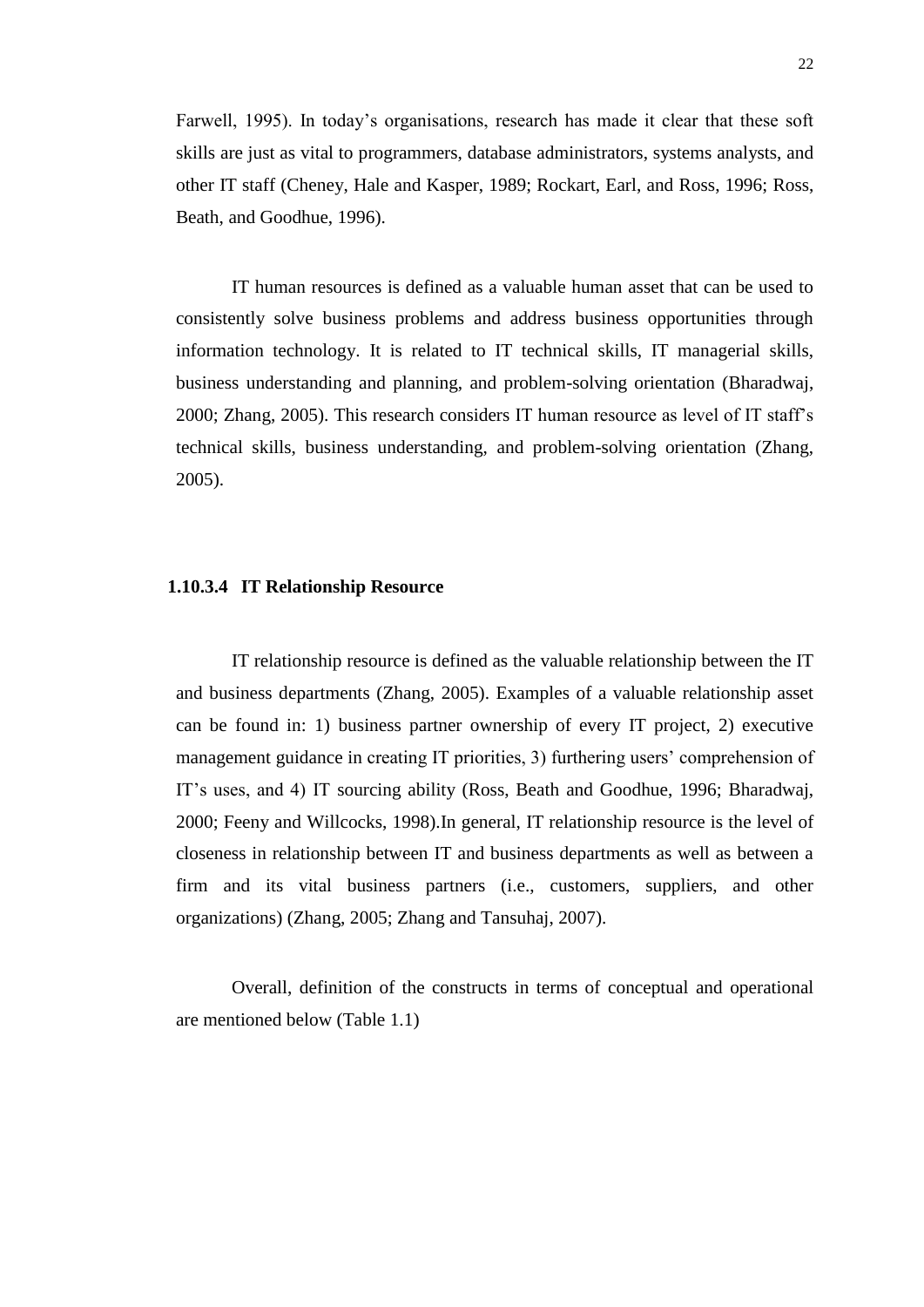| <b>Construct</b>                      | <b>Conceptual Definition</b>                                                                                                                                                     | <b>Operational Definition</b>                                                                                                                                                                                                                            |
|---------------------------------------|----------------------------------------------------------------------------------------------------------------------------------------------------------------------------------|----------------------------------------------------------------------------------------------------------------------------------------------------------------------------------------------------------------------------------------------------------|
| IT-business<br>strategic<br>alignment | A bridge that links IT to<br>different viewpoints on other<br>domains of an organization<br>and its environment (Avila,<br>Goepp, and Kiefer, 2009;<br>Chebrolu and Ness, 2013). | The degree to which IT supports<br>business goals, strategies, and<br>needs. (Silvius, 2008; Rahbar,<br>Zeinolabedin, and Afiati<br>Mehrvarz, 2013)                                                                                                      |
| Connectivity                          | The state to which a firm can<br>connect to platforms (Ness,<br>2005).                                                                                                           | The ability of any technology<br>component to communicate with<br>any of the other components<br>inside and outside of the<br>organizational environment<br>(Duncan, 1995; Bani, 2011).                                                                  |
| Compatibility                         | The state to which technical<br>components can seamlessly<br>communicate with each other<br>(Keen, 1991; Ness, 2005).                                                            | The ability to share and use any<br>type of data and applications<br>across any technology component<br>(Duncan, 1995; Bani, 2011).                                                                                                                      |
| Modularity                            | A larger range of uses for<br>each resource, lowered<br>switching costs and difficulty,<br>and lowered time required to<br>switch from one resource to<br>another (Ness, 2005).  | The ability to easily add, modify<br>and remove technology<br>components (Duncan, 1995; Bani,<br>2011).                                                                                                                                                  |
| <b>IT</b><br>architecture             | A high-level map of<br>information and technology<br>requirements of the entire<br>firm (Zhang, 2005).                                                                           | The level of clarity and<br>organizational consensus around<br>technology, data, and processes to<br>support business needs(Zhang,<br>2005; Zhang and Tansuhaj, 2007)                                                                                    |
| IT<br>infrastructure                  | The ability to provide<br>consistent and quick<br>information support<br>throughout the organization<br>(Zhang, 2005).                                                           | The degree to which computers,<br>communication technologies,<br>technical platforms, and databases<br>exist in the organization (Zhang,<br>2005; Zhang and Tansuhaj, 2007)                                                                              |
| IT human<br>resource                  | An IT staff that consistently<br>solves business problems and<br>addresses opportunities<br>through IT (Zhang, 2005).                                                            | The level of IT staff's technical<br>skills, business understanding, and<br>problem-solving orientation<br>(Zhang, 2005; Zhang and<br>Tansuhaj, 2007)                                                                                                    |
| IT<br>relationship<br>resource        | The valuable relationship<br>between the IT and business<br>units and between a firm and<br>its vital business partners<br>(Zhang, 2005).                                        | The level of closeness in<br>relationship between IT and<br>business departments as well as<br>between a firm and its vital<br>business partners (i.e., customers,<br>suppliers, and other organizations)<br>(Zhang, 2005; Zhang and<br>Tansuhaj, 2007). |

**Table 1.1:** Definition of the Constructs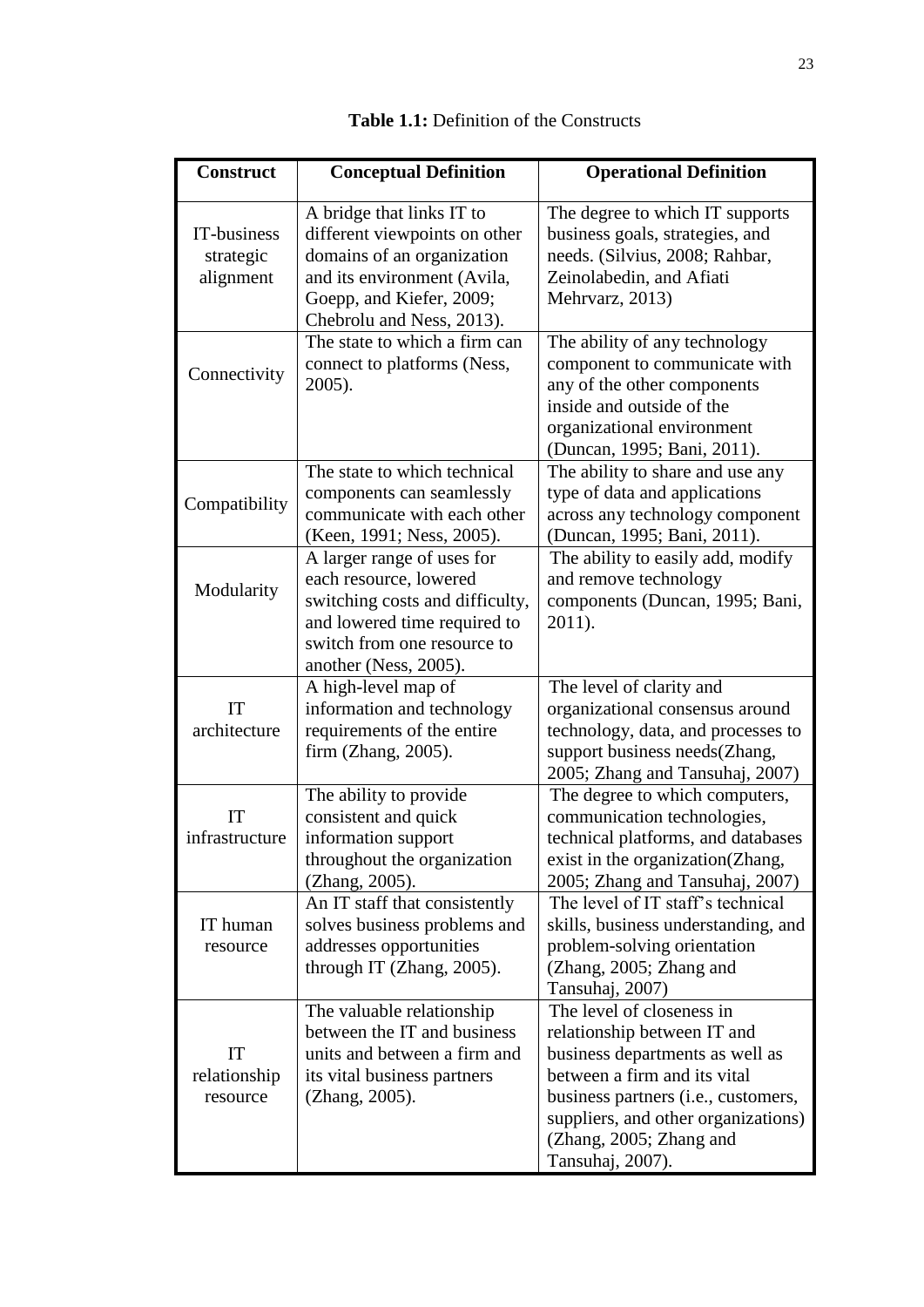### **1.11 Plan of the Thesis**

This study consists of five chapters, the first being the introduction, whereby the research problem, gap, and purpose are discussed, the research hypotheses developed, and contributions of the study explained with regards to their importance to researchers and practitioners. Finally, the terms used in the study were defined . In Chapter Two, the framework for the conceptual model of this study is developed through a review of the existing literature. The chapter provides a review of the relevant literature on strategic alignment, IT flexibility, and IT capability. Chapter Three discusses the research methodology including research design, the research philosophy, the survey respondents, the sampling frame, the constructs measurement as well as validity and reliability of the constructs. Pre-test and pilot test are discussed in this chapter. Chapter Four presents the results of the data analysis using statistical software of SPSS and PLS. Examining and screening data, descriptive analysis, pre-analysis, testing measurement model and assessing structural model are included in this chapter. Chapter Five examines the findings for each of the hypotheses with a discussion and interpretation. It also discusses the theoretical and practical contributions and limitations. Suggestions and direction for future research are also discussed.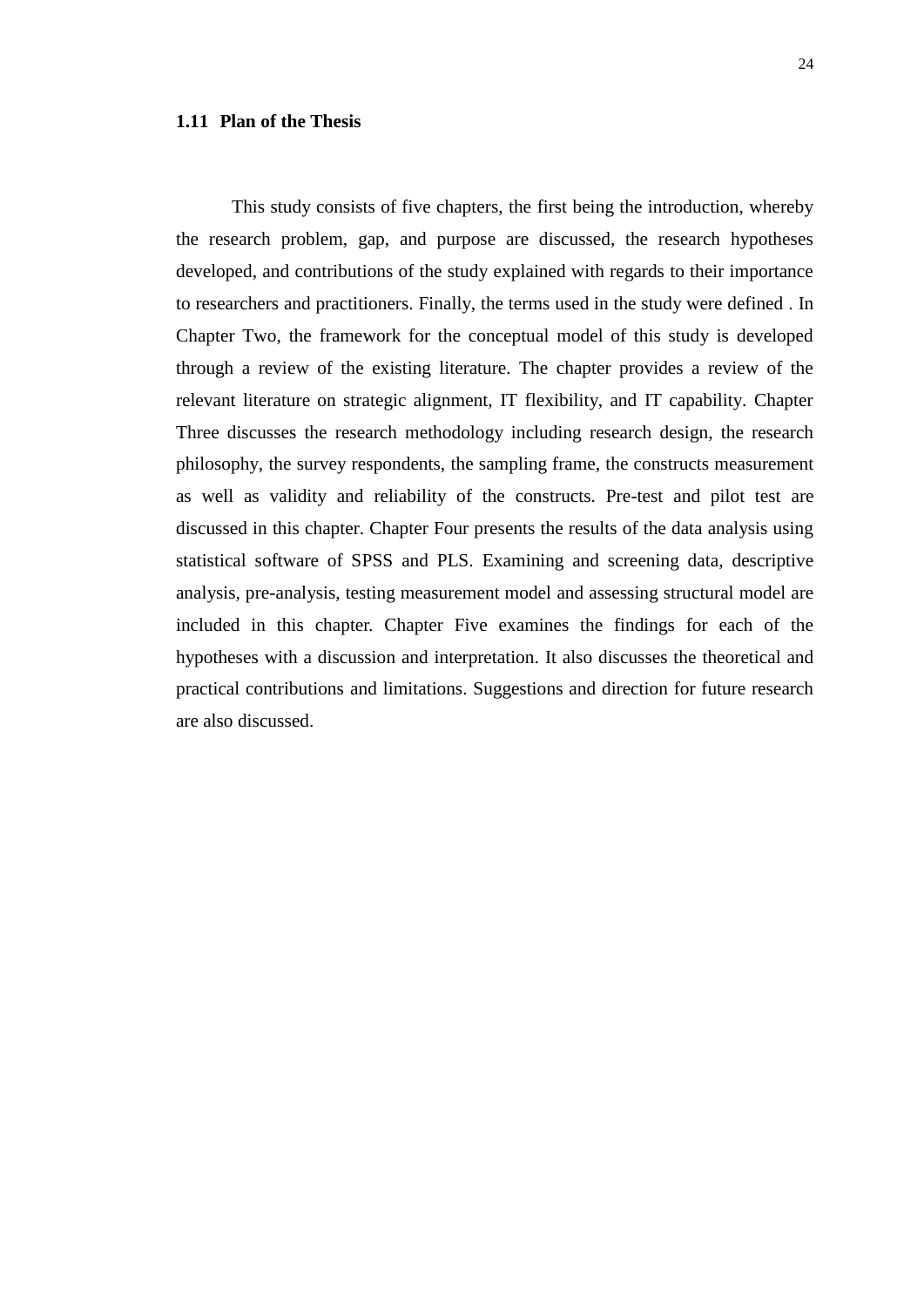#### **REFERENCES**

- Abbasi, A., SadeghiNiaraki, A., MirzaeianDehkordi, B., (2008), A Review of ICT Status and Development Strategy Plan in Iran, *International Journal of Education and Development using Information and Communication Technology (IJEDICT).* 4 (3), 143-154.
- Ahuja, V. (1988). Common Communications Support in Systems Application Architecture. *IBM Systems Journal*, 27(3), 264-281.
- Alter, A. E. (2005). CIOs Shift: Focus IS on Revenue, Not on Saving Money. *CIO Insight*, October 15.
- Arbnor, I., and Bjerke, B. (1997). *Methodology for Creating Business Knowledge*: Thousand Oaks, Calif.; London, Sage.
- Armstrong, C. P., and Sambamurthy, V. (1999). Information Technology Assimilation in Firms: The Influence of Senior Leadership and IT Infrastructures. *Information Systems Research*, 10(4), 304-327.
- Association, G. M. Grocery Manufacturers Association, IBM (2008) GMA Information Technology Investment and Effectiveness Study. City: Washington, D.C: GMA, Publication No. GBE03087-USEN-00.
- Avison, D., Jones, J., Powell, P., & Wilson, D. (2004). Using and Validating the Strategic Alignment Model *Journal of Strategic Information Systems*, 13(3), 223-246.
- Bacharach, S. B., and Aiken, M. (1972). Communication in Administrative Bureaucracies. *Academy of Management Review*, 20, 365-377.
- Bai, R. J., and Lee, G. G. (2003). Organizational Factors Influencing the Quality of the IS/IT Strategic Planning Process. *Industrial Management & Data Systems*, 103(8), 622-632.
- Bani, J. (March 2011). *Assessing the Relationships among Information Technology Flexibility, IT-Business Strategic Alignment, and Information Technology Effectiveness: An Investigation of Business Intelligence Implementation*, PhD.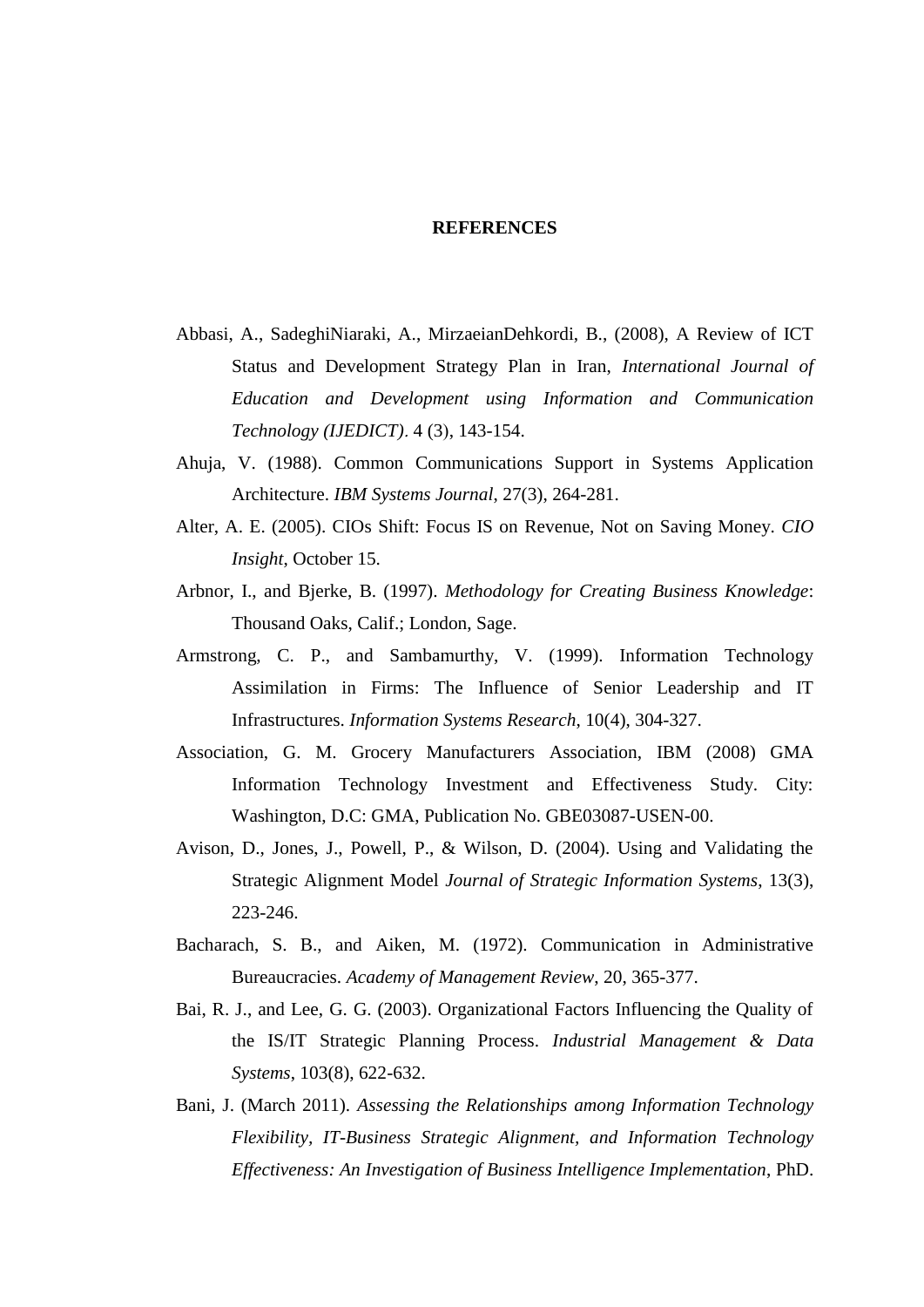Thesis, School of Business and Technology, Capella University, USA.

- Barrett, S., and Konsynski, B. (1982). Inter-Organization Information Sharing Systems. *MIS Quarterly* (Special Issue).
- Bassellier, G., and Benbasat, I. (2004). Business Competence of Information Technology Professionals: Conceptual Development and Influence on IT-Business Partnerships. *MIS Quarterly*, 28(4), 673-694.
- Beal, B. (2003). The Priority that Persists. *CIO Magazine*, October 15.
- Bechor, T., Neumann, S., Zviran, M., and Glezer, C. (2010). A Contingency Model for Estimating Success of Strategic Information Systems Planning. *Information & Management*, 47(1), 17-29.
- Berg, B. (2007). *Qualitative Research Methods for the Social Sciences* USA: Pearson
- Bergeron, F., Raymond, L., and Rivard, S. (2004). Ideal Patterns of Strategic Alignment and Business Performance. *Information & Management*, 41(8), 1003-1020.
- Betz, F. (2001). *Executive Strategy: Strategy Management and Information Technology*, New York: John Wiley and Sons.
- Bharadwaj, A., Bharadwaj, S., and Konsynski, B. (1999). Information Technology Effects as Measured by Tobin's q. *Management Science* 45(6), 1008-1024.
- Bharadwaj, A. S. (2000). A Resource-Based Perspective on Information Technology Capability and Firm Performance: An Empirical Investigation. *MIS Quarterly*, 24(1), 169-196.
- Bharadwaj, A. S., Sambamurthy, V., and Zmud, R. W. (1999). IT Capabilities: Theoretical Perspectives and Empirical Operationalization*20th International Conferences on Information Systems*. City: Charlotte, NC.
- Bhatt, G. D. (2000). Exploring the Relationship between Information Technology, Infrastructure and Business Process Re-Engineering. *Business Process Management Journal*, 6(2), 139-163.
- Bhatt, G. D., and Grover, V. (2005). Types of Information Technology Capabilities and Their Role in Competitive Advantage: An Empirical Study. *Journal of Management Information System* 22(2), 253-277.
- Blodgett, M. (2004). The challenge: Globalization. *CIO Magazine*, 56(August 15).
- Boar, B. H., AT&T Bell Laboratories (1994). *Practical Steps for Aligning Information Technology with Business Strategies - How To Gain a Competitive Advantage (1st Edition)*, New York: John Wiley & Sons, Inc.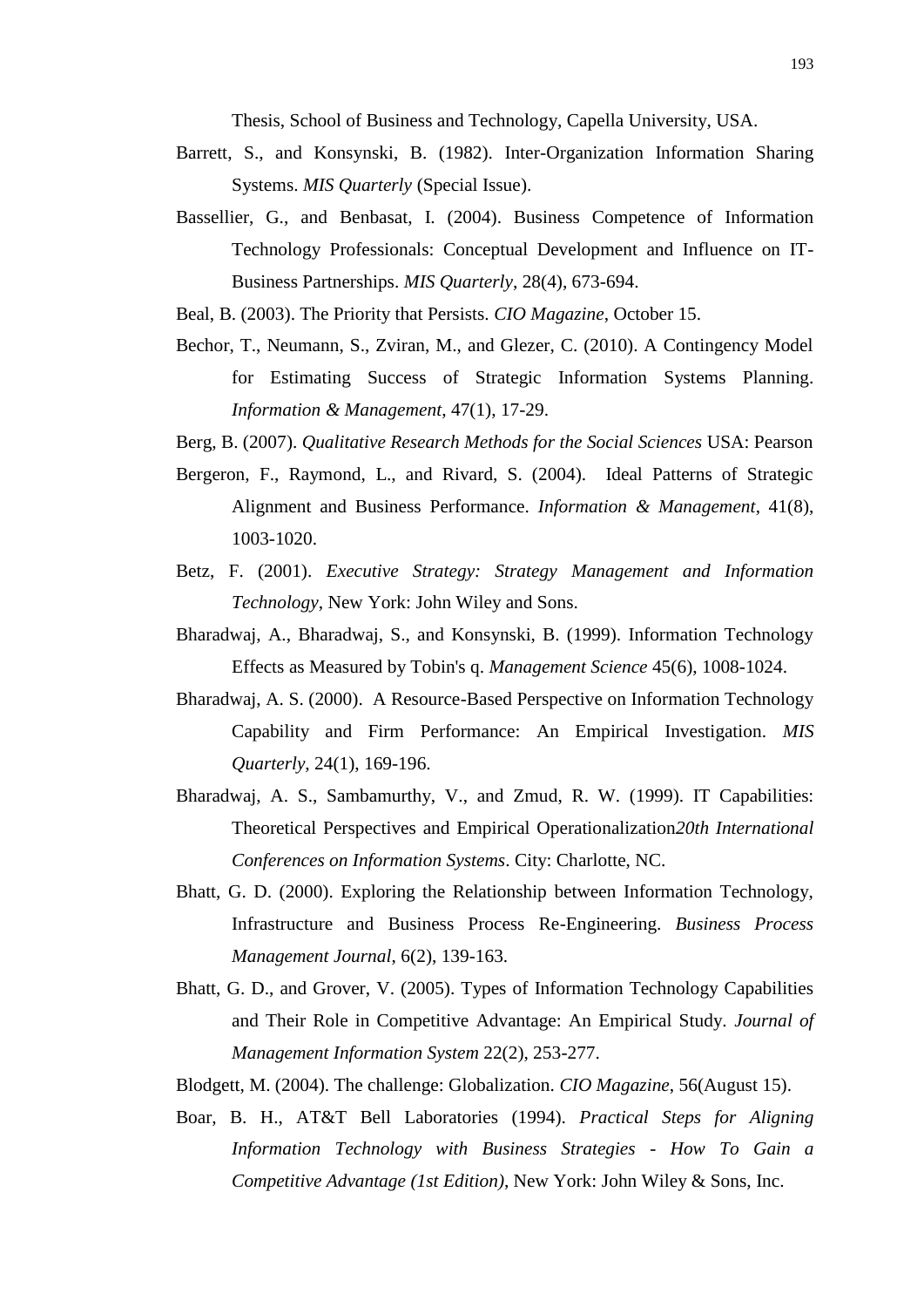- Boar, B. H. (2001). *The Art of Strategic Planning for Information Technology (Second ed.)*, New York: John Wiley & Sons, Inc.
- Bowman, B., Davis, G. B., and Wetherbe, J. C. (1983). Three Stage Model of MIS Planning. *Information and Management*, 6(1), 11-25.
- Brancheau, J. C., Janz, B. D., and Wetherbe, J. C. (1996). Key Issues in Information Systems Management: 1994-95 SIM Delphi Results. *MIS Quarterly*, 20(2), 225-242.
- Brancheau, J. C., and Wetherbe, J. C. (1987). Key Issues in Information Systems Management. *MIS Quarterly*, 11(1), 23-45.
- Broadbent, M., and Weill, P. (1997). Management by Maxim: How Business and IT Managers Can Create IT Infrastructures. *MIT Sloan Management Review*, 38(3), 77-92.
- Brown, C. V., and Magill, S. L. (1994). Alignment of the IS Functions with the Enterprise: Toward a Model of Antecedents. *MIS Quarterly* 18(4), 371-404.
- Brown, C. V., and Sambamurthy, V. (1999). *Repositioning the IT Organization to Enable Business Transformation*: Pinnaflex Educational Resources, Cincinnati, OH.
- Brown, I. T. J. (2004). Testing and Extending Theory in Strategic Information Systems Planning through Literature Analysis. *Information Resources Management Journal*, 17(4), 20-48.
- Brynjolfsson, E., and Hitt, L. M. (1996). Paradox Lost? Firm-level Evidence on the Returns to Information Systems Spending. *Management Science*, 42(4), 541- 558.
- Buchanan, R. D., and Soley, M. (2002). *Aligning Enterprise Architecture and IT Investments with Corporate Goals*: White Paper, META Group, Inc.
- Burke, M. F. (February 2011). *IT Effectiveness and Flexibility versus Strategic Alignment: Assessing the Correlative Effects in Higher Education*, PhD. Thesis, School of Business and Technology, Capella University.
- Burn, J. M. (1996). IS Innovation and Organisational Alignment a Professional Juggling Act. *Journal of Information Technology Management*, 11(1), 3-12.
- Byrd, T. A., Lewis, B. R., and Bradley, R. V. J. (2006). Is Infrastructure: The Influence of Senior IT Leadership And Strategic Information Systems Planning. *The Academy of Management Executive*, 47(1), 101-113.
- Byrd, T. A., and Turner, D. E. (2000). Measuring the Flexibility of Information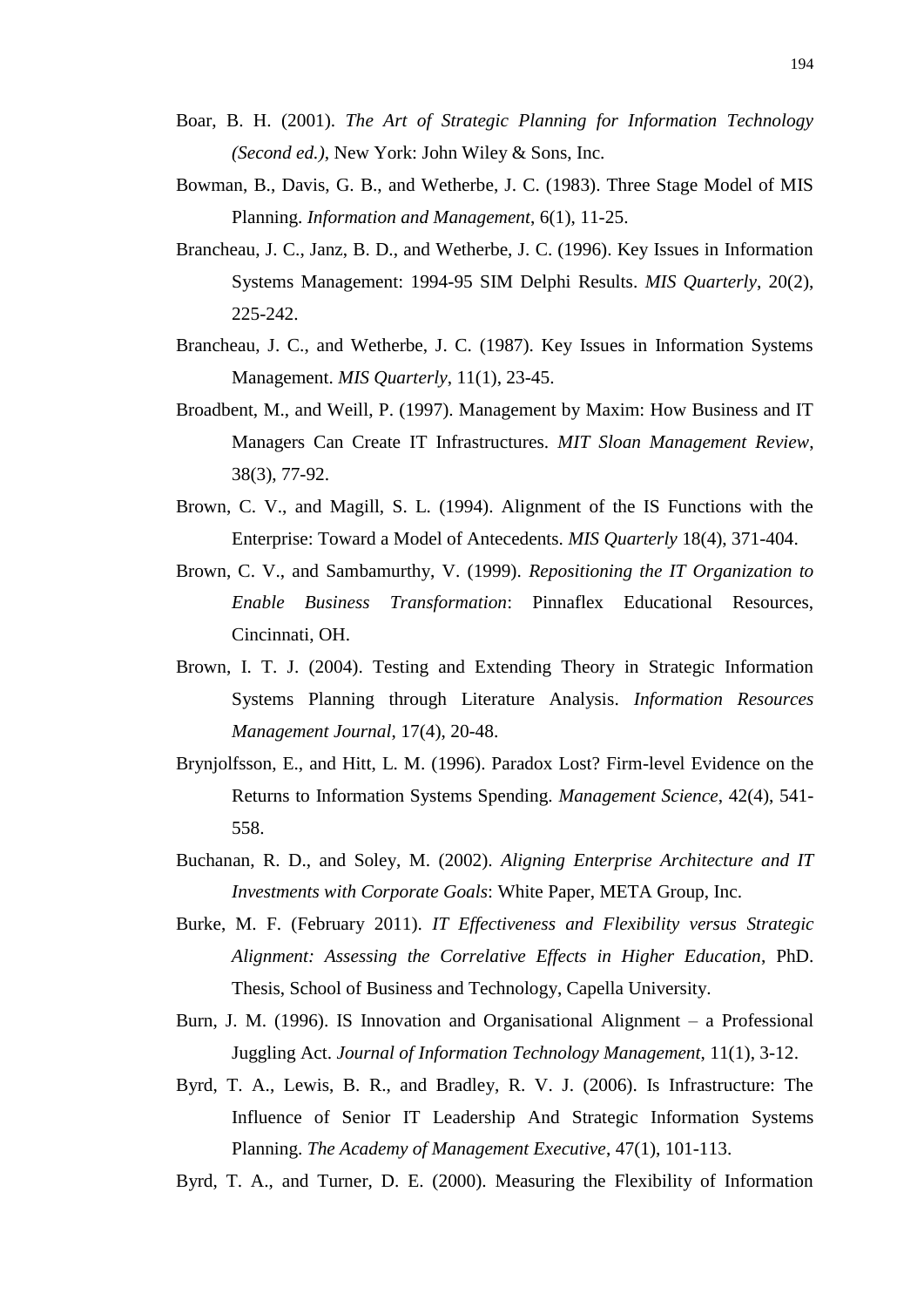Technology Infrastructure: Exploratory Analysis of a Construct. *Journal of Management Information Systems Management*, 17(1), 167-208.

- Capon, N., and Glazer, R. (1987). Marketing and Technology: A Strategic Co alignment. *Journal of Marketing*, 51(3), 1-14.
- Chan, Y., and Reich, H. (2007). IT Alignment: What Have We Learned? *Journal of Information Technology*, 22(4), 297-315.
- Chan, Y. E. (2002). Why Haven't We Mastered Alignment? The Importance of the Informal Organization Structure. *MIS Quarterly Executive*, 1(2), 97-112.
- Chan, Y. E., and Huff, S. L. (1993). Strategic Information Systems Alignment. *Business Quarterly*, 58(1), 51-55.
- Chan, Y. E., Huff, S. L., Barclay, D. W., and Copeland, D. G. (1997). Business Strategic Orientation, Information Systems Strategic Orientation, and Strategic Alignment. *Information Systems Research*, 8(2), 125-150.
- Chan, Y. E., Sabherwal, R., and Thatcher, J. B. (2006). Antecedents and Outcomes of Strategic IS Alignment: An Empirical Investigation. *IEEE Transactions on Engineering Management*, 53(1), 27-47.
- Chanopas, A., Krairit, D., and Khang, D. B. (2006). Managing Information Technology Infrastructure: A New Flexibility Framework. *Management Research News*, 29(10), 632-651.
- Chau, P. (1999). On the Use of Construct Reliability in MIS Research: A Meta-Analysis. *Information and Management*, 35(4), 217-227.
- Chebrolu, S. B. (2010). *Assessing the Relationships among Cloud Adoption, Strategic Alignment and Information Technology Effectiveness*, PhD. Thesis, Capella University, Minneapolis, MN.
- Chebrolu, S.B., Ness, L. (2013). How Does Alignment of Business and IT Strategies Impact Aspects of IT Effectiveness? *International Journal of Applied Management and Technology,* 12(1), 1–15.
- Chen, L. (2010). Business-IT Alignment Maturity of Companies in China. *Information & Management*, 47, 9-16.
- Chen, R., Sun, C., Helms, M., and Jih, W. (2009). Factors Influencing Information System Flexibility: An Interpretive Flexibility Perspective. *International Journal of Enterprise Information Systems*, 5(1), 32-43.
- Cheney, P. H., Hale, D. P., and Kasper, G. M. (1989). Information Systems Professionals: Skills for the 1990s *the 22nd Annual Hawaii International*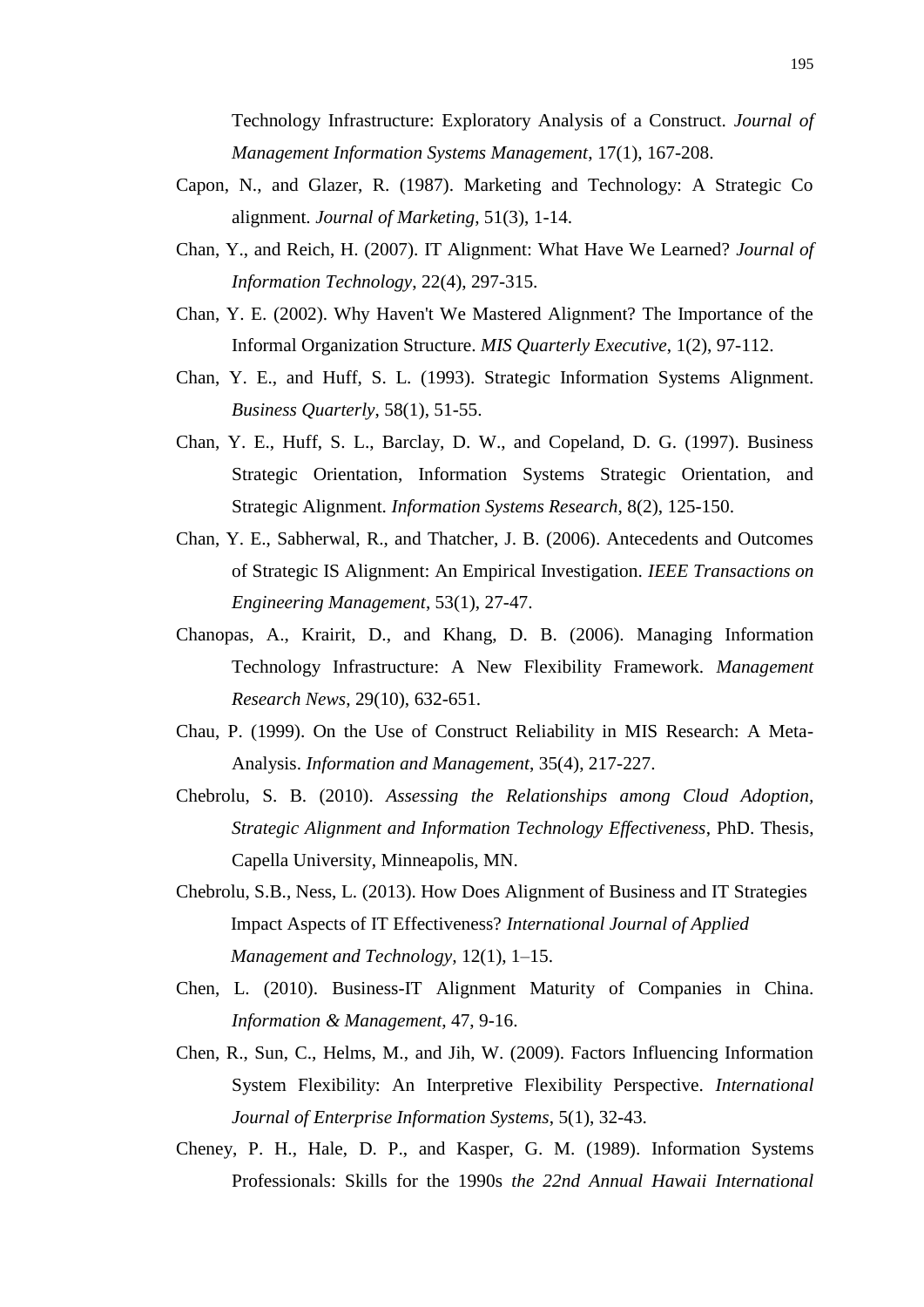*Conference on Systems Science*.

- Cheng, Q., Zhang, R., and Tian, Y. (2008). Study on Information Technology Capabilities Based on Value Net Theory. *International Symposium on Electronic Commerce and Security, 2008 IEEE*, 1045-1050.
- Chin, W. W. (1998). *The Partial Least Square Approach to Structural Equation Modeling*: G.A. Marcoulides (ed.), Lawrence Erlbaum Associates, Mahwah, NJ.
- Chin, W. W. (2010). *How to Write up and Report PLS Analyses. In Esposito, V., et al. (eds.), Handbook of Partial Least Squares* New York: Springer-Verlag.
- Choi, J. (2007). Business Driven Strategy for Service-Oriented Architecture: A Systems Dynamics Approach *International Conference on Service Oriented Computing (ICSOC 2007)*. City: Vienna, Austria, pp. 19-24.
- Chung, S. H., Rainer, R. K., and Lewis, B. R. (2003). The Impact of Information Technology Infrastructure Flexibility on Strategic Alignment and Applications Implementation. *Communications of AIS*, 11, 191-206.
- Churchill, G. A. (1979). A Paradigm for Developing Better Measures of Marketing Constructs. *Journal of Marketing Research*, 16(February), 64-73.
- Ciborra, C. U. (1996). The Platform Organization: Recombining Strategies, Structures, and Surprises. *Organization Science*, 7(2), 103-118.
- Ciborra, C. U. (1997). De Profundis? Deconstructing the Concept of Strategic Alignment. *Scandinavian Journal of Information Systems* 9(1), 67-82.
- Clemons, E. K., and Row, M. C. (1991). Sustaining IT Advantage: The Role of Structural Differences. *MIS Quarterly*, 15(3), 275-293.
- Coleman, P., and Papp, R. (2006). Strategic Alignment: Analysis of Perspectives *Proceedings of the 2006 Southern Association for Information Systems Conference*. City: Jacksonville, Florida USA, pp. 241–250.
- Cooper, D. R., and Schindler, P. S. (2004). *Business Research Methods (8th edition)*, Delhi: Tata McGraw-Hill.
- Cooper, D. R., and Schindler, P. S. (2006). *Business Research Methods (9th edition)*, New York: McGraw-Hill Irwin.
- Copeland, D. G., and McKenney, J. L. (1988). Airline Reservation System: Lessons from History. *MIS Quarterly*, 12(3), 353-370.
- Couger, J. D., Davis, G. B., Dologite, D. G., Feinstein, D. L., Gorgone, J. T., Jenkins, A. M., Kasper, G. M., Little, J. C., Longenecker, H. E., and Valacich , J. S.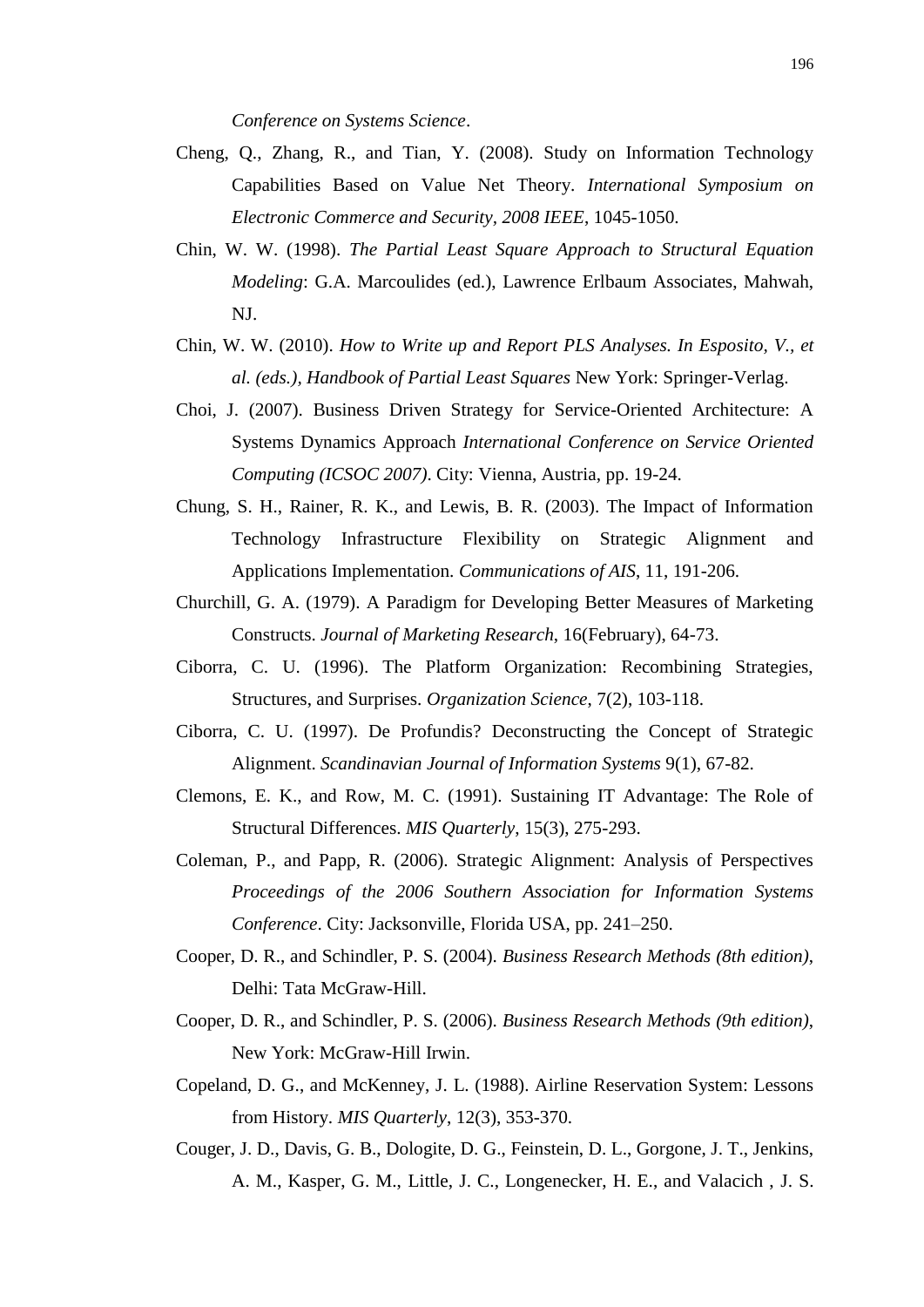(1995). IS '95: Guideline for Undergraduate IS Curriculum. *MIS Quarterly*, 19(3), 341-360.

- Coughlan, J., Lycett, M., and Macredie, R. D. (2005). Understanding the Business-IT Relationship. *International Journal of Information Management*, 25(4), 303- 319.
- Cragg, P., King, M., and Hussin, H. (2002). IT Alignment and Firm Performance in Small Manufacturing Firms. *Journal of Strategic Information Systems*, 11(2), 109-132.
- Crano, W. D., and Brewer, M. B. (1973). *Principles of Research in Social Psychology*, New York: McGraw-Hill.
- Cronbach, L. J. (1951). Coefficient Alpha and the Internal Structure of Tests. *Psychometrika*, 22(3), 297-334.
- Croteau, A. M., and Bergeron, F. (2001). An Information Technology Trilogy: Business Strategy, Technological Deployment and Organizational Performance. *Journal of Strategic Information Systems*, 10(2), 77-99.
- Croteau, A. M., Bergeron, F., and Raymond, L. (2001). Business Strategy and Technological Deployment: Fit and Performance. *Information System and Management*, 6(4).
- Croteau, A. M., and Raymond, L. (2004). Performance Outcomes of Strategic and IT Competencies Alignment. *Journal of Information Technology* 19, 178-190.
- Das, S. R., Zahra, S. A., and Warkentin, M. E. (1991). Integrating the Content and Process of Strategic Mis Planning with Competitive Strategy. *Decision Sciences*, 22(5), 953-984.
- Decoene, V., and Bruggeman, W. (2006). Strategic Alignment and Middle-Level Managers" Motivation in a Balanced Scorecard Setting. *International Journal of Operations & Production Management*, 26(4), 429-448.
- Ding, L., Velicer, W. F., and Harlow, L. L. (1995). Effects of Estimation Methods, Number of Indicators per Factor, and Improper Solutions on Structural Equation Modeling Fit Indices. *Structural Equation Modeling*, 2, 119–143.
- DiRomualdo, A., and Gurbaxani, V. A. (1998). Strategic Intent for IT Outsourcing. *Sloan Management Review*, 39(4), 115-116.
- Dowlatabadi, H.R., Khorasani, M., Shirvan, M.K. (2014, July). Assessing the Relationship between information IT Business Strategic alignment and information Technology Effectiveness: An Empirical Investigation in the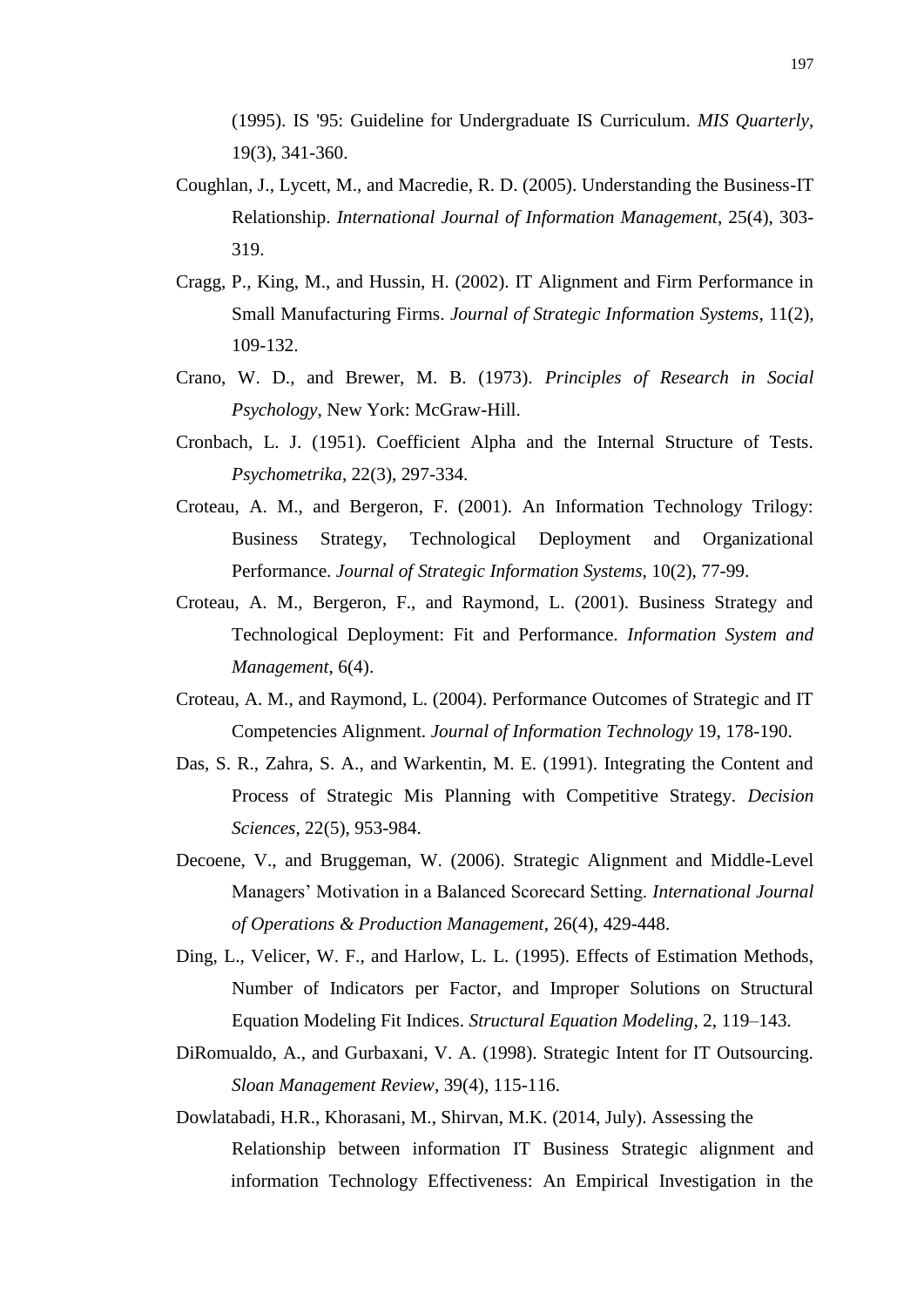Bank Saderat Iran. *Arabian Journal of Business and Management Review,*  3(11), 154-165.

- Duncan, N. B. (1995). Capturing Flexibility of Information Technology Infrastructure: A Study of Resource Characteristics and Their Measure. *Journal of Management Information Systems*, 12(2), 37-58.
- Earl, M. J. (1993). Experiences in Strategic Information Systems Planning. *MIS Quarterly*, 17(1), 1-24.
- Earl, M. J., and Feeny, D. F. (1994). Is Your CIO Adding Value? *Sloan Management Review*, 11-20.
- Edmondson, A. C., Roberto, M. R., and Watkins, M. (2003). A Dynamic Model of Top Management Team Effectiveness: Managing Unstructured Task Streams. *Leadership Quarterly*, 219, 1–29.
- Ein-Dor, P., and Segev, E. (1982). Organizational Context and Mis Structure: Some Empirical Evidence. *MIS Quarterly*, 55-67.
- Emmerich, W., Aoyama, M., and Sventek, J. (2007). The Impact of Research on Middleware Technology. *ACM SIGSOFT Software Engineering Notes*, 32(1), 21-46.
- E-Sourcing. (2002, February). Information Technology on Demand: Utility Computing Marks a New Stage in the Evolution of Outsourcing, and May be the First to Fully Deliver on the Strategy's True Potential *the Chief Executive*.
- Fang, Y., Wade, M., Delios, A., and Beamish, P. W. (2007). International Diversification Subsidiary Performance, and the Mobility of Knowledge Resources. *Strategic Management Journal*, 28(10), 1053-1064.
- Faryabi, M., Fazlzadeh, A., Zahedi, B., Alizadeh Darabi, H. (2012). Alignment of Business, IT, and Its Association with Business Performance: The Case of Iranian Firms, Journal of Business and Management, 1(1), 15-28.
- Feeny, D., and Willcocks, L. (1998). Core IS Capabilities for Exploiting Information Technology. *Sloan Management Review*, 39(3), 9-21.
- Feeny, D. F., Edwards, B., and Simpson, K. (1992). Understanding the CEO/CIO Relationship. *MIS Quarterly*, 16, 435-447.
- Feidler, K. D., Gorver, V., and Teng, J. T. C. (1995). An Empirical Study of Information Technology Enabled Business Process Redesign and Corporate Competitive Strategy. *European Journal of Information Systems*, 4(1), 17-30.

Ferranti, M. (2001). Gartner, Align Thyself. *CIO Magazine*, November 15.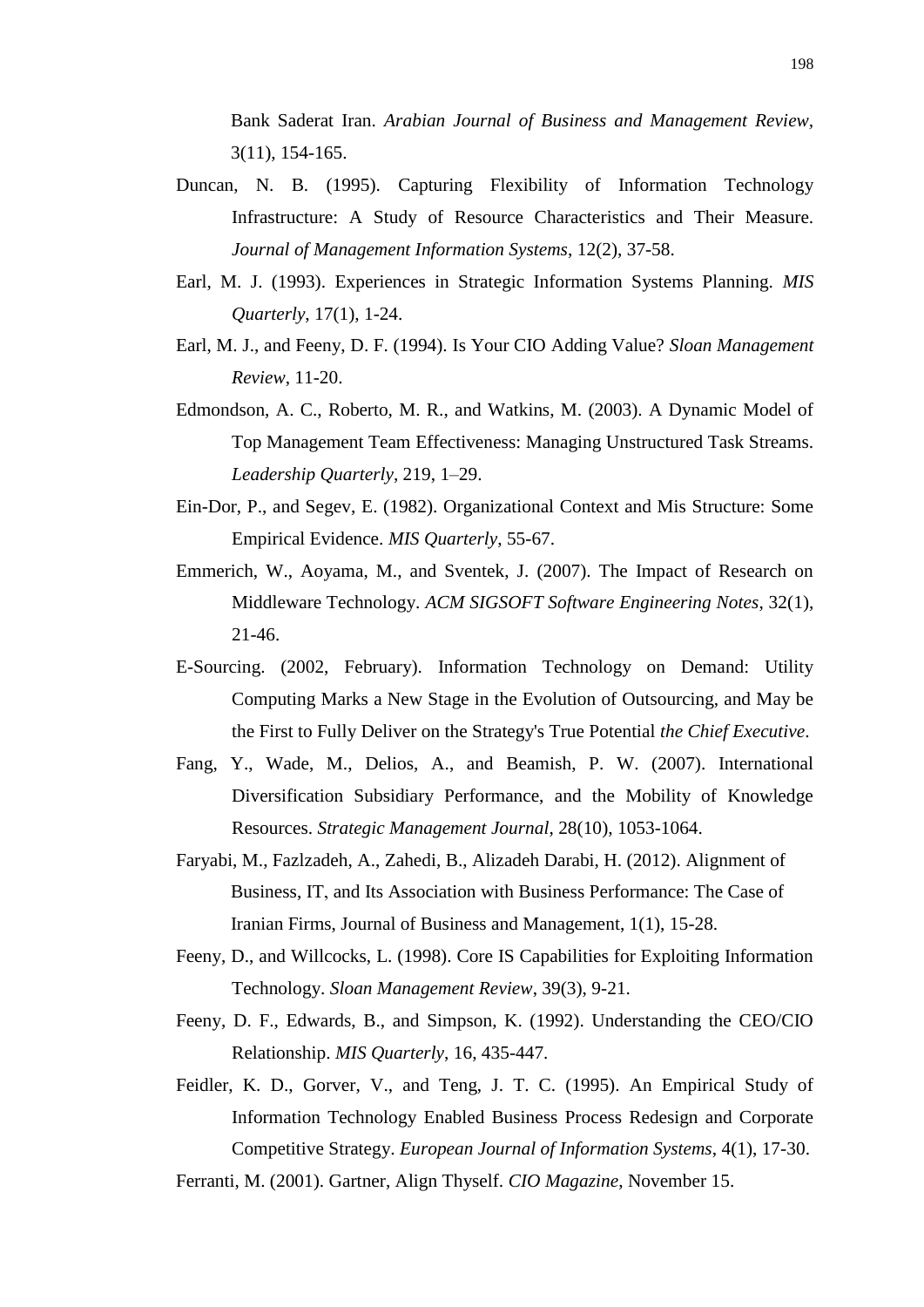- Fertuck, L. (1992). Systems Analysis and Design: With CASE Tools, Wm. C. Brown Communications Inc.*Dubuque, Iowa*.
- Fink, L., and Neumann, S. (2009). Exploring the Perceived Business Value of The Flexibility Enabled by Information Technology Infrastructure. *Information & Management*, 46(2), 90-99.
- Floyd, S. W., and Wooldridge, B. (1990). Path Analysis of the Relationship between Competitive Strategy, Information Technology, and Financial Performance. *Journal of Management Information Systems Quarterly*, 7(1), 47-64.
- Fornell, C., and Larcker, D. F. (1981). Evaluating Structural Equation Models with Unobservable Variables and Measurement Error. *Journal of Marketing Research*, 18, 39-50.
- Galliers, R., and Leidner, D. E. (2003). *Strategic Information Management: Challenges and Strategies in Managing Information Systems (3rd Ed.)*, Oxford, UK: Butterworth-Heinemann.
- Galliers, R. D., and Sutherland, A. R. (1991). Information Systems Management and Strategy Formulation: The "Stages of Growth" Model Revisited. *Information Systems Management*, 1, 89-114.
- Gefen, D. (2003). Tutorial Assessing Unidimensionality through LISREL: An Explanation and Example. *Communications of the Association for Information Systems* 12(2), 1-26.
- Gefen, D., and Straub, D. (2005). A Practical Guide to Factorial Validity Using PLS-Graph: Tutorial and Annotated Examples. *Communications of AIS*, 16.
- Gerbing, D. W., and Anderson, J. C. (1988). An Updated Paradigm for Scale Development: Incorporating Unidemensionality and its Assessment. *Journal of Marketing Research* 25, 186-192.
- Gibson, R. (1994). Global Information Technology Architectures. *Journal of Global Information Management*, 2(1), 28-39.
- Goldman, S. L., Nagel, R. N., and Preiss, K. (1995). *Agile Competitors and Virtual Organizations: Strategies for Enriching the Customer*, NY: Van Nostrand Reinhold Reinhold.
- Goldsmith, N. (1991). Linking IT Planning to Business Strategy. *Long Range Planning*, 24(6), 67-77.
- Goodhue, D., Lewis, W., and Thompson, R. (2006). PLS, Small Sample Size and Statistical Power in MIS Research *Proceedings of the 39th Hawaii*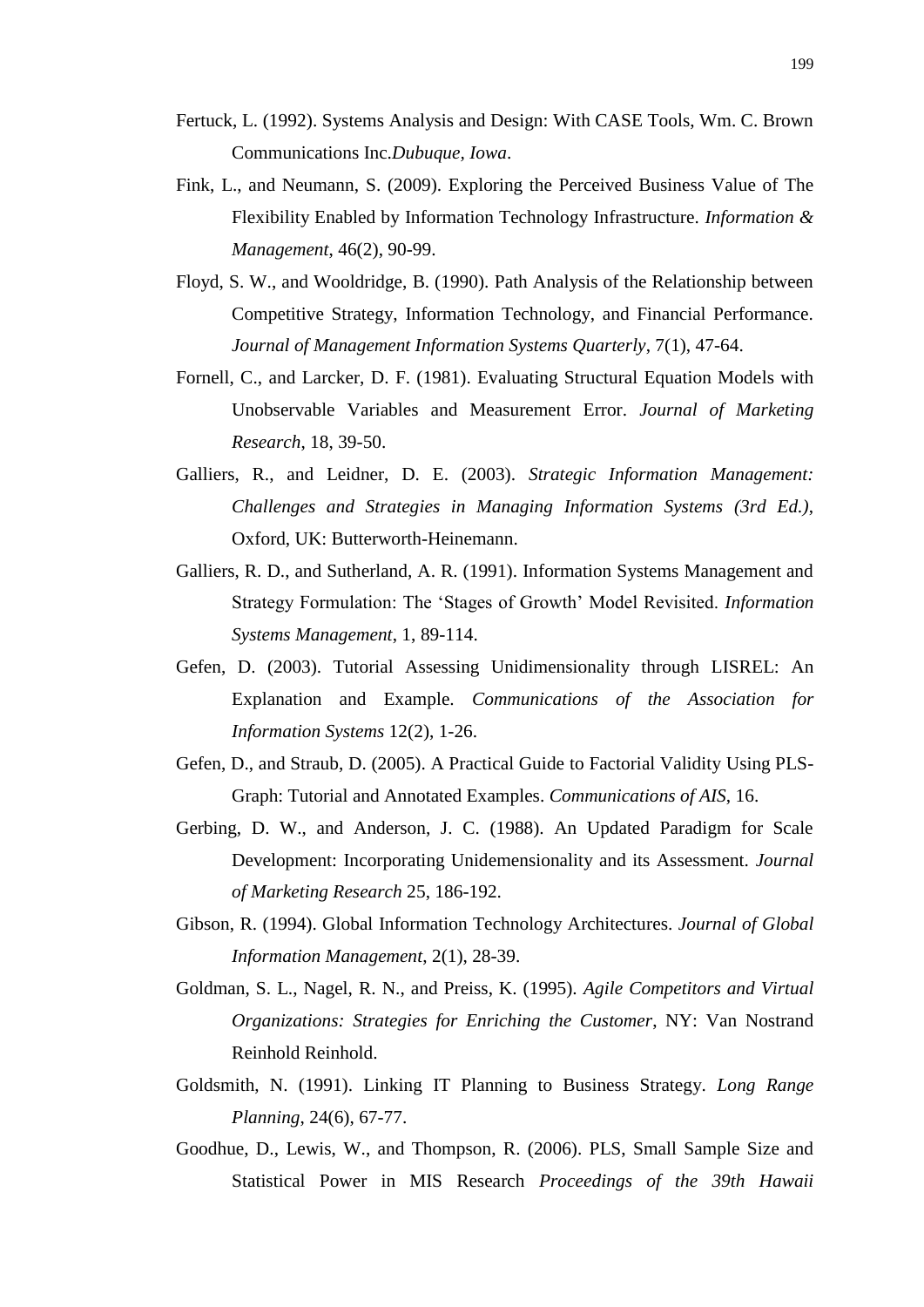*International Conference on System Sciences, IEEE Computer Society Press*.

- Grant, G. G. (2003). Strategic Alignment and Enterprise Systems Implementation: The Case of Metalco. *Journal of Information Technology*, 18, 159–175.
- Grant, R. M. (1991). The Resource-Based Theory of Competitive Advantage: Implications for Strategy Formulation. *California Management Review (spring)*, 114–135.
- Grembergen, W. V., and Haes, S. D. (2009). Achieving Strategic Alignment and Value. *Enterprise Governance of Information Technology*, 3, 21-.
- Grossman, R. B., and Packer, M. B. (1989). Betting the Business: Strategic Programs to Rebuild Core Information Systems. *Information Technology & People*, 5(4), 235-244.
- Gutierrez, A., Orozco, J., and Serrano, A. (2009). Factors Affecting IT and Business Alignment: A comparitive study in SMEs and large organizations. *Journal of Enterprise Information Management*, 22(2), 197-211.
- Hair, J. F., Anderson, R. E., Tatham, R. L., and Black, W. C. (1998). *Multivariate Data Analysis* New Jersey: Prentice-Hall.
- Hatch, J., and Zweig, J. (2001). Strategic Flexibility: The Key to Growth. *Ivey Business Journal*, 65(4), 44-47.
- Hatzakis, T., Lycett, M., Macredie, R., and Martin, V. (2005). Towards the Development of a Social Capital Approach to Evaluating Change Management Interventions. *European Journal of Information Systems*, 14(1), 60-74.
- Henderson, J. C., Rockart, J. F., and Sifonis, J. G. (1987). Integrating Management Support Systems into Strategic Information Systems Planning. *Journal of Management Information Systems*, 4(1), 5-24.
- Henderson, J. C., and Sifonis, J. G. (1988). The Value of Strategic IS Planning: Understanding Consistency, Validity, and IS Markets. *MIS Quarterly*, 12(2), 186–200.
- Henderson, J. C., and Venkatraman, N. (1991). Understanding Strategic Alignment. *Business Quartely, winter*, 55(3), 72-78.
- Henderson, J. C., and Venkatraman, N. (1993). Strategic Alignment: Leveraging Information Technology for Transforming Organizations. *IBM Systems Journal*, 32(1), 4-16.

Henderson, J. C., and Venkatraman, N. (1999). Strategic Alignment: Leveraging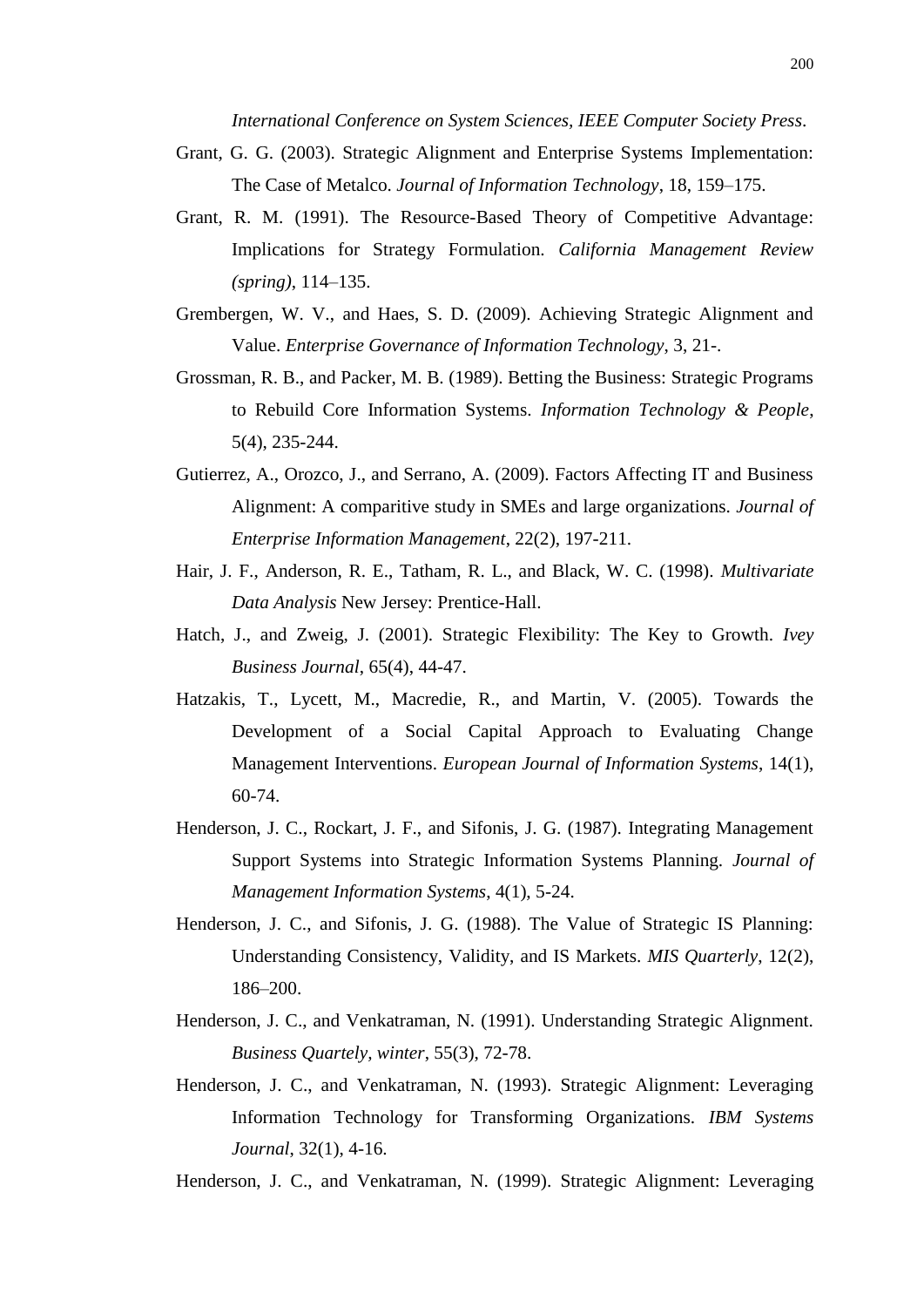Information Technology for Transforming Organizations. *IBM Systems Journal*, 38(2), 472–478.

- Hirschheim, R., and Sabherwal, R. (2001). Detours in the Path toward Strategic Information Systems Alignment. *California Management Review*, 44(1), 87- 108.
- Hirschheim, R., Schwarz, A., and Todd, P. (2006). A Marketing Maturity Model for IT: Building a Customer-Centric IT Organization. *IBM Systems Journal*, 45(1), 181- 199
- Hitt, M. A., Ireland, R. D., and Hoskisson, R. E. (1999a). *Strategic Management: Competitiveness and Globalization (3rd ed.)*, Cincinnati: South-Western Publishing.
- Hu, Q., and Huang, C. D. (2006). Using the Balanced Scorecard to Achieve Sustained IT-Business Alignment: A Case study. *Communications of the Association for Information Systems*, 17, 181-204.
- Huang, C. D., and Hu, Q. (2007). Achieving IT-business Strategic Alignment via Enterprise Wide Implementation of Balanced Scorecards. *Information Systems Management*, 24(2), 173-184.
- Hussin, H., King, M., and Cragg, P. (2002). IT Alignment in Small Firms. *European Journal of Information Systems*, 11(2), 108-128.
- InformationWeek (1999). Bond the New and the Old: Enterprise Architecture. *Information Week*, January 11, 108-109.
- Inmon, W. H. (1989). *Data Architecture: The Information Paradigm*, Wellesley, MA: QED Information Sciences.
- Ives, B., Jarvenpaa, S. L., and Mason, R. O. (1993). Global Business Drivers: Aligning Information Technology to Global Business Strategy. *IBM Systems Journal*, 32(1), 143-161.
- Ives, B., and Mandviwalla, M. (2004). *Key Issues Facing Information Systems Executives*: eBusiness Institute, Temple University, EU.
- Jain, A. (2007, May). *Towards a Systemic View of Organizational Dynamic IT Capability: An Empirical Assessment*, Ph.D. thesis, The University of Texas at Arlington.
- Jarvenpaa, S. L., and Ives, B. (1993). Organizing for Global Competition: The Fit of Information Technology. *Decision Sciences*, 24(3), 547–580.

Jiao, H., Chang, C., and Lu, Y. (2008). The Relationship on Information Technology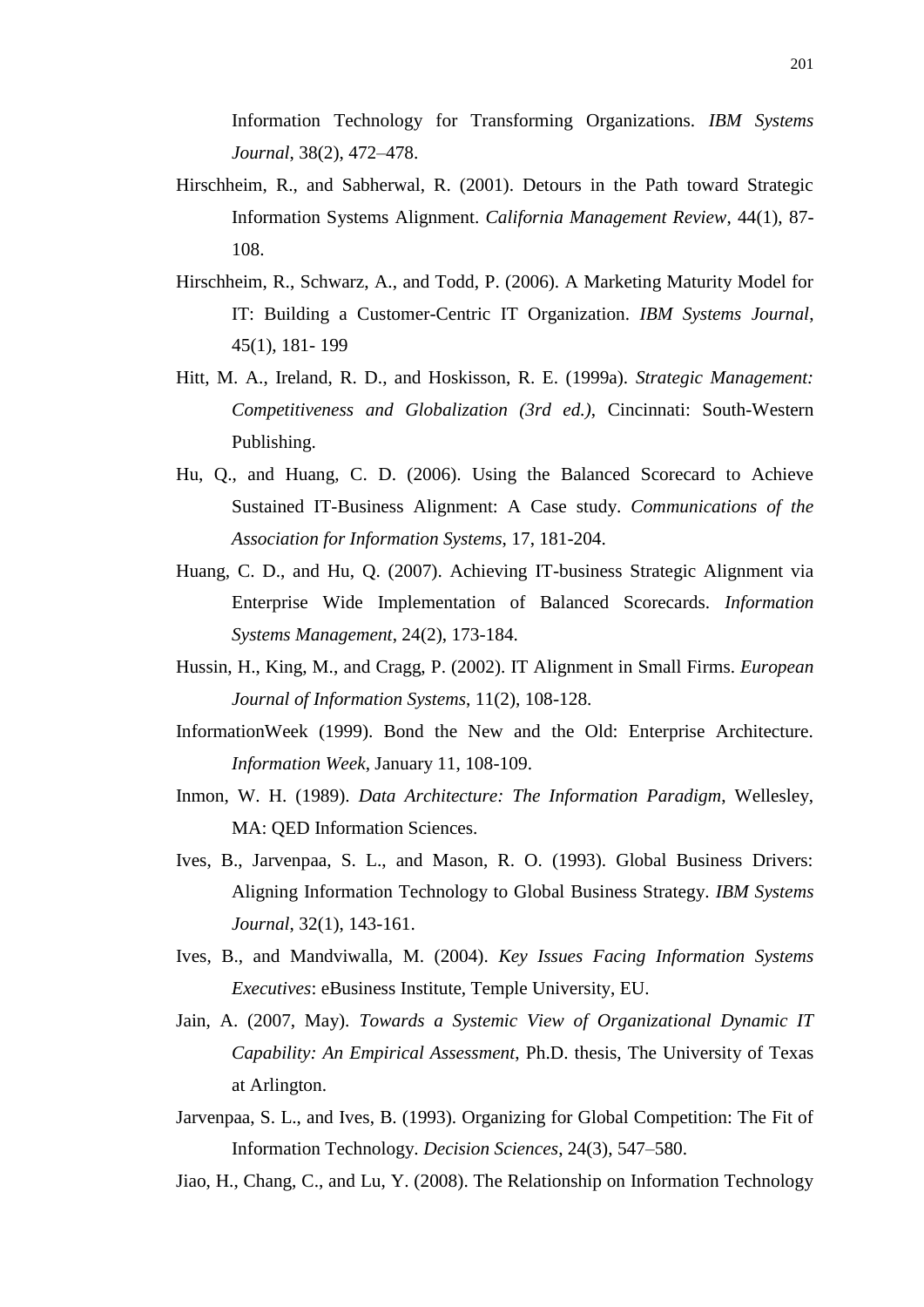Capability and Performance: An Empirical Research in the Context of China"s Yangtze River Delta Region *the IEEE International Conference on Industrial Engineering and Engineering Management*, pp. 872–876.

- Johnson, A. M., and Lederer, A. L. (2005). The Effect of Communication Frequency and Channel Richness on the Convergence between Chief Executive and Chief Information Officers. *Journal of Management Information Systems*, 22, 227-252.
- Joshi, M. P., Kathuria, R., and Porth, S. (2003). Alignment of Strategic Priorities and Performance: An Integration of Operations and Strategic Management Perspectives. *Journal of Operations Management*, 21, 353-369.
- Kaiser, H. F. (1974). An Index of Factorial Simplicity. *Psychometrika*, 39, 31-36.
- Kamal, M. M. (2006). IT Innovation Adoption in the Government Sector: Identifying the Critical Success factors. *Journal of Enterprise Information Management*, 19(2), 192-222.
- Kaplan, R. S., and Norton, D. P. (1992). The Balanced Scorecard Measures That Drive Performance. *Harvard Business Review*, 70(1), 71-79.
- Kaplan, R. S., and Norton, D. P. (2004). *Strategy Map: Converting Intangible Assets into Tangible Outcomes*: Harvard Business School Press.
- Karimi, J., Gupta, Y. P., and Somers, T. M. (1996). The Congruence between a Firm"s Competitive Strategy and Information Technology Leader"s Rank and Role. *Journal of Management Information Systems*, 13(1), 63–88.
- Kearns, G., and Sabherwal, R. (2006/2007). Strategic Alignment between Business and Information Technology: A Knowledge-Based View of Behaviors, Outcome, and Consequences. *Journal of Management Information Systems*, 23(3), 129-162.
- Kearns, G. S., and Lederer, A. L. (2000). The Effect of Strategic Alignment on the Use of IS-Based Resources for Competitive Advantage. *Journal of Strategic Information Systems*, 9(4), 265-293.
- Kearns, G. S., and Lederer, A. L. (2003). A Resource-Based View of Strategic IT Alignment: How Knowledge Sharing Creates Competitive Advantage. *Decision Sciences*, 34(1), 1-29.
- Keen, P. G. W. (1993). Information Technology and the Management Difference: A Fusion Map. *IBM Systems Journal*, 32(1), 17-39.
- Kefi, H., and Kalika, M. (2005). Survey of Strategic Alignment Impacts on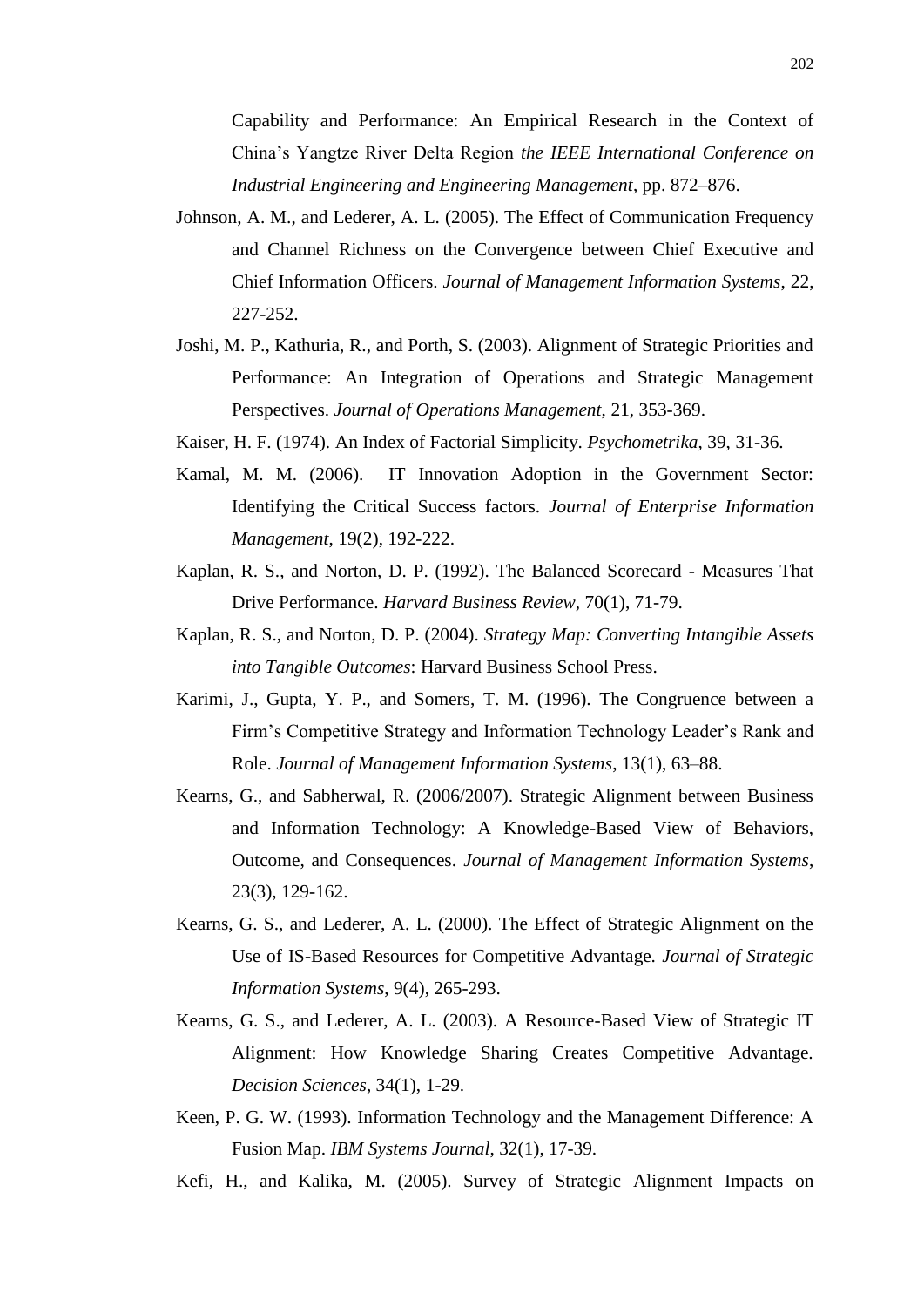Organizational Performance in International European Companies. *Proceedings of the 38th Hawaii International Conference on System Sciences*, Washington, DC, USA.

- Kerlinger, F. N., and Lee, H. B. (2000). Foundations of Behavioral Research (4th Ed.). Holt, N: Harcourt College Publishers.
- Kettinger, W. J., Grover, V., Subanish, G., and Segars, A. H. (1994). Strategic Information Systems Revisited: A Study in Sustainability and Performance. *MIS Quarterly*, 18(1), 31-58.
- King, W. R. (1978). Strategic Planning for Management Information Systems. *MIS Quarterly*, 2(1), 27-37.
- Kline, R. B. (2005). *Principles and Practice of Structural Equation Modeling (2nd Ed.)*, New York: Guilford Press.
- Labovitz, G., and Rosansky, V. (1997). *The Power of Alignment: How Great Companies Stay Centered and Accomplish Extraordinary Things*, NY: John Wiley & Sons, Inc.
- Langdon, C. S. (2006). Designing Information Systems Capabilities to Create Business Value: A Theoretical Conceptualization of the Role of Flexibility and Integration. *Journal of Database Management*, 17(3), 1-16.
- Lederer, A. L., and Mendelow, A. L. (1989). Coordination of Information Systems Plans with Business Plans. *Journal of Management Information Systems*, 6(2), 5-19.
- Lee, B., and Barua, A. (1999). An Integrated Assessment of Productivity and Efficiency Impacts of Information Technology Investments: Old Data, New Analysis and Evidence. *Journal of Productivity Analysis*, 12(1), 21-43.
- Lee, D. M. S., Trauth, E. M., and Farwell, D. (1995). Critical Skills and Knowledge Requirements of IS Professionals: A Joint Academic/Industry Investigation. *MIS Quarterly*, September, 313-340.
- Leedy, P. D., and Ormrod, J. E. (2010). *Practical Research: Planning and Design (8th ed.)*, Upper Saddle River, NJ: Prentice Hall.
- Leifer, R. (1988). Matching Computer-Based Information Systems with Organizational Structures. *MIS Quarterly* 12(1), 62-73.
- Lucas, H. (1999). *Information Technology and the Productivity Paradox: Assessing the Value of Investing in IT*, New York: Oxford University Press.
- Luftman, J. (2000). Assessing Business–IT Alignment Maturity. *Communications of*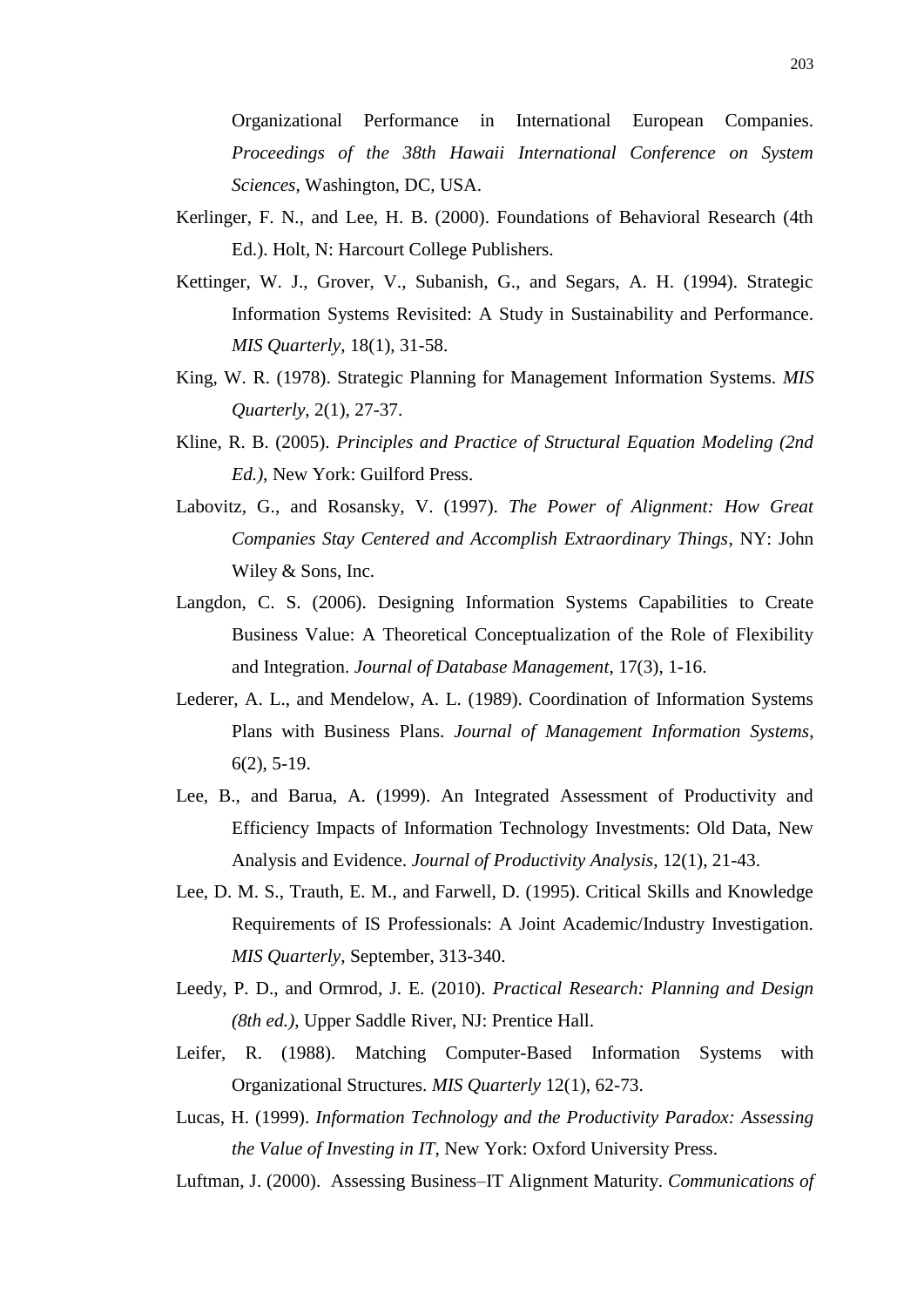*AIS*, 14(4), 1-49.

- Luftman, J. (2003a). Assessing IT/business Alignment Information *Systems Management*, 20(4), 9-17.
- Luftman, J. (2003b). *Competing in the Information age: Align in the Sand*, New York: Oxford University Press.
- Luftman, J., and Brier, T. (1999). Achieving and Sustaining Business-IT Alignment. *California Management Review*, 42(1), 109-122.
- Luftman, J., Bullen, C., Liao, D., Nash, E., and Neumann, C. (2004). *Managing the Information Technology Resource: Leadership in the Information Age*, Upper Saddle River, NJ: Pearson Education.
- Luftman, J., and Kempaiah, R. (2007). An Update on Business-IT Alignment: A Line Has Been Drawn. *MIS Quarterly Executive*, 6(3), 165–177.
- Luftman, J., Kempaiah, R., and Nash, E. (2006). Key Issues for IT Executives 2005. *MIS Quarterly Executive*, 5(2), 81-99.
- Luftman, J., Papp, R., and Brier, T. (1999). Enablers and Inhibitors of Business-IT Alignment. *Communications of the Association for Information Systems*, 1(11), 1-32.
- Luftman, J. N. (1996). *Competing in the Information Age-Strategic Alignment in Practice*, New York: Oxford University Press.
- Luftman, J. N. (2005). Key Issues for IT Executives 2004. *MIS Quarterly Executives*, 4(2), 269–285.
- Luftman, J. N., Lewis, P. R., and Oldach, S. H. (1993). Transforming the Enterprise: The Alignment of Business and Information Technology Strategies. *IBM Systems Journal*, 32(1), 198-221.
- Mannino, M. V. (2007). *Database Design, Application, Development, and Administration* New York, NY: McGraw-Hill.
- Marwaha, S., and Willmott, P. (2006). Managing IT for Scale, Speed and Innovation McKinsey on IT McKinsey *Quarterly*, 2006 fall, 14-21.
- Masrek, M. N., and Jusoff, K. (2009). The Effect of Information Technology Infrastructure Flexibility on Intranet Effectiveness. *Comput. Inf. Sci*, 2(2), 57- 67.
- Massey, A. P., Montoya-Weiss, M., and Brown, S. (2001). Reaping the Benefits of Innovative IT: The Long and Winding Road. *IEEE Transactions on Engineering Management,* 48(3), 348-357.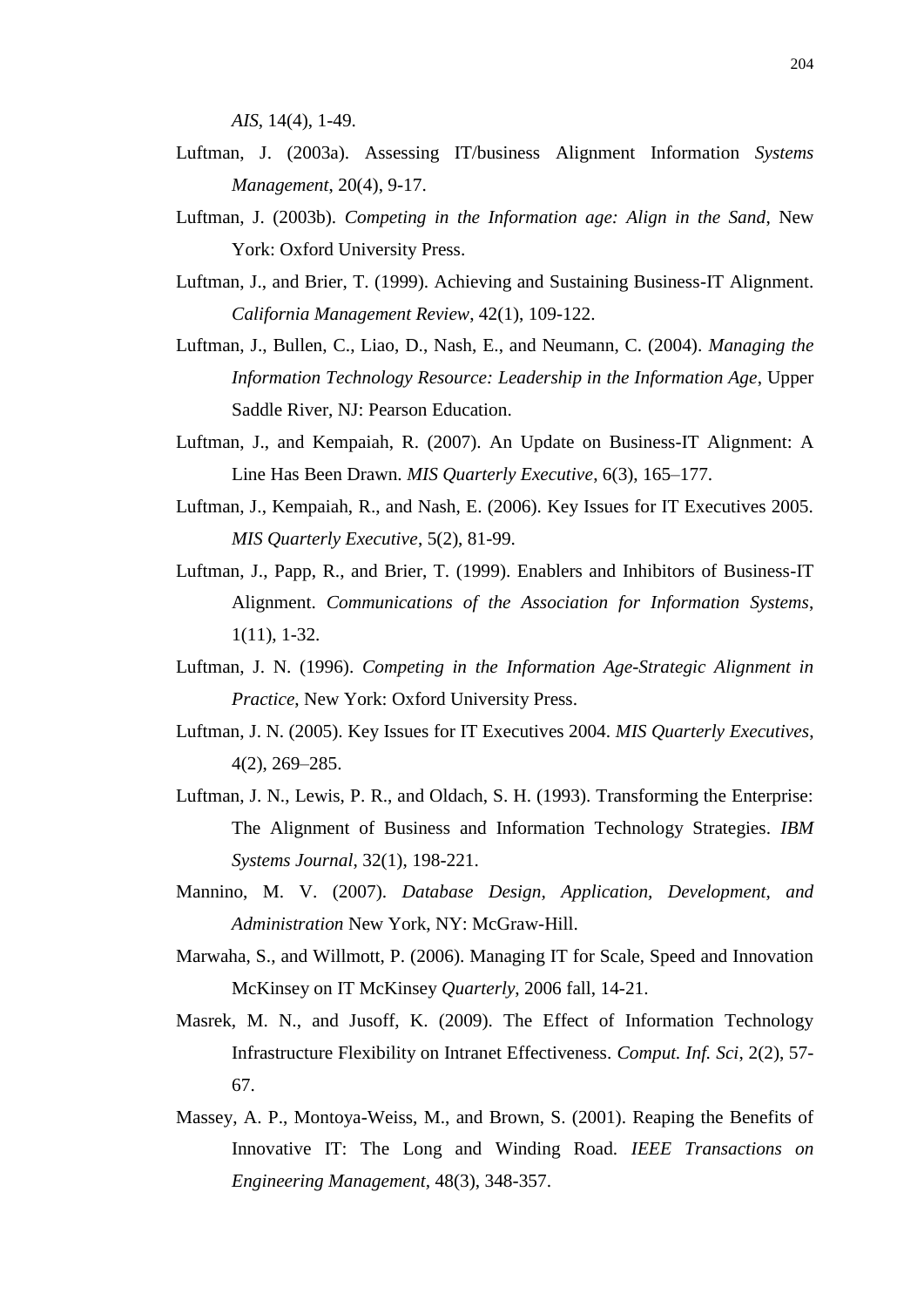- McCormick, R. (1997). Conceptual and Procedural Knowledge. *International Journal of Technology and Design Education*, 7, 141-159.
- McGee, R. W. (2006). The Ethics of Tax Evasion: A case study of Opinion in Thailand*2006 Academy of International Business Southeast Asia Regional Conference,* Bangkok.
- McKeen, J. D., and Smith, H. (2003). *Making IT Happen: Critical issues in IT Management*, Hoboken, NJ: Wiley.
- McKenney, J. L. (1995). *Waves of Change: Business Evolution through Information Technology*, Cambridge, MA: Harvard Business School Press.
- McLean, E., and Soden, J. (1977). *Strategic Planning for MIS*, New York: John Wiley & Sons.
- Meador, J. G. (1990). Building a Business Information Model. *Journal of Information Systems Management*, 7(Fall), 42-47.
- Mendelson, H., and Pillai, R. R. (1998). Clock speed and Informational Response: Evidence from the Information Technology Industry. *Information Systems Research*, 9(4), 415-433.
- *Merriam-Webster (2005)*, http://www.merriam-webster.com/.
- Mensah, K. E. (1989). Evaluating Information Systems Projects: A Perspective on Cost-Benefit Analysis. *Information Systems Management*, 14(3), 205-17.
- Miles, R. E., and Snow, C. C. (1978). *Organizational Strategy, Structure and Process*, New York: McGraw-Hill.
- Milliman, J., Von Glinow, M. A., and Nathan, M. (1991). Organizational Life Cycles and Strategic International Human Resource Management in Multinational Companies. *Academy of Management Review*, 16, 318-339.
- Mohamed, A. (2005). AMR Predicts Merger of ERP Apps and IT infrastructure to Cut Costs. *Computer Weekly*, January 11, 2005.
- Morris, A. (2006). Assessing Pre-service Teachers' Skills for Analyzing Teaching. *Journal of Mathematics Teacher Education*, 9(5), 471-505.
- Nahapiet, J., and Ghoshal, S. (1998). Social capital, Intellectual Capital, and the Organizational Advantage. *Academy of Management* 23(2), 245-267.
- Nelson, K. M., and Cooprider, J. G. (1996). The Contribution of Shared Knowledge to IS Group Performance. *MIS Quarterly*, 20(4), 409-429.
- Nemetz, P. L., and Fry, L. W. (1988). Flexible Manufacturing Organizations: Implications for Strategy Formulation and Organization Design. *Academy of*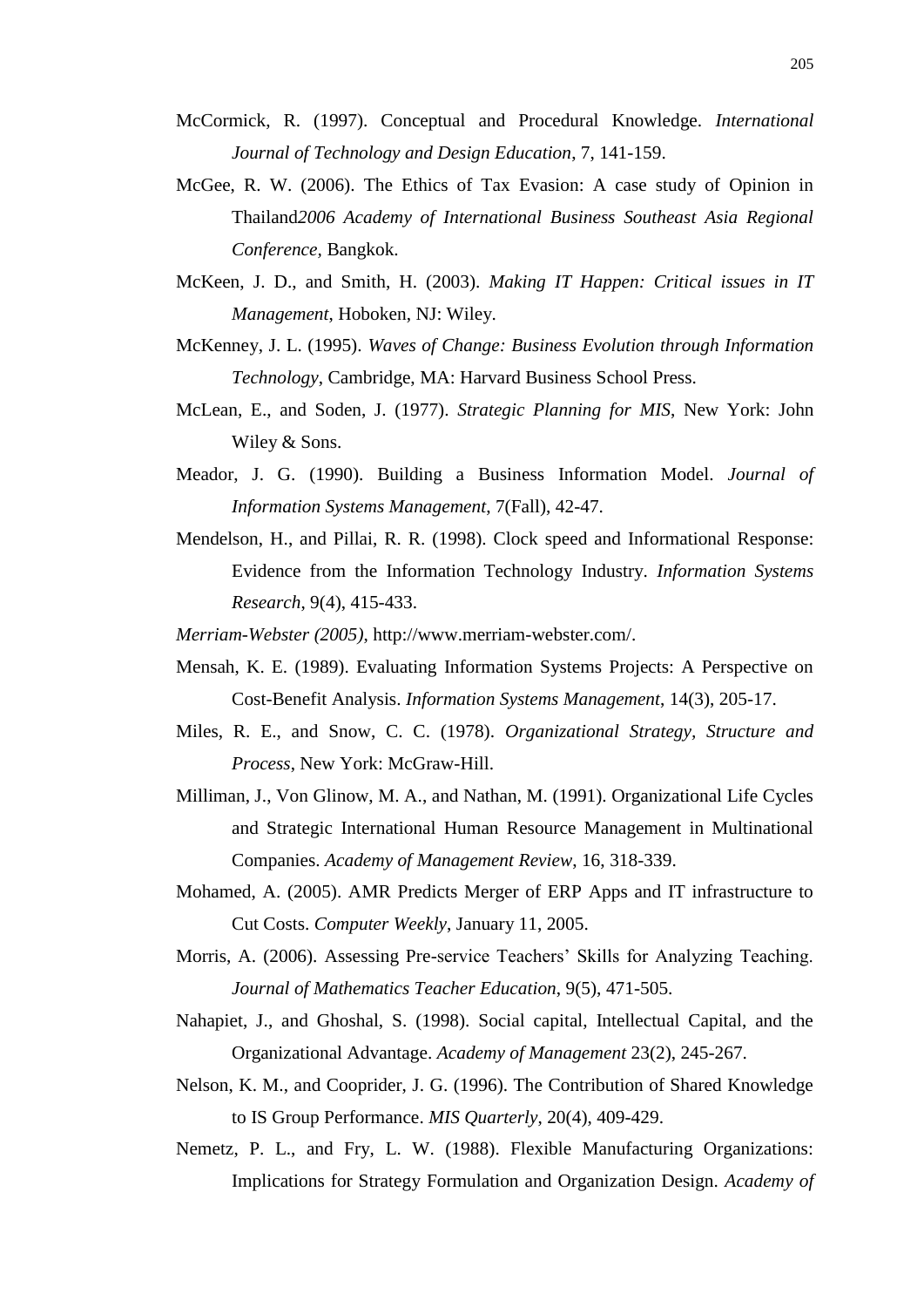*Management Review*, 13, 627-638.

- Ness, L. R. (2005). Assessing the Relationships among IT Flexibility, Strategic Alignment and IT Effectiveness: Study Overview and Findings. *Journal of Information Technology Management*, 16(2), 1-17.
- Neuman, W. L. (2008). *Social Research Methods. Qualitative and Quantitative Approaches*, USA: Pearson Education, Inc.
- Newkirk, H., Lederer, A., and Srinivasan, C. (2003). Strategic Information Systems Planning: Too Little or Too Much? *Journal of Strategic Information Systems*  12(3), 201-228.
- Newkirk, H. E., Lederer, A.L., and Srinivasan .C. (2009). Strategic Information Systems Planning, in W. R. King, (ed.), *Planning for Information Systems*  NY, USA, pp. 209-231.
- Newkirk, H. E., and Lederer, A. L. (2006). Incremental and Comprehensive Strategic Information Systems Planning in an Uncertain Environment. *IEEE Transactions on Engineering Management*, 53(3), 380–394.
- Newton, R., and Rudestam, K. (1999). *Your Statistical Consultant: Answers to Your Data Analysis Questions*, Thousands Oaks, CA: Sage Publications.
- Niederman, F., Brancheau, J. C., and Wetherbe, J. C. (1991). Information Systems Management Issues for the 1990s. *MIS Quarterly*, 15(4), 475-500.
- Oh, W., and Pinsonneault, A. (2007). On the Assessment of the Strategic Value of Information Technologies: Conceptual and Analytical Approaches. *MIS Quarterly*, 31(2), 239–265.
- Palmer, J. W., and Markus, M. L. (2000). The Performance Impacts of Quick Response and Strategic Alignment in Specialty Retailing. *Information Systems Research*, 11(3), 241-259.
- Papp, R. (1998). Alignment of Business and Information Technology Strategy: How and Why. *Information Management*, 11(3/4), 6–11.
- Papp, R. (1999). Business-IT alignment: Productivity Paradox Payoff? *Industrial Management Data Systems*, 99(8), 367–373.
- Parker, M. M., Benson, R. J., and Trainor, H. E. (1988). *Information Economics: Linking Business Performance to Information Technology*, Englewood Cliffs, NJ: Prentice Hall.
- Parnas, D. L. (1972). On the Criteria to Be Used in Decomposing Systems into Modules. *Communications of the ACM*, 15, 1053-8.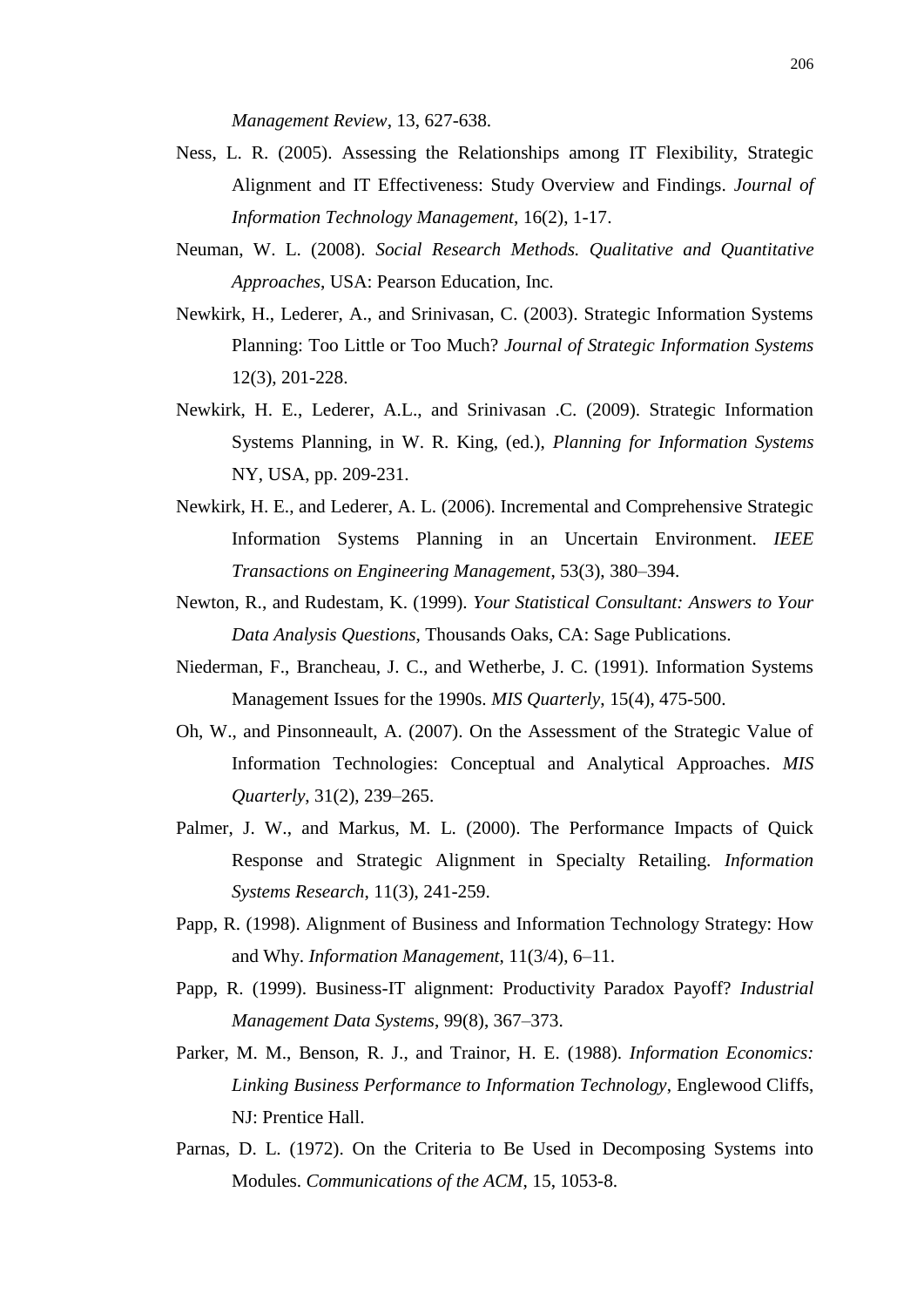- Pearlman, E., and Baker, E. H. (2005). *Measure of Alignment Predicts Success CIO* Insight, Oct. 15.
- Peppard, J., and Ward, J. (2004). Beyond Strategic Information Systems: Towards an IS Capability. *The Journal of Strategic Information Systems*, 13(2), 167–194.
- Pham, L. T., and Jordan, E. (2007). Information Technology Capability, the Effects on Organizational Performance *the 13th Asia Pacific Management Conference*. City: Melbourne, Australia pp. 261-269
- Piccoli, G., and Ives, B. (2005). Review: IT-dependent Strategic Initiatives and Sustained Competitive Advantage: A Review and Synthesis of the Literature. *MIS Quarterly*, 29(4), 747–776.
- Pita, Z., Cheong, F., and Corbitt, B. (2009). Major Issues in SISP: Insights into the Main Reason of SISP Failure*17th European Conference on Information Systems (ECIS 2009)*. City: Verona, Italy, pp. 8-10.
- Podsakoff, P. M., MacKenzie, S. B., Lee, J. Y., and Podsakoff, N. P. (2003). Common Method Biases in Behavioral Research: A Critical Review of the Literature and Recommended Remedies. *Journal of Applied Psychology* 88, 879-903.
- Porter, M. E. (1996). What is Strategy? *Harvard Business Review*, 74(6), 61–78.
- Powell, P. (1992). Information Technology Evaluation: Is it Different? *Journal of the Operational Research Society*, 43(1), 29-42.
- Powell, T. C., and Dent-Micallef, A. (1997). Information Technology as Competitive Advantage: The Role of Human, Business, and Technology Resources. *Strategic Management Journal*, 18(5), 375-405.
- Prahalad, C. K., and Krishnan, M. S. (2002). The Dynamic Synchronization of Strategy and Information Technology. *MIT Sloan Management Review*, summer 2002
- Priesmeyer, H. (1992). *Organizations and Chaos: Defining the Methods of Nonlinear Management*, Westport, CT: Quorum Books.
- Qingfeng, Z., and Daqing, Z. (2008). The Impact of IT Capability on Enterprise Performance: An Empirical Study in China*4th International Conference on Wireless Communications, Networking and Mobile Computing (WiCOM 2008)*. City: Dalian, China, pp. 1-6.
- Quinn, J. B., Baily, M. N., Herbert, G. R., Willett, D., and al., e. (1994). Information Technology: Increasing Productivity in Services; Executive Commentary.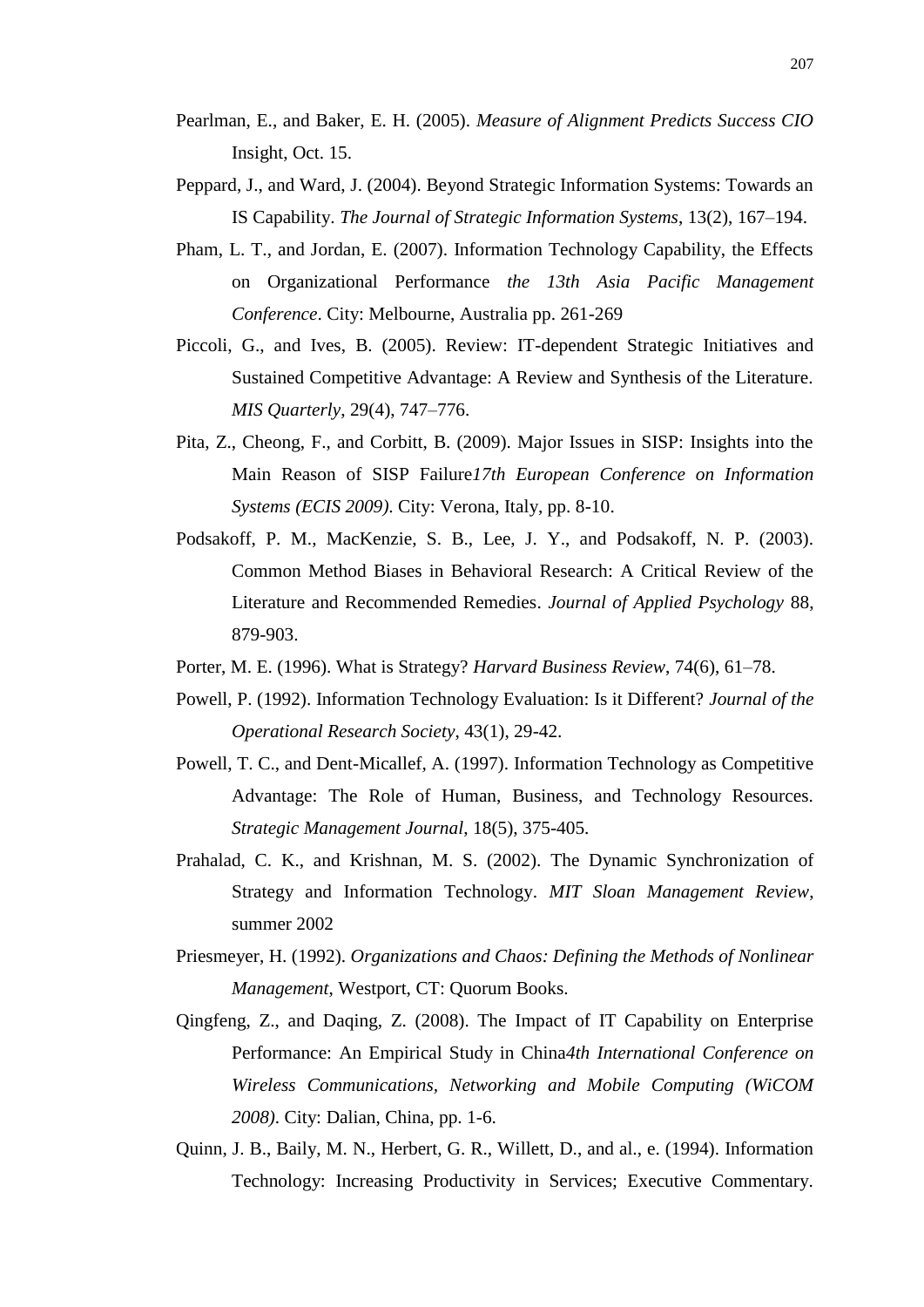*The Academy of Management Executive*, 8(3), 28.

- Rahbar, N., Zeinolabedin, N., Afiati Mehrvarz, S. (2013, April). Investigating Business-It Alignment through ITIL. *International Journal of Engineering Science and Technology,* 3(2), 322-337.
- Ranganathan, C., and Sethi, V. (2002). Rationality in Strategic Information Technology Decisions: The Impact of Shared Domain Knowledge and IT Unit Structure. *Decision Sciences*, 33(1), 59-86.
- Ravichandran, T., and Lertwongsatein, C. (2005). Effect of Information Systems Resources and Capabilities of Firm Performance: A Resourced –Based Perspective. *Journal of Management Information Systems*, 21(4), 237-276.
- Reich, B. H., and Benbasat, I. (1996). Measuring the Linkage between Business and Information Technology Objectives. *MIS Quarterly*, 20(1), 55-81.
- Reich, B. H., and Benbasat, I. (2000). Factors that Influence the Social Dimensions of Alignment between Business and Information Technology Objectives. *Management Information Systems Quarterly*, 24(1), 81-113.
- Rockart, J. F. (1979). Chief Executives Define Their Own Data Needs. *Harvard Business Review*, 57(2), 81-92.
- Rockart, J. F., Earl, M. J., and Ross, J. W. (1996). Eight Imperatives for the New IT Organization. *Sloan Management Review*, 38(1), 43-55.
- Rosa, J. (1998). CIOs Challenged by Disparate Goals. *Computer Reseller News*, 43.
- Ross, J. W., Beath, C. M., and Goodhue, D. L. (1996). Develop Long-Term Competitiveness Through IT Assets. *Sloan Management Review*, 38(1), 31- 42.
- Ross, J. W., and Westerman, G. (2004). Preparing for Utility Computing: The Role of IT Architecture and Relationship Management. *IBM Systems Journal*, 43(1), 5-19.
- Sabherwal, R. (1999). The Relationship between Information System Planning Sophistication and Information System Success: An Empirical Assessment. *Decision Sciences*, 30(1), 137-167.
- Sabherwal, R., and Chan, Y. E. (2001). Alignment between Business and IS Strategies: A Study of Prospectors, Analyzers, and Defenders. *Information Systems Research*, 12(1), 11-33.
- Sabherwal, R., Hirschheim, R., and Goles, T. (2001). The Dynamics of Alignment: Insights from a Punctuated Equilibrium Model. *Organisational Science*,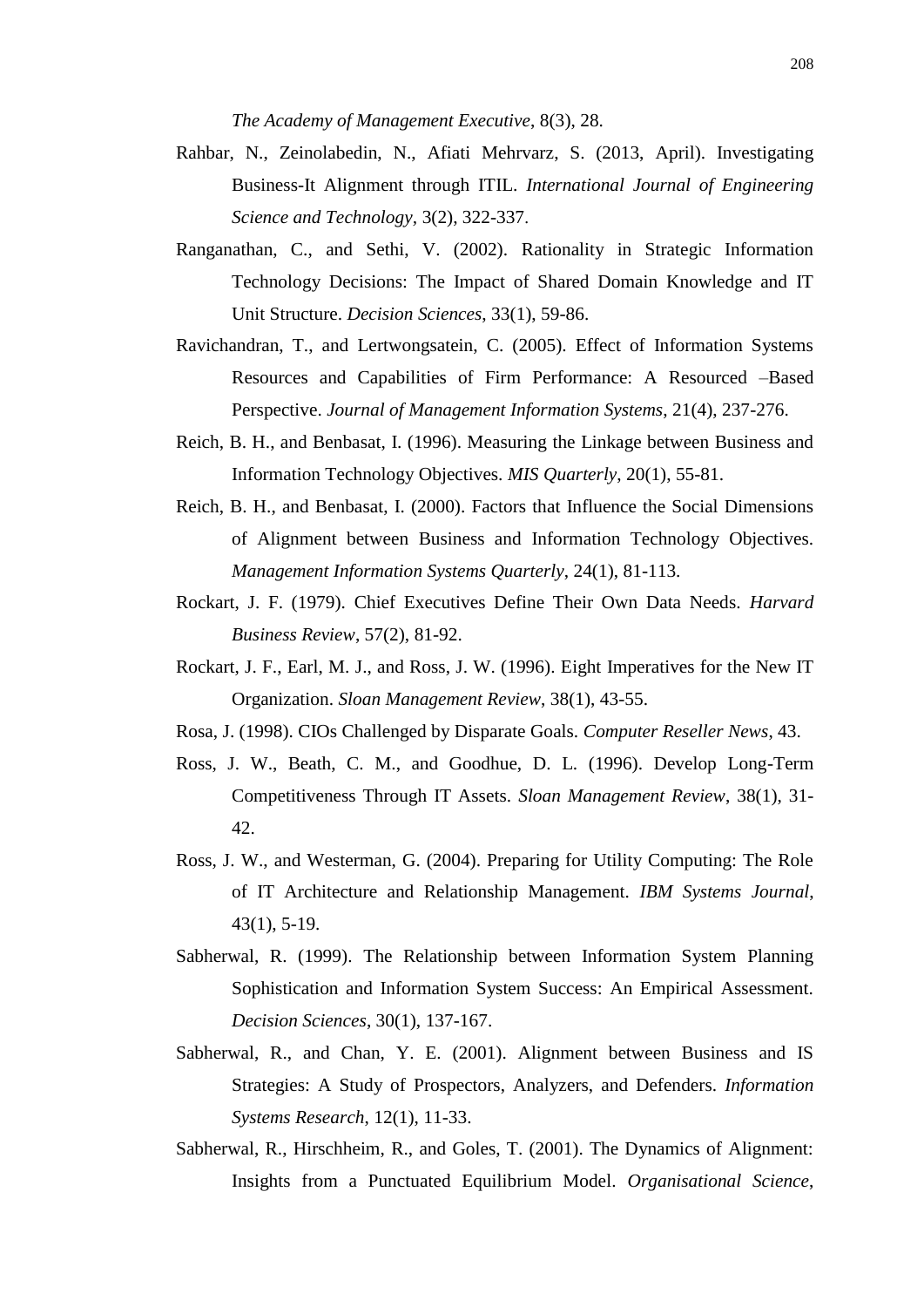12(2), 179-192.

- Sabherwal, R., and Kirs, P. (1994). The Alignment between Organizational Critical Success Factors and Information Technology Capability in Academic Institutions. *Decision Sciences*, 25(2), 301-330.
- Safiek, M. (2006). The Effect of Religiosity on Shopping Orientation: An Exploratory Study in Malaysia. *Journal of American academy of business, Cambridge, Hollywood*, 9(1), 64-74.
- Sambamurthy, V., Bharadwaj, A., and Grover, V. (2003). Shaping Agility through Digital Options: Reconceptualizing the Role of Information Technology in Contemporary Firms. *MIS Quarterly*, 27(2), 237-263.
- Sanchez, R. (1997). Preparing for an Uncertain Future: Managing Organizations for Strategic Flexibility. *International Studies of Management and Organization*, 27(2), 71-94.
- Sanders, N. R., and Premus, R. (2005). Modeling the Relationship between Firm IT Capability, Collaboration, and Performance Journal *of Business Logistics*, 26(1), 1-23.
- Santhanam, R., and Hartono, E. (2003). Issues in Linking Information Technology Capability to Firm Performance. *MIS Quarterly*, 27(1), 125-153.
- Sauer, C., and Yetton, P. (1997). *Steps to the Future. Fresh Thinking on The Management of IT based Organizational Transformation*, San Francisco, CA: Jossey-Bass.
- Scheel, C. (2005). Creating Economic Value Added through Enabling Technologies. *Journal of Integrated Design and Process Science*, 9(4), 41-59.
- Schilling, M. A. (2000). Toward a General Modular Systems Theory and Its Application to Inter firm Product Modularity. *Academy of Management*, 25(2), 312-334.
- Scott, G. M. (2005). Still Not Solved: The Persistent Problem of IT Strategic Planning. *Communications of the AIS*, 16, 904–936.
- Segars, A., and Grover, V. (1999). Profiles of Strategic Information Systems Planning. *Information Systems Research*, 10(3), 199-232.
- Sekaran, U. (1984). *Research Methods for Managers: A Skill–building Approach*  New York: John Wiley Sons.
- Seltzer, M. (2005). Beyond Relational Databases. *Queue*, 3(3), 50-58.
- Silvius, A. J. G. (2007). Business & IT Alignment in Theory and Practice*40th*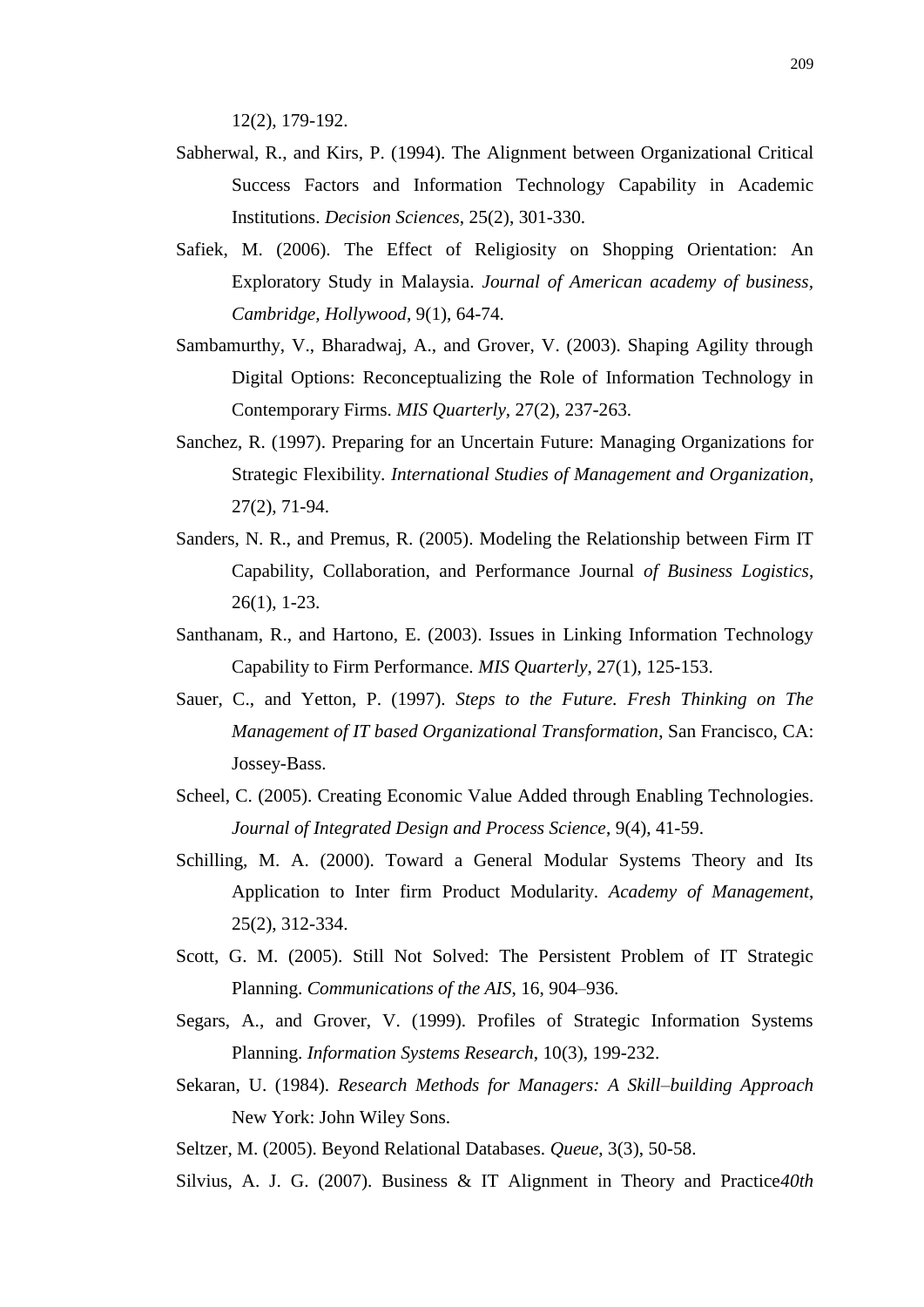*Hawaii International Conference on Systems Science (HICSS-40 2007)*. City: Waikoloa, Big Island, HI, USA.

- Silvius, A. J. G., De Waal, B., and Smit, J. Business and IT Alignment; Answers and Remaining Questions. *Presented at Pacific Asia Conference on Information Systems (PACIS); Association for Information Systems Year 2009. PACIS 2009 Proceedings*.
- Singh, N., Lai, K. H., and Cheng, T. C. E. (2007). Intra-organizational Perspectives on Itenabled Supply Chains. *Communications of the ACM*, 50(1), 59-65.
- Sledgianowski, D. (2004). *Identification of Factors Affecting the Maturity of ITbusiness Strategic Alignment*.
- Smaczny, T. (2001). Is an Alignment between Business and Information Technology the Appropriate Paradign to Manage IT in Today"s Organizations? *Management Decision*, 39(10), 797-802.
- Smits, M. T., Fairchild, A. M., Ribbers, P. M. A., Milis, K., and Geel, E. V. (2009). Assessing Strategic Alignment to Improve IT Effectiveness *Proceedings of the 22nd Bled eConference*. City: Slovenia: University of Maribor, pp. 426- 439.
- Spencer, R. A. (1985). Information Architecture. *Journal of Systems Management*, 36(11), 34-42.
- Stowell, F. (1995). *Information Systems Provision: The Contribution of Soft Systems Methodology*, London: McGraw-Hill.
- Straub, D. W. (1989). Validating Instruments in MIS Research. *MIS Quarterly*, 13(2), 147-169.
- Subriadi, A.P., Hadiwidjojo, D., Rahayu, M., and Sarno, R. (2013). Information Technology Productivity Paradox: A Resource-Based View and Information Technology Strategic Alignment Perspective for Measuring Information Technology Contribution on Performance. *Journal of Theoretical and Applied Information Technology*, 54 (3), 541- 552.
- Sullivan, C. H., Jr. (1982). Rethinking Computer Systems Architecture. *Computerworld Extra*, XVI, 5-10.
- Tabachnick, B. G., and Fidell, L. S. (2001). *Using Multivariate Statistics (4th ed.)*, Boston, MA: Allyn and Bacon
- Taipala, D. J. (2008). *Information Technology Outsourcing: A Study of Its Role in Strategic Alignment and the Mitigating Effect of Virtual Organization*, PhD.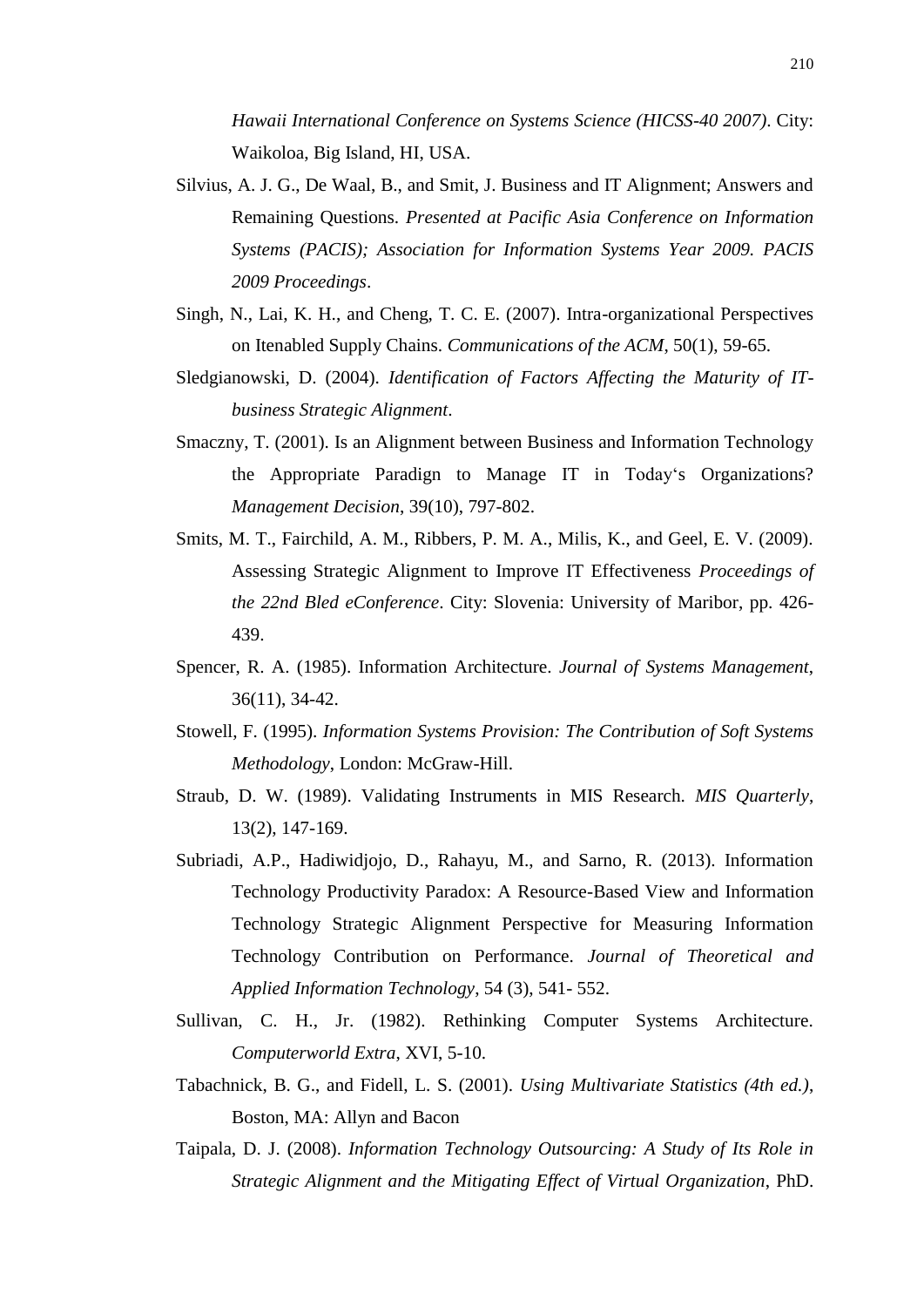Thesis, Capella University, USA.

- Tallon P.P. (2008). Inside the Adaptive Enterprise: An Information Technology Capabilities Perspective on Business Process Agility. *Inform Technol and Manage*, 9(1), 21-36.
- Tallon, P. P. (2008). A Process-oriented Perspective on the Alignment of Information Technology and Business Strategy. *Journal of Management Information Systems*, 24(3), 231-272.
- Tallon, P. P. (2009). How Information Technology Infrastructure Flexibility Shapes Strategic Alignment: A Case Study, in W. R. e. King, (ed.), *Planning for Information Systems*. Armonk, NY, USA: M.E. Sharpe, Inc., pp. 413-443.
- Tallon, P. P., and K.L., K. (2003a). Investigating the Relationship between Strategic Alignment and IT Business Value: The Discovery of a Paradox. *University of California, Irvine*.
- Tallon, P. P., and K.L., K. (2003b). The Implications of Strategic Alignment for IT Business Value: Investigating an Alignment Paradox. *University of California, Irvine*.
- Tallon, P. P., and Kraemer, K. L. (2003c). Using Flexibility to Enhance the Alignment between Information Systems and Business Strategy: Implications for IT Business Value. *Center for Research on Information Technology and Organizations (CRITO), University of California, Irvine*.
- Tan, F. B., and Gallupe, R. B. (2006). Aligning Business and Information Systems Thinking: A Cognitive Approach. *IEEE Transactions on Engineering Management*, 53(2), 223-237.
- Tapscott, D., and Caston, A. (1993). *Paradigm shift: The New Promise of Information Technology*, New York: McGraw-Hill.
- Teece, D., Pisano, G., and Shuen, A. (1997). Dynamic Capabilities and Strategic Management. *Strategic Management Journal* 18(7), 509–533.
- Teo, T., and King, W. (1999). An Empirical Study of the Integration Business Planning and Information Systems Planning. *European Journal of Information Systems*, 8(3), 200-201.
- Teo, T. S. H., and Ang, J. A. K. (1999). Critical Success Factor in the Alignment of IS Plans with Business Plans. *International Journal of Information Management*, 19(2), 173-185.
- Teo, T. S. H., and King, W. R. (1996). Assessing the Impact of Integrating Business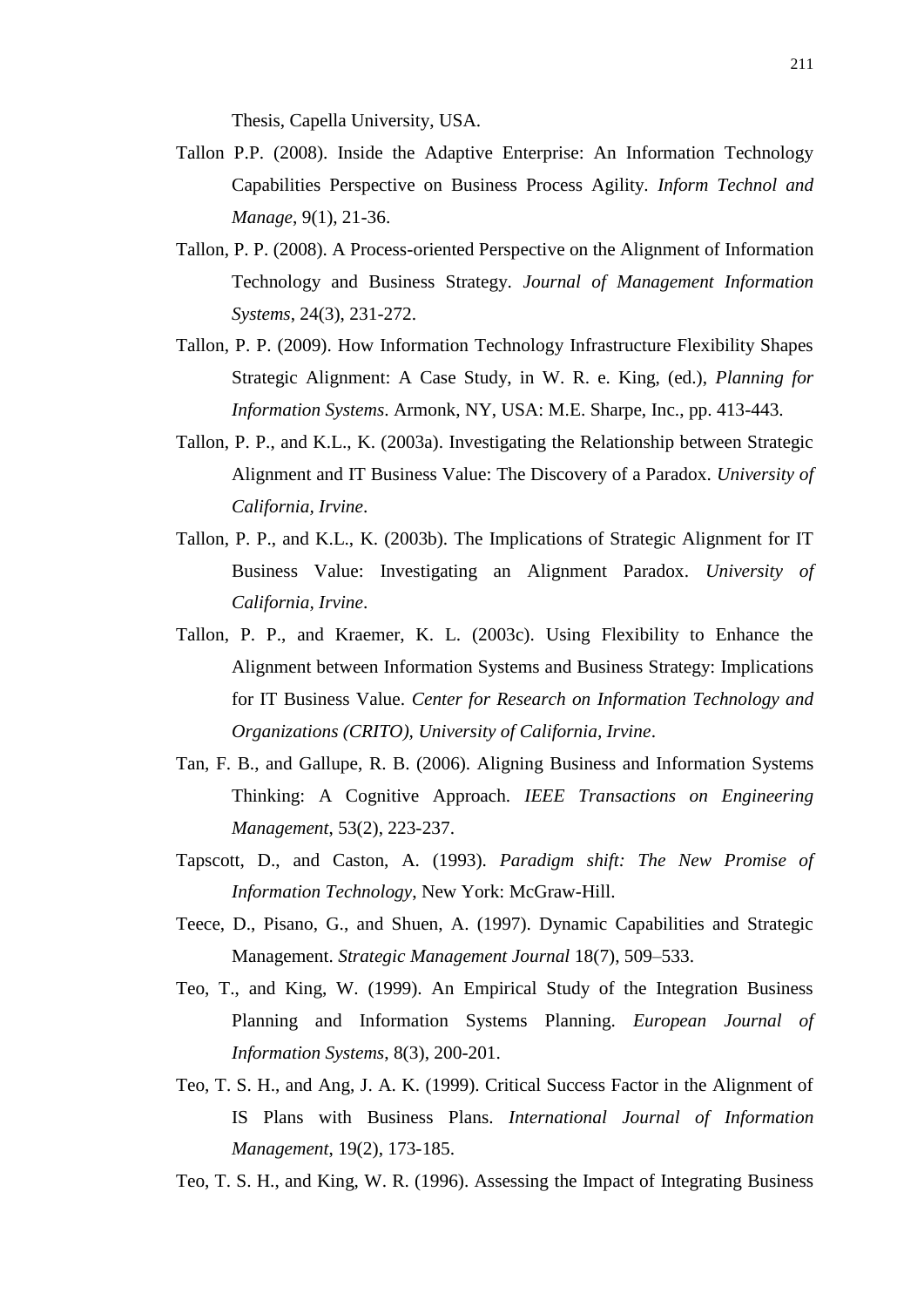Planning and IS Planning. *Information & Management*, 30(6), 309-321.

- Teo, T. S. H., and King, W. R. (1997a). Integration between Business Planning and Information Systems Planning: An Evolutionary-Contingency Perspective. *Journal of Management Information Systems*, 14(1), 185–214.
- Teo, T. S. H., and King, W. R. (1997b). An Assessment of Perceptual Differences in Information Systems Research. *Omega International Journal of Management Science*, 25(5), 557–566.
- Thorndike, R. M. (1978). *Correlational Procedures for Research*, New York: Guilford Press.
- Tippins, M. J., and Sohi, R. S. (2003). IT Competency and Firm Performance: Is Organizational Learning a Missing Link? *Strategic Management Journal*, 24(8), 745–761.
- Tiwana, a., and Konsynski, B. (2009). Complementarities between Organizational IT Architecture and Governance Structure. *Information Systems Research*, 21(2), 288-304.
- Truch, E., and Bridger, D. (2002). The Importance of Strategic Fit in Knowledge Management *European Conference on Information Systems*. City: Gdansk, Poland, pp. 905–918.
- Turban, E., Leidner, D., Mclean, E., Wetherbe, J. C., and Volonino, L. (2009). *Information Technology for Management: Transforming Organizations in the Digital Economy, 7th ed.*, Hoboken: John Wiley.
- Venkatraman, N. (1989b). The Concept of Fit in Strategy Research: Toward Verbal and Statistical Correspondence. *Academy of Management Review*, 14(3), 423- 444.
- Venkatraman, N. (1991). *IT-related Business Reconfiguration*, New York: Oxford University Press.
- Venkatraman, N. (1989a). Strategic Orientation of Business Enterprises: The Construct, Dimensionality, and Measurement. *Management Science*, 35, 942– 962.
- Venkatraman, N., Henderson, J. C., and Oldach, S. (1993). Continuous Strategic Alignment: Exploiting Information Technology Capabilities for Competitive Success. *European Management Journal*, 11, 139-149.
- Viscusi, G., Thevenet, L. H., and Salinesi, C. (2008, Jun). Strategic Alignment in the Context of E-Services - An Empirical Investigation of the Instal Approach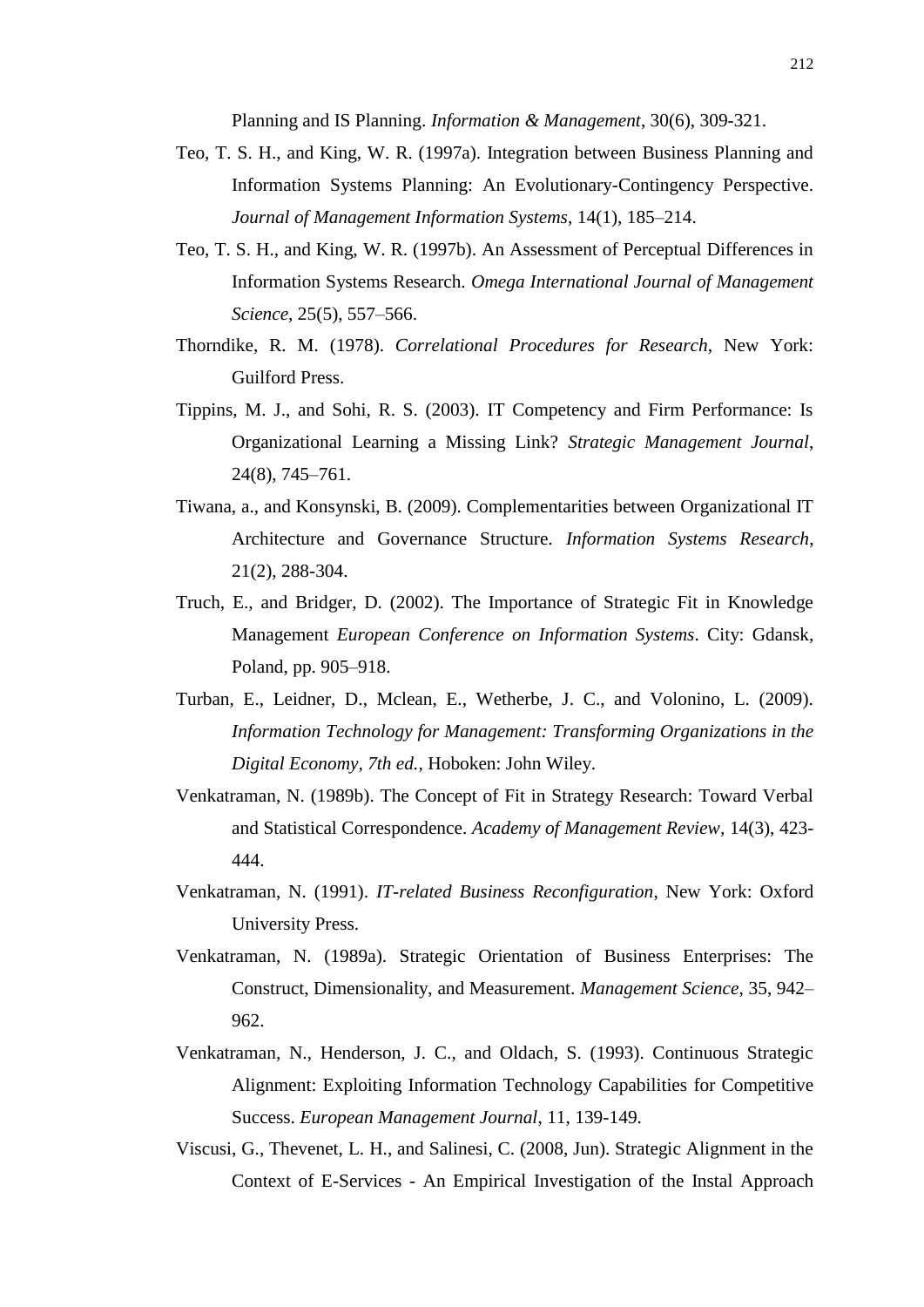Using the Italian E government Initiative, Case Study*the 20th International Conference on Advanced Information Systems Engineering*. City: Montpellier, France.

- Wade, M., and Hulland, J. (2004). The Resource-Based View and Information Systems Research: Review, Extension, and Suggestions for Future Research. *MIS Quarterly*, 28(1), 107-142.
- Walter, J. T. (2010). *Prioritizing Information Technology Investments: Assessing the Correlations among Technological Readiness, Information Technology Flexibility, and Information Technology Effectiveness*, PhD. Thesis, Capella University.
- Wang, E. T. G., and Tai, J. C. F. (2003). Factors Affecting Information Systems Planning Effectiveness: Organizational Contexts and Planning Systems Dimensions. *Information & Management*, 40(4), 287–303.
- Wang, L., and Alam, P. (2007). Information Technology Capability: Firm Valuation, Earnings Uncertainty, and Forecast Accuracy. *Journal of Information Systems*, 21(2), 27-48.
- Wang, R., and Zionts, S. (1997). Use of Data Envelopment Analysis in Assessing Information Technology Impact on Firm Performance. *Annual Operations Research*, 73, 191-213.
- Ward, J., and Peppard, J. (1996). Reconciling the IT/business Relationship: A Troubled Marriage in Need of Guidance. *Journal of Strategic Information Systems*, 5(1), 37–65.
- Ward, J., and Peppard, J. (2002). *Strategic Planning for Information Systems*, West Sussex, England: John Wiley & Sons.
- Weill, P., and Broadbent, M. (1993). Improving Business and Information Strategy Alignment: Learning From the Banking Industry. *IBM Systems Journal*, 32(1), 162-179.
- Weill, P., and Broadbent, M. (1998). *Leveraging the New Infrastructure; How Market Leaders Capitalize on Information Technology*: Harvard Business School Press.
- Weill, P., Subramani, M., and Broadbent, M. (2002). Building IT Infrastructure for Strategic Agility. *Sloan Management Review*, 44(1), 57–65.
- Wooldridge, B., and Floyd, S. (1990). The Strategy Process, Middle Management Involvement, and Organizational Performance. *Strategic Management*